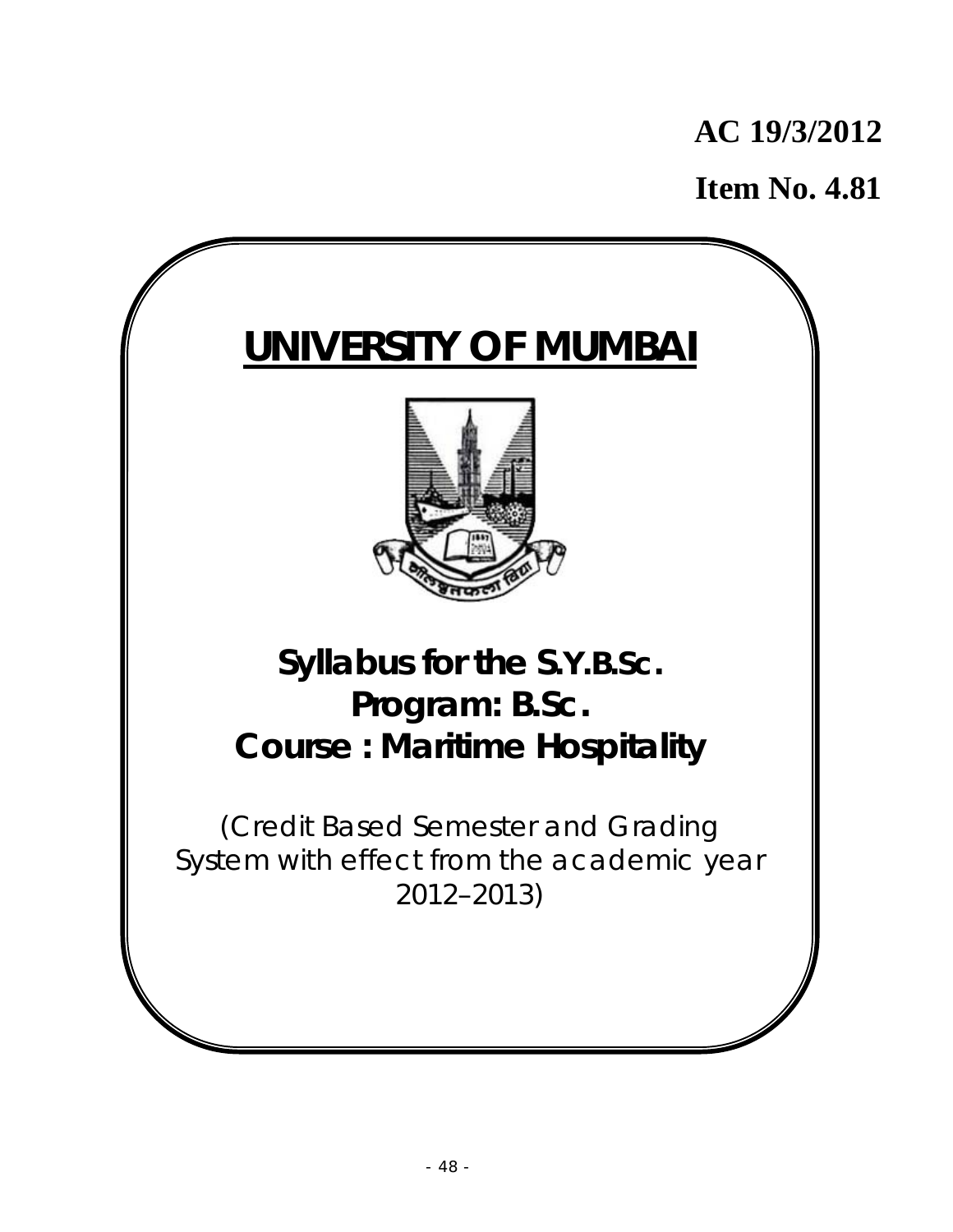# **B.Sc. in Maritime Hospitality Studies**

Theory/Practical : 16 Weeks (15 weeks for lectures/practical & one week for semester end examination )

### **Semester –III**

| Course<br>Code | Title of the Course                                                | Per Week       |                | Per Semester |               | Credits        |                | <b>TOTAL</b>   |
|----------------|--------------------------------------------------------------------|----------------|----------------|--------------|---------------|----------------|----------------|----------------|
|                |                                                                    | L              | P              | L            | P             | L              | P              |                |
| USMHO 301      | Maritime Studies-III                                               | 3              | $\overline{2}$ | 45           | 30            | $\overline{2}$ | $\overline{2}$ | 4              |
| USMHO 302      | Food Production-III and<br><b>Bakery &amp; Confectionary</b>       | 4              | 12             | 60           | 180           | $\overline{2}$ | $\overline{2}$ | 4              |
| USMHO 303      | Food & Beverage Service-III                                        | $\overline{2}$ | $-$            | 30           | $\sim$        | $\overline{2}$ | $\overline{a}$ | $\overline{2}$ |
| USMHO 304      | Accomodation & Facility<br>Management-III                          | $\overline{2}$ | $\overline{a}$ | 30           | $\sim$ $\sim$ | $\overline{2}$ | $-$            | $\overline{2}$ |
| USMHO 305      | Cost & Financial Management-III<br>and Soft Skills                 | $\overline{4}$ | $-$            | 60           | $\sim$ $-$    | $\overline{2}$ | $-$            | $\overline{2}$ |
| USMHO 306      | Entrepreneurship Skills and<br>Information Technology Applications | $\overline{2}$ | $\overline{2}$ | 30           | 30            | $\overline{2}$ | $\overline{2}$ | 4              |
| USMHO 307      | <b>Environmental Studies</b>                                       | $\overline{2}$ | $\sim$ $-$     | 30           | $\sim$ $-$    | $\overline{2}$ | $-$            | $\overline{2}$ |
| <b>TOTAL</b>   |                                                                    | 19             | 16             | 285          | 240           | 14             | 6              | 20             |

R\_\_\_ : The candidates shall be examined in the following courses (subjects) for third semester examination in Maritime Hospitality Studies.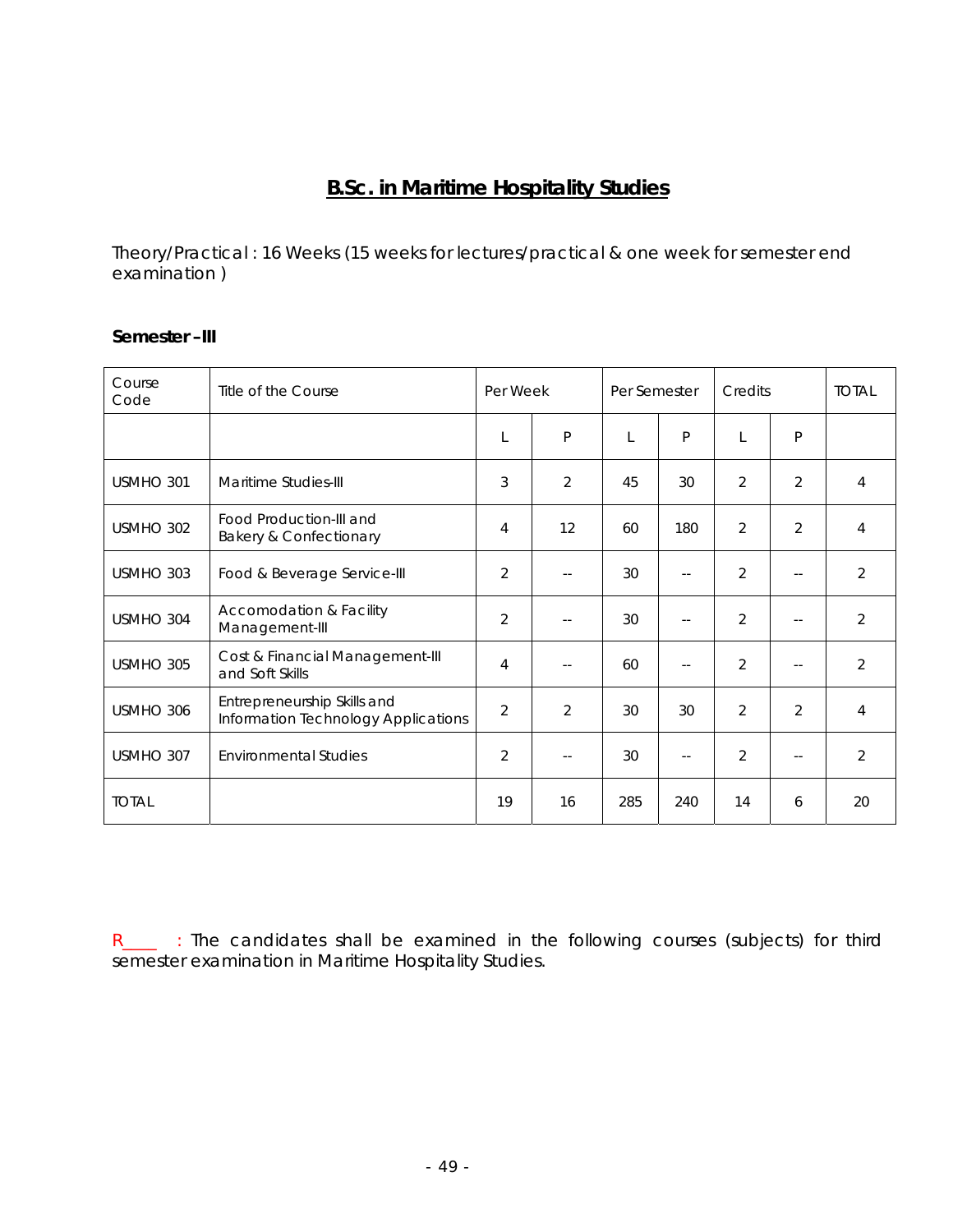# **MARITIME STUDIES III MARITIME** STUDIES III

| Name of the Programme                                 | Duration             | Semester       | Course/ Course Code                 |
|-------------------------------------------------------|----------------------|----------------|-------------------------------------|
| <b>B.Sc in Maritime Hospitality</b><br><b>Studies</b> | <b>Six Semesters</b> | Ш              | Maritime Studies III<br>[USMHO 301] |
| Course Code                                           | Title                | <b>Credits</b> |                                     |
| USMHO 301                                             | Maritime Studies III | $2 + 2$        |                                     |

| For Course per week<br>1 lecture/period is 60 minutes duration |        |           | For subject per week | 1 lecture/period is 60 minutes duration |  |  |
|----------------------------------------------------------------|--------|-----------|----------------------|-----------------------------------------|--|--|
|                                                                | Theory | Practical | Tutorial             |                                         |  |  |
| Actual<br>contacts                                             |        |           |                      |                                         |  |  |
| Credits                                                        |        |           |                      |                                         |  |  |

### **Objective:-**

This subject imparts working of Global Maritime Distress Safety System. It also general focuses on Marine Communication Phrases and Crowd and Cruise Management.

### **Contents of syllabus for USMHO 301**

|                   |                                                        | Theory   | Practicals |
|-------------------|--------------------------------------------------------|----------|------------|
| UNIT <sub>1</sub> | STANDARD MARINE COMMUNICATION PHRASES (SMCP)           | 15 Hours |            |
| 1.1               | <b>Distress</b>                                        |          |            |
| 1.2               | Person overboard                                       |          |            |
| 1.3               | Medical Assistance                                     |          |            |
| 1.4               | Urgency                                                |          |            |
| 1.5               | Safety Communication                                   |          |            |
| 1.6               | Environmental Protection                               |          |            |
| 1.7               | Communication with emergency services                  |          |            |
| 1.8               | Search and Rescue                                      |          |            |
| 1.9               | <b>Helicopter Operation</b>                            |          |            |
| 1.10              | Damage Control                                         |          |            |
|                   |                                                        |          |            |
| UNIT <sub>2</sub> | <b>CROWD MANAGEMENT</b>                                | 15 Hours | 15 Hours   |
| 2.1               | Life saving appliances & control plans                 |          |            |
| 2.2               | Assist passengers en route to assembly and embarkation |          |            |
|                   | stations                                               |          |            |
| 2.3               | Mustering procedures                                   |          |            |
| 2.4               | Communication in case of emergency                     |          |            |
| 2.5               | Instructions for passenger assembly personnel          |          |            |

2.6 Abandon ship procedure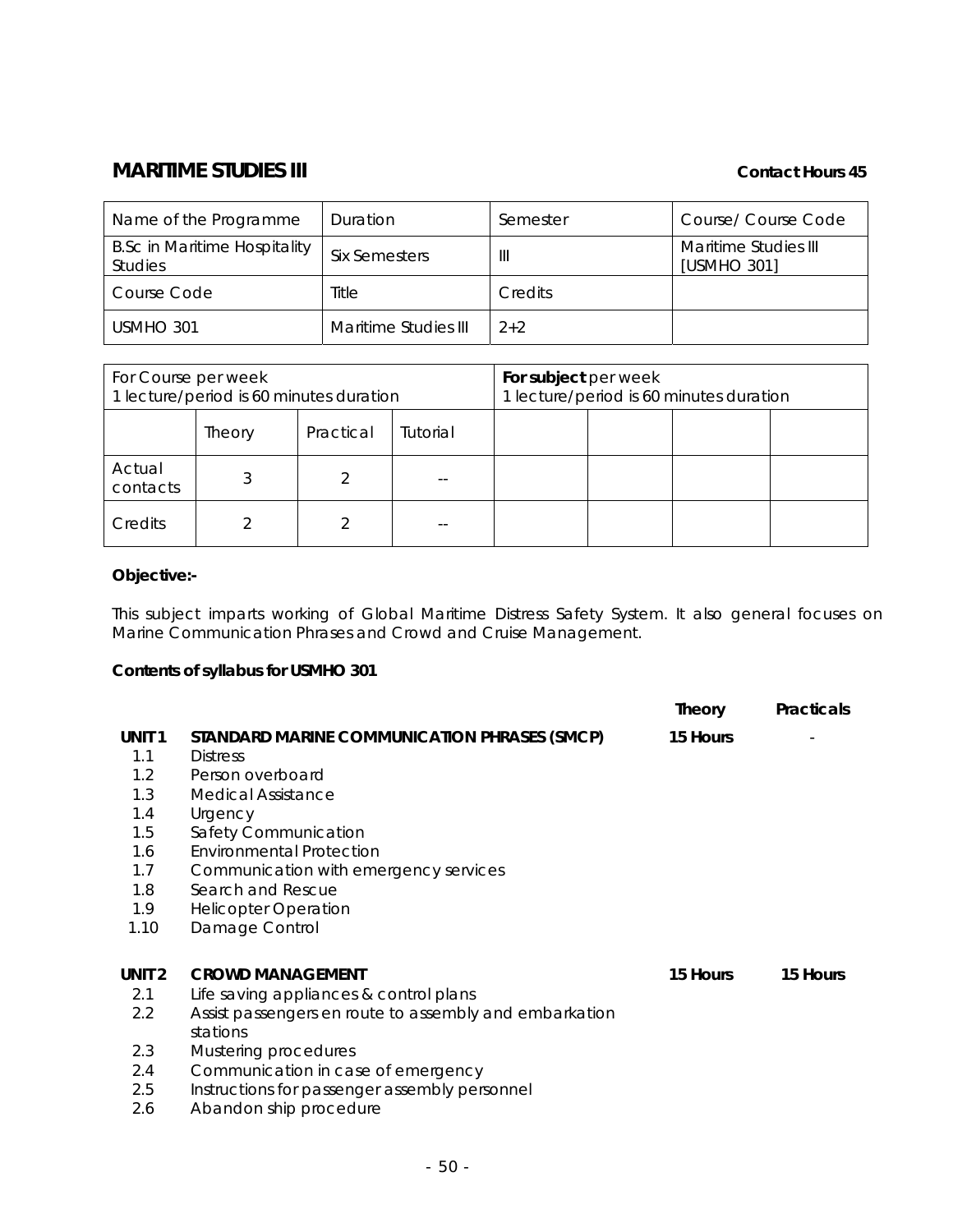#### **UNIT 3 CRISIS MANAGEMENT & HUMAN BEHAVIOR TRAINING**

#### **15 Hours 15 Hours**

- 3.1 Familiarization with ships design, layout, emergency plans, procedures and drills
- 3.2 Optimization of resources
- 3.3 Reaction to alarm
- 3.4 A pre planned drill
- 3.5 Control response to emergencies
- 3.6 Human behaviour and responses
- 3.7 Establish and maintain effective communications
- 3.8 Practical exercises

#### **Scheme of Examination (Practical) Semester end assessment - 30 marks**

- A candidate shall be assessed on the basis of his ability to use the equipments / tools and acts as per the instructions and via voce of examiners during examination
- Scheme of marking shall be

| Sr. No. | Topic                                        | Maximum<br><b>Marks</b> |
|---------|----------------------------------------------|-------------------------|
| 1.      | Crowd Management                             | 10                      |
| 2.      | Crisis Management & Human behaviour training | 10                      |
| 3.      | Journal                                      | 05                      |
| 4.      | Viva-voce                                    | 05                      |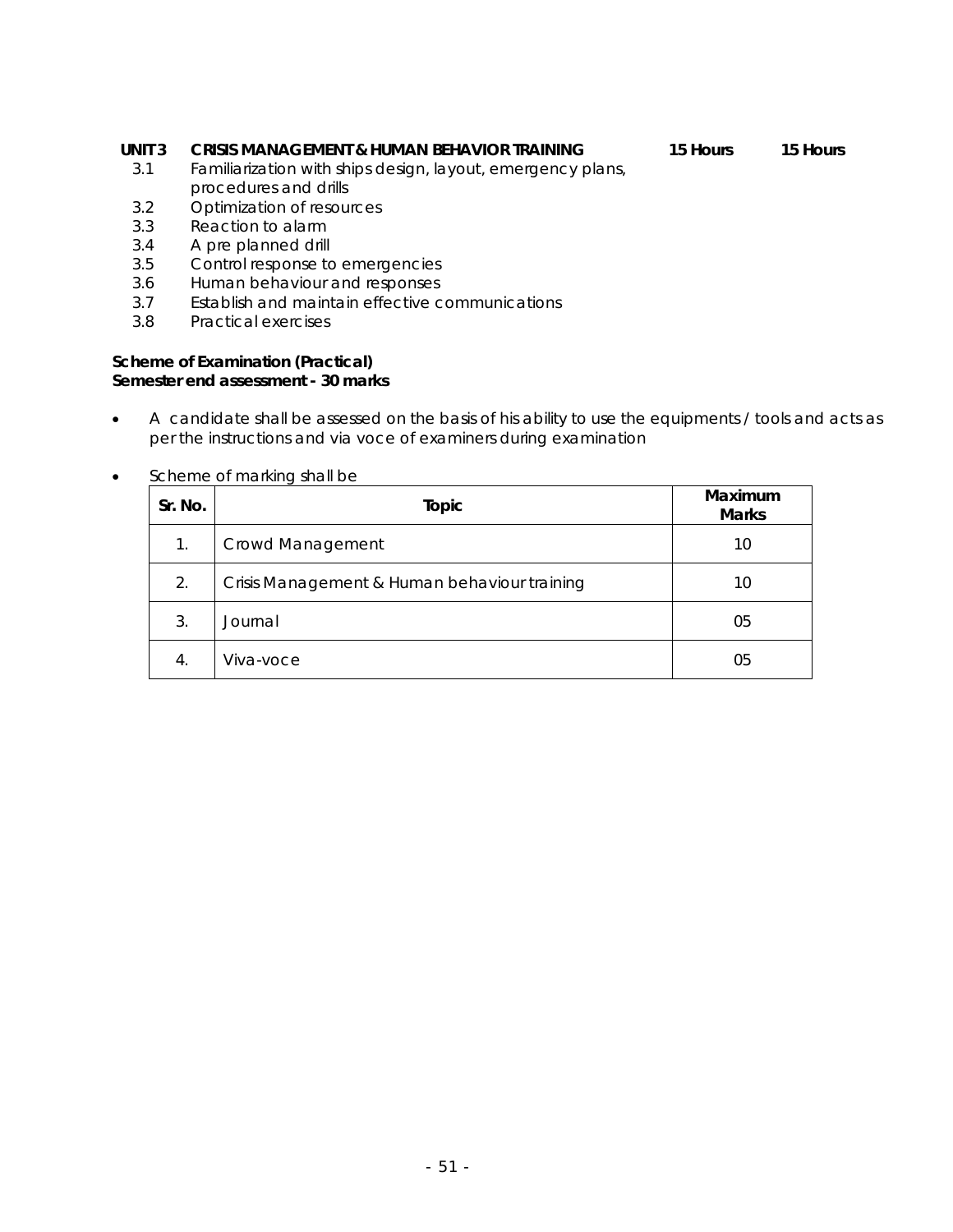### **FOOD PRODUCTION III CONDUCTION III CONTACT CONTACT EXAMPLE 20 BAKERY AND CONFECTIONARY** Contact Hours 30

| <b>DANERT AIND CONFECTIONART</b>                      |                                                             | Contact Hours 30 |                                                                     |
|-------------------------------------------------------|-------------------------------------------------------------|------------------|---------------------------------------------------------------------|
| Name of the Programme                                 | <b>Duration</b>                                             | Semester         | Course/ Course Code                                                 |
| <b>B.Sc in Maritime Hospitality</b><br><b>Studies</b> | Six Semesters                                               | Ш                | Food Production III and<br>Bakery &<br>Confectionary [USMHO<br>302] |
| Course Code                                           | Title                                                       | Credits          |                                                                     |
| USMHO 302                                             | <b>Food Production III</b><br>and Bakery &<br>Confectionary | $2+2$            |                                                                     |

| For Course per week<br>1 lecture/period is 60 minutes duration |        |           | For subject per week | 1 lecture/period is 60 minutes duration |  |  |
|----------------------------------------------------------------|--------|-----------|----------------------|-----------------------------------------|--|--|
|                                                                | Theory | Practical | Tutorial             |                                         |  |  |
| Actual<br>contacts                                             |        | 12        |                      |                                         |  |  |
| Credits                                                        |        |           |                      |                                         |  |  |

#### **Contents of syllabus for USMHO 302**

#### **Objective**

This subject focuses on development of advance skills in Chacuterie and Multinational Cuisine and cuisines from seafaring nations. This will help the students in acquiring basic knowledge of store, kitchen and production management, layout and designing of kitchen and kitchen stewarding.

| UNIT <sub>1</sub> | RAW MATERIAL MANAGEMENT                                           |                                                                  | 10 Hours |
|-------------------|-------------------------------------------------------------------|------------------------------------------------------------------|----------|
| 1.1               | Menus & Recipes                                                   |                                                                  |          |
| 1.1.1             | Recipe balancing                                                  |                                                                  |          |
| 1.1.2             | On using a recipe conversion factor (RCF) to convert recipe sizes |                                                                  |          |
| 1.1.3             | Using recipes effectively                                         |                                                                  |          |
| 1.2               | Raw Material Management Onboard Ships                             |                                                                  |          |
| 1.2.1             | Principles of Indenting                                           |                                                                  |          |
| 1.2.2             |                                                                   | Special concerns and care required while indenting onboard ships |          |
| 1.2.3             | Quantities and portions for bulk productions                      |                                                                  |          |
| UNIT <sub>2</sub> | <b>STOCKS, SAUCES AND SOUPS</b>                                   |                                                                  | 10 Hours |
| 2.1.1             | Different Kinds of Stocks                                         |                                                                  |          |
|                   | White Stocks                                                      | Brown Stock                                                      |          |
|                   | White Beef Stock                                                  | Estouffade                                                       |          |
|                   | White mutton stock                                                | Brown mutton stock                                               |          |
|                   | White Veal Stock                                                  | Brown Veal Stock                                                 |          |
|                   | White Chicken Stock                                               | <b>Brown Game Stock</b>                                          |          |
|                   |                                                                   |                                                                  |          |
|                   |                                                                   |                                                                  |          |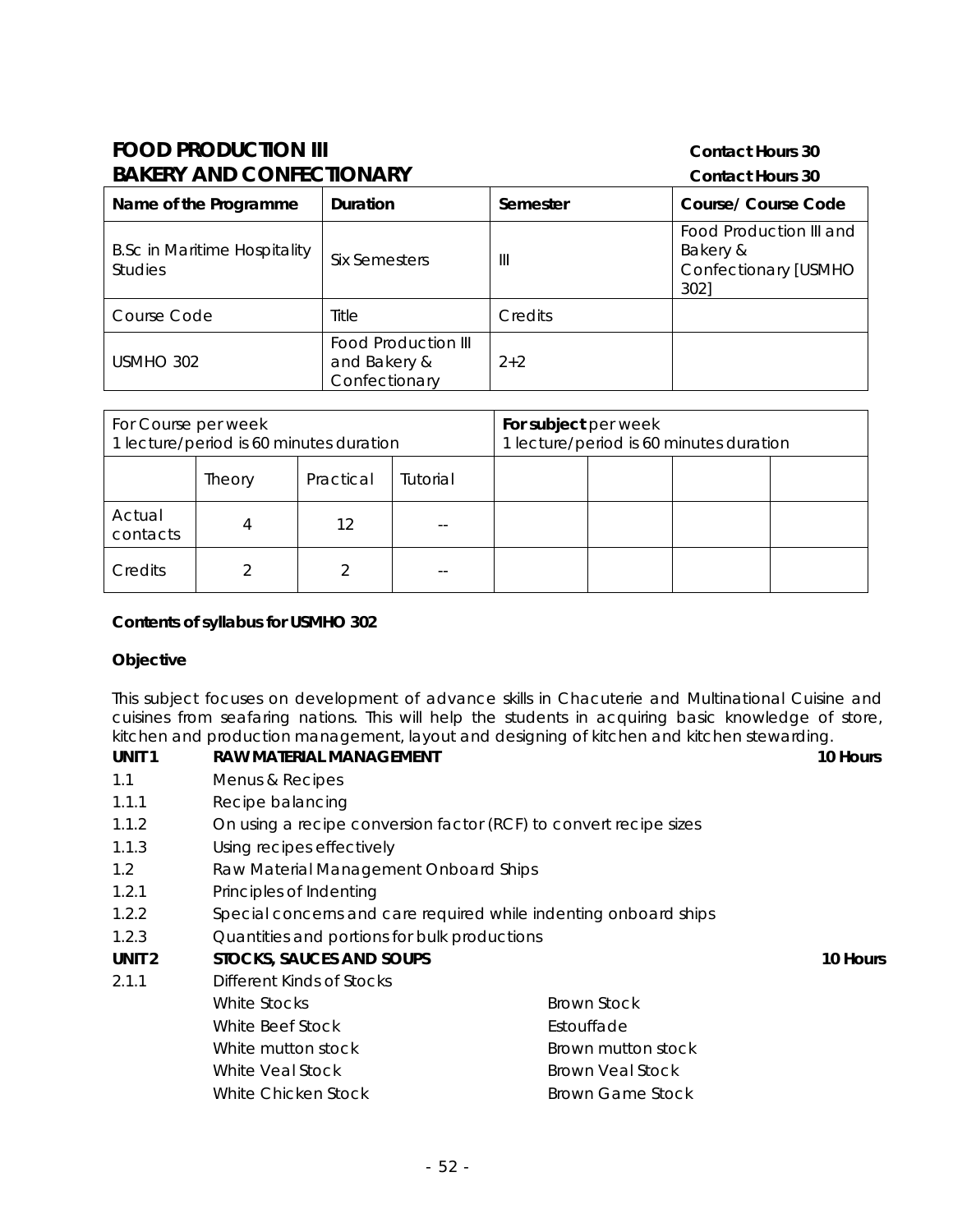|              | <b>Fish Stock</b>                                                      |          |
|--------------|------------------------------------------------------------------------|----------|
| 2.1.2        | Preparation of Stocks                                                  |          |
| 2.2          | Sauces & Glazes                                                        |          |
| 2.2.1        | Importance of Sauces                                                   |          |
| 2.2.2        | Preparation of Basic Mother Sauces                                     |          |
|              | Béchamel                                                               |          |
|              | Veloute                                                                |          |
|              | Espagnole                                                              |          |
|              | Hollandaise                                                            |          |
|              | Tomato<br>Mayonnaise                                                   |          |
| 2.2.3        | Common derivatives of Basic Mother Sauces                              |          |
| 2.3          | Soups                                                                  |          |
| 2.3.1        | <b>Classification of Soups</b>                                         |          |
| 2.3.2        | Preparation of clear soups, consommé, its garnishes and accompaniments |          |
| 2.3.3        | <b>Specialty Soups</b>                                                 |          |
| 2.3.4        | Garnish and Service of Soups                                           |          |
| <b>UNIT3</b> | <b>NON VEGETARIAN COOKERY</b>                                          | 10 Hours |
| 3.1          | Meat Fabrication and Charcuterie                                       |          |
| 3.1.1        | General guidelines for determining doneness in meats                   |          |
| 3.1.2        | Trimming a tender loin                                                 |          |
| 3.1.3        | Cutting and pounding cutlets                                           |          |
| 3.1.4        | Fabricating a under cut                                                |          |
| 3.1.5        | Shredding and Mincing meats                                            |          |
| 3.1.6        | Working with variety organ meats                                       |          |
| 3.1.7        | Carving techniques                                                     |          |
| 3.1.8        | Introduction to Charcuterie                                            |          |
| 3.1.9        | <b>Charcuterie Products</b>                                            |          |
| 3.1.10       | Meat and Non meat ingredients                                          |          |
| 3.1.11       | Curing, drying and smoking sausages, ham and bacon                     |          |
| 3.1.12       | Other specially processed and cured meats                              |          |
| 3.2          | <b>Fabrication of Poultry</b>                                          |          |
| 3.2.1        | General Guidelines for determining doneness in poultry                 |          |
| 3.2.2        | <b>Trussing Poultry</b>                                                |          |
| 3.2.3        | Halving and Quartering Poultry                                         |          |
| 3.3          | <b>Fabrication of Fish</b>                                             |          |
| 3.3.1        | General guidelines for determining doneness in Fish                    |          |
| 3.3.2        | Scaling and trimming fish                                              |          |
| 3.3.3        | Shell Fish Fabrication                                                 |          |
|              | Working with live lobster                                              |          |
|              | Cooking Lobster                                                        |          |
|              | Shrimp                                                                 |          |
|              | Cleaning a Crab                                                        |          |
|              | Cleaning and opening oysters                                           |          |
|              | Cleaning octopus and squid                                             |          |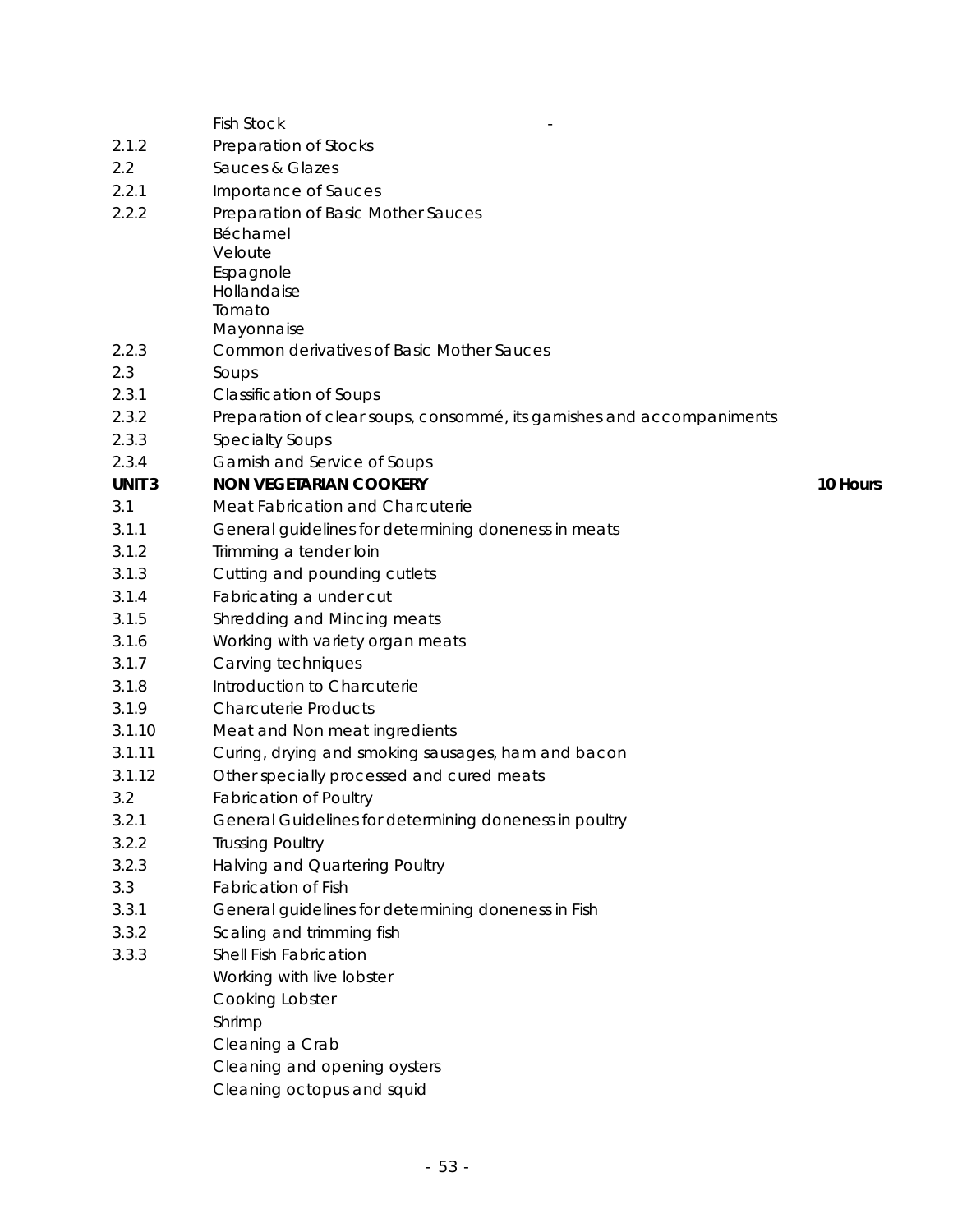#### **FOOD PRODUCTION – III(PRACTICAL) ACTIVITY 1**

| <b>MEAT FABRICATION</b> |  |
|-------------------------|--|

- a) Trimming a Tenderloin
- b) Cutting Bone in Chops
- c) Trimming a strip loin and cutting boneless steaks
- d) Trimming and boning Pork Loin/ Leg of Lamb
- e) Working with liver, Kidneys, Sweetbread and tongue
- f) Practice tying a roast meat

#### **ACTIVITY 2 POULTRY FABRICATION**

a) Trussing Poultry, Poultry cuts

#### **ACTIVITY 3 FISH FABRICATION**

- a) Cleaning lobster, crayfish, crab, oysters, clams and mussels b) Cleaning octopus and Squid
- 

### **ACTIVITY 4 VEGETABLE CARVING**

**ACTIVITY 5 FRUIT CARVING** 

#### **ACTIVITY 6 ICE CARVING**

#### **ACTIVITY 7 CHINESE**

- a) Veg. Spring Roll
- b) Sweet Corn Soup
- c) Chilly Chicken
- d) Stir Fry Vegetable
- e) Hakka Noodle
- f) Szechwan Fried Rice
- g) Date Pan Cake

#### **ACTIVITY 8 FRENCH**

- a) Barquettes-de-volaille
- b) Consommé ala-juillien
- c) Cote-de-porc Ala-charcutiere
- d) Pommes Duchess
- e) Aborigine Ala-provencale

#### **ACTIVITY 9 ITALIAN**

#### a) Minestrone Ale Milanese

- b) Insalata-de-peproni arrostiti
- c) Pollo Alla-cacciatora
- d) Lasagne Al-forno Con Funghi Pomodori
- e) Risotto Con Funghi
- f) Mele Al-forno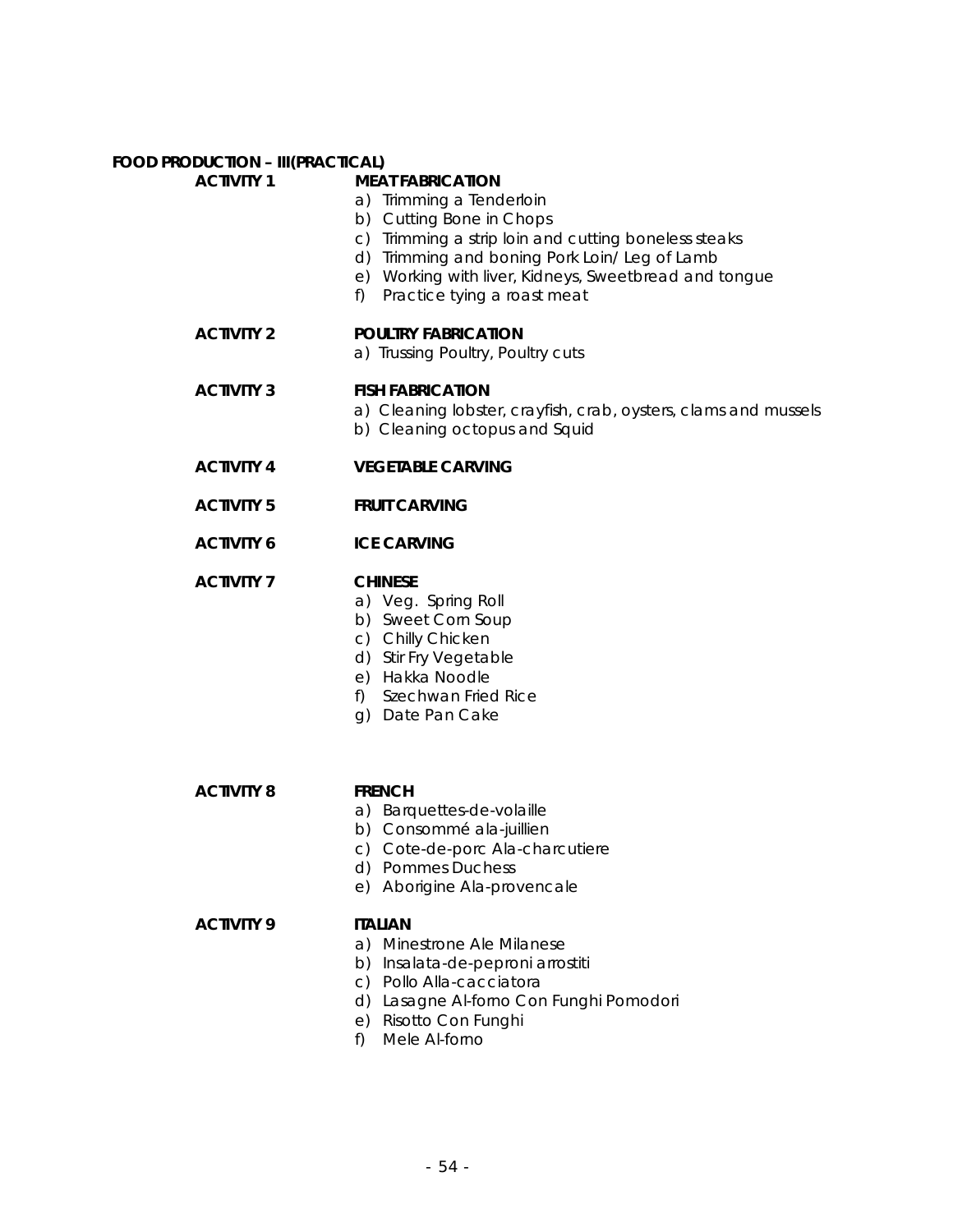| AUINIT IV          | <b>IVIEAIUAIV</b>         |
|--------------------|---------------------------|
|                    | a) Taco Salad             |
|                    | Sopa D'azo<br>b)          |
|                    | c) Skewered Camarones     |
|                    | d) Potato Donpepe         |
|                    | e) Chilli Corn Carne      |
|                    | f)<br>Mexican Banana Cake |
| <b>ACTIVITY 11</b> | INDIAN                    |
|                    | a) Tomato Shorba          |
|                    | b) Goan Fish Curry        |
|                    | c) Chicken Chettined      |
|                    | d) Vegetable Jalfrezi     |
|                    | e) Baigan Bharta          |
|                    | f) Veg. Pulao             |
|                    | Malabari Paratha<br>G)    |
| <b>ACTIVITY 12</b> | CARRIBEAN                 |

- a) Nakita (Garden Egg soup)
- b) Kenon with gravy
- c) Abolo
- d) Cereole Rice

**\*NOTE: there will be continuous assessment of skills being acquired through class work, practical & periodic assignments / project works / tests / orals etc.** 

**\*At least 9 experiments to be undertaken by each student** 

**ACTIVITY 10 MEXICAN** 

**\*Laboratory journal to be submitted at the end of each term for assessment** 

#### **Reference Books:-**

- 1. **Modern Cookery for Teaching and Trade,** Thangam E. Philip, 4th Vol., 1996, Orient Longman Ltd., Mumbai.
- 2. **Theory of Cookery,** Krishna Arora, 2nd, 1992, Frank Bros & Co. Ltd, 4675, Darya Ganj,New Delhi 2
- 3. **Basic Bakery,** J. C. Dubey, 1st, 1992, G. N. Danri, G. D. Enterprise, B/13, 1st Floor, 389/91, JSS Road, Mumbai.
- 4. **Understanding Cooking,** Lundburge & Kotschevar, Wayne Gisselen
- 5. **Professional Cooking,** 4th, 1992, John Weily & Sons 605, 3rd Avenue, N. Y.
- 6. **Professional Baking,** Wayne Gisselen, 2nd, 199, John Weily & Sons 605, 3rd Avenue, N. Y.
- 7. **Theory of Catering,** Kinton Ceserani, 7th, 1996, Hodder & Stoughton Educational, 338, Euston Road, London
- 8. **Food Commodities,** Bernard Davis, 4th, 1998, William Heinmen Ltd. 15, Queens Street, May Fair, London
- 9. **Basic Cookery The Process Approach,** Daniel R. Stevenson, 5th, 1997 Stanley Thornes Ltd., Old Station Drive, England.
- 10. **Basic Cookery The Process Approach,** Daniel R. Stevenson, 5th, 1997,
- 11. **Kitchen a float galley management & meal preparation,** Joy Smith, 2002, Warsash Nautical Books 6, Dibles Road, Warsash, Sonthampton 5031, 9 H2, UK
- 12. **Cruising Cuisine,** Kay Pastorius, 1997, Warsash Nautical Books 6, Dibles Road, Warsash, Sonthampton 5031, 9 H2, UK
- 13. **The care & feeding of sailing crew,** Lin Pardey with Larry Pardey, 1995,Warsash Nautical Books 6, Dibles Road, Warsash, Sonthampton 5031, 9 H2, UK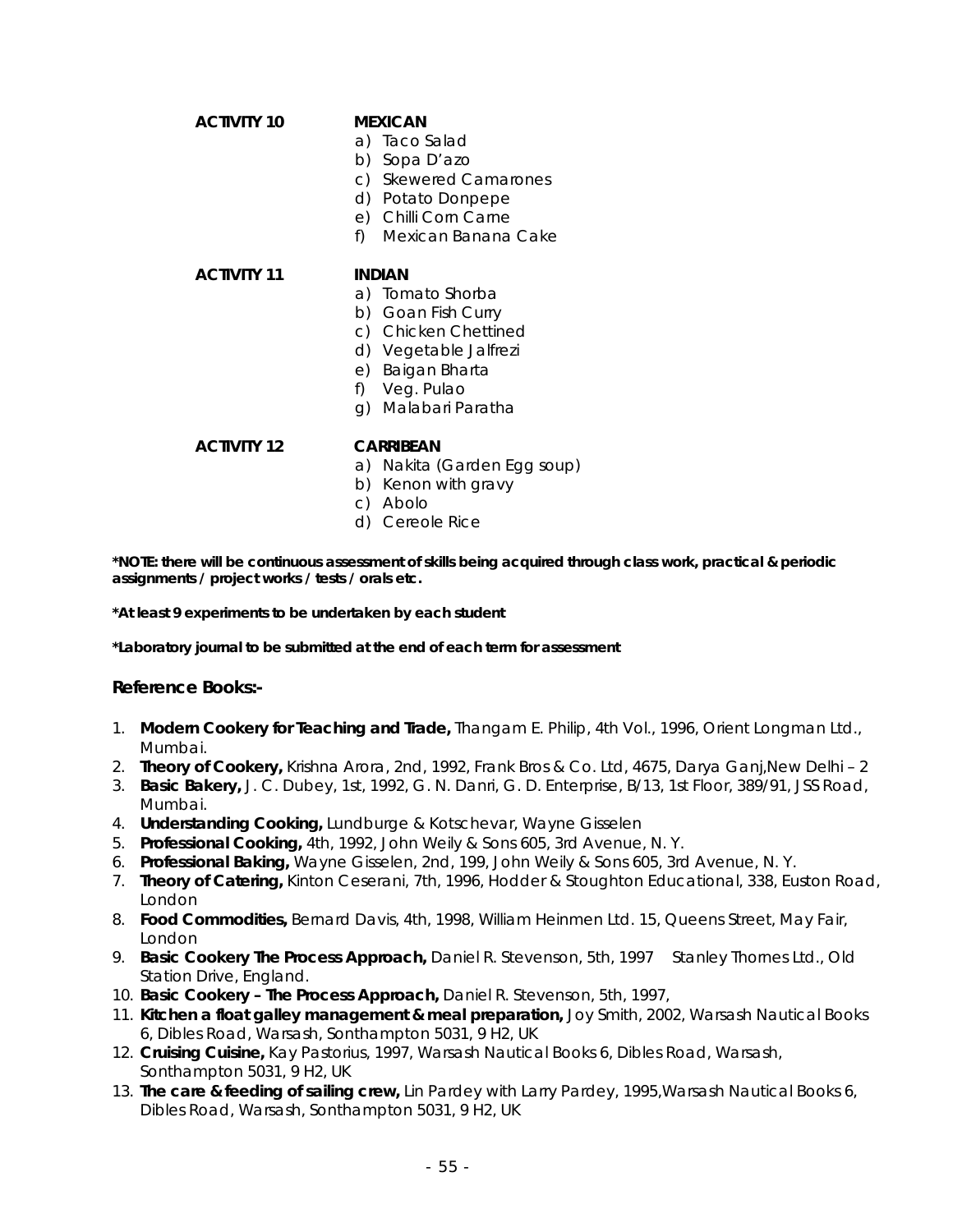- 14. **Professional Chef,** American Culinary Institute, 1996, John Liley & sons, New York.
- 15. **Theory of Cookery,** Krishna Arora, 1988, New Delhi, Frank Bros. & Co.
- 16. **The Art & Science of Culinary Preparation,** Jerald W. Chesser, 2003, Education Institute of American Culinary Federation.

### **BAKERY AND CONFECTIONERY CONFECTIONERY CONFECTIONERY**

#### **Objective**

To help the students have the basic knowledge of ingredients used in bakery & confectionery and preparation of some popular bakery & confectionery products.

They will know the principles of cake making, fermented goods, pastries, cookies etc. and their storage. They will gain knowledge of methods of preparing a wide range of icings, they will develop ability to assess the characteristics of good quality baked goods, identify common faults and be able to take correction actions, will know the principles involved in balancing formulas.

| UNIT <sub>1</sub> | <b>BAKERY RAW MATERIAL</b>                                | 10 Hours |
|-------------------|-----------------------------------------------------------|----------|
| 1.1               | <b>Flour</b>                                              |          |
| 1.1.1             | Structure of wheat                                        |          |
| 1.1.2             | Types of flour                                            |          |
| 1.1.3             | Processing of wheat - flour                               |          |
| 1.1.4             | Uses of flour in food production / selection              |          |
| 1.1.5             | Nutritive value                                           |          |
| 1.2               | Sugar                                                     |          |
| 1.2.1             | Importance of sugar                                       |          |
| 1.2.2             | Uses of sugar                                             |          |
| 1.2.3             | Various stages of heating sugar                           |          |
| 1.3               | Shortenings                                               |          |
| 1.3.1             | Fats & oils - types & varieties                           |          |
| 1.3.2             | Role of shortenings                                       |          |
| 1.3.3             | Varieties of shortenings                                  |          |
| 1.3.4             | Advantages & disadvantages of using different shortenings |          |
| 1.4               | Raising Agents                                            |          |
| 1.4.1             | Classification of raising agents                          |          |
| 1.4.2             | Role of raising agents                                    |          |
| 1.4.3             | Actions & reactions                                       |          |
| UNIT <sub>2</sub> | <b>BREADS</b>                                             | 10 Hours |
| 2.1               | Principles of bread making                                |          |
| 2.2               | Simple yeast breads                                       |          |
| 2.3               | Role of each ingredient & its importance                  |          |
| 2.4               | Bread faults & its remedies                               |          |
| UNIT <sub>3</sub> | <b>PASTRY</b>                                             | 10 Hours |
| 3.1               | <b>Basic Pastries</b>                                     |          |
| 3.2               | By products of Parties                                    |          |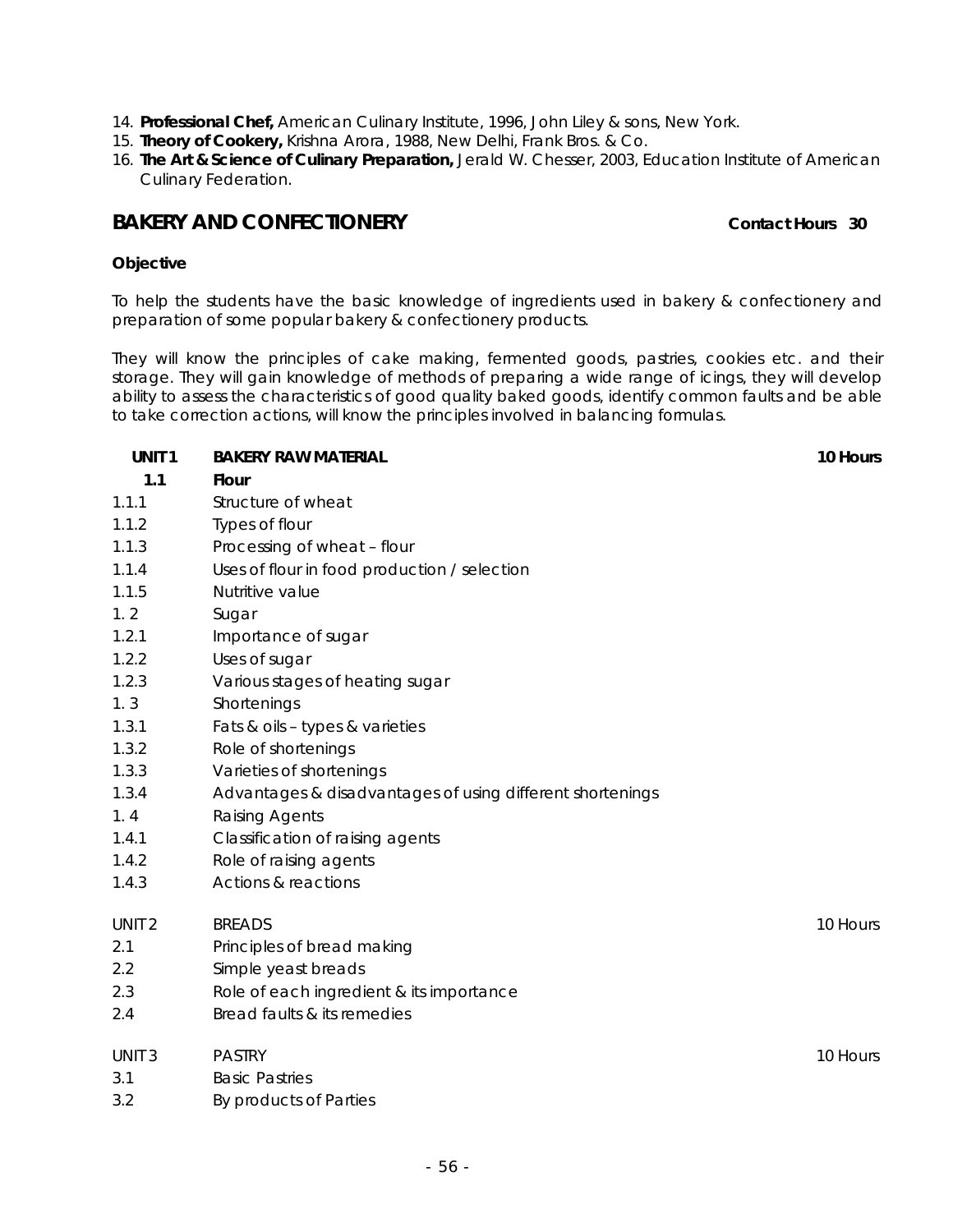- 3.3 Principles of recipe balancing in cake making & bakery
- 3.4 Different methods of cake making
- 3.5 Cake making faults & its remedies

#### **BAKERY AND CONFECTIONERY – PRACTICAL**

| <b>ACTIVITY 1</b> | <b>BREAD</b>                                                                                            |
|-------------------|---------------------------------------------------------------------------------------------------------|
| 1.1               | <b>Rolls</b>                                                                                            |
| 1.2               | Loaves                                                                                                  |
| 1.3               | Pizza Base                                                                                              |
| <b>ACTIVITY 2</b> | <b>CONFECTIONERY</b>                                                                                    |
| 2.1               | <b>Brandy Schnapps</b>                                                                                  |
| 2.2               | Toffees                                                                                                 |
| 2.3               | Puddings                                                                                                |
| <b>ACTIVITY 3</b> | <b>SIMPLE CAKES</b>                                                                                     |
| 3.1               | Demonstration and preparation of simple cake recipes                                                    |
| 3.2               | Sponge, genoise, fatless, Swiss roll, muffins                                                           |
| 3.3               | Fruit cakes                                                                                             |
| 3.4               | Rich cakes, Dundee, Madeira                                                                             |
| 3.5               | Gateaux - variations - black forests, truffle, Dutch, Pineapple gateaux, Ganache,<br>Strawberry gateaux |

**\*NOTE: there will be continuous assessment of skills being acquired through class work, practical & periodic assignments / project works / tests / orals etc.** 

**\*Laboratory journal to be submitted at the end of each term for assessment**

#### **Reference Books:-**

- 1. **Professional Baking,** Wayne Gisslen
- 2. **Bakery materials & methods,** A. R. Daniel
- 3. **Ice Cream,** Sophie Hale
- 4. **Pizza Toppings,** Hamlyn
- 5. **Cake Icing & Decorating,** Handship, Carole
- 6. **Modern Cookery Vol I & Vol II,** Thangam E. Philip
- 7. **Understanding Baking,** Joseph Amendola, Donald Lundberg
- 8. **Bread,** Eric Treuille & Ursula Ferrigrio
- 9. **Basic Pastry Work Techniques,** L. G. Nicollello & J. Dinsdall
- 10. **Cake Icing & Decorating,** Carole Handship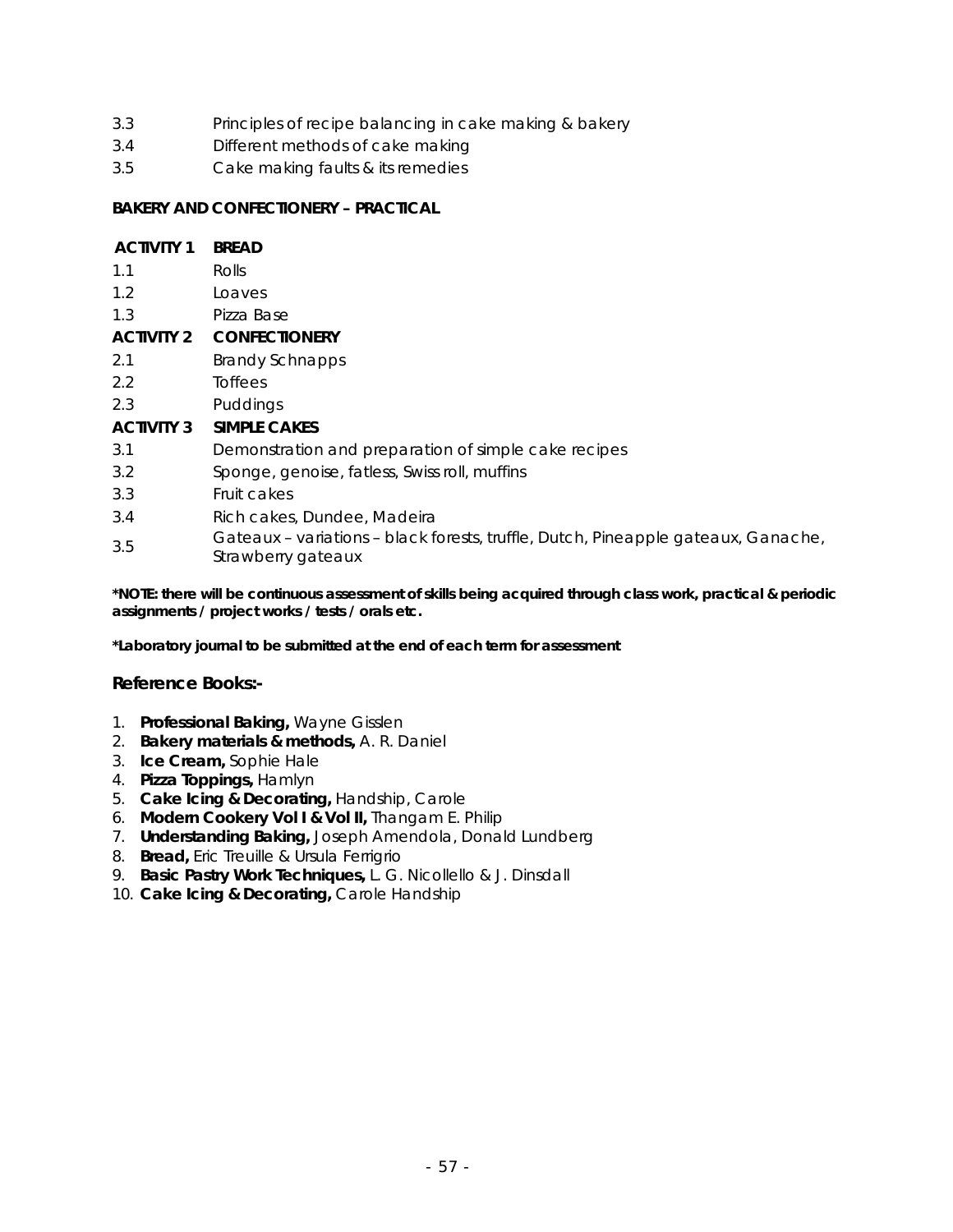#### **Scheme of Examination (Practical)**

#### **Semester end assessment - 30 marks**

- Candidate will be given a menu comprising of 5 dishes (including 2 bakery products).
- Indent sheet and plan of work sheet to be filled by the candidate of the menu he gets.
- He / she supposed to collect indents, prepare and present the dishes in the menu within stipulated time.
- Cleaning and securing equipments and working area is also to be done within stipulated time.
- Assessment will be done as follows –

| Journal | <b>Indent Sheet</b><br>& plan of work | Colour | Consistency | Taste | Texture | Viva-voce | Personal<br>Grooming<br>Cleaning<br>Securing |
|---------|---------------------------------------|--------|-------------|-------|---------|-----------|----------------------------------------------|
| 10      | 10                                    | 10     |             | 10    | 10      | 10        |                                              |

• Marks obtained out of 80 shall be converted to out of 30 to the next integer for final calculation.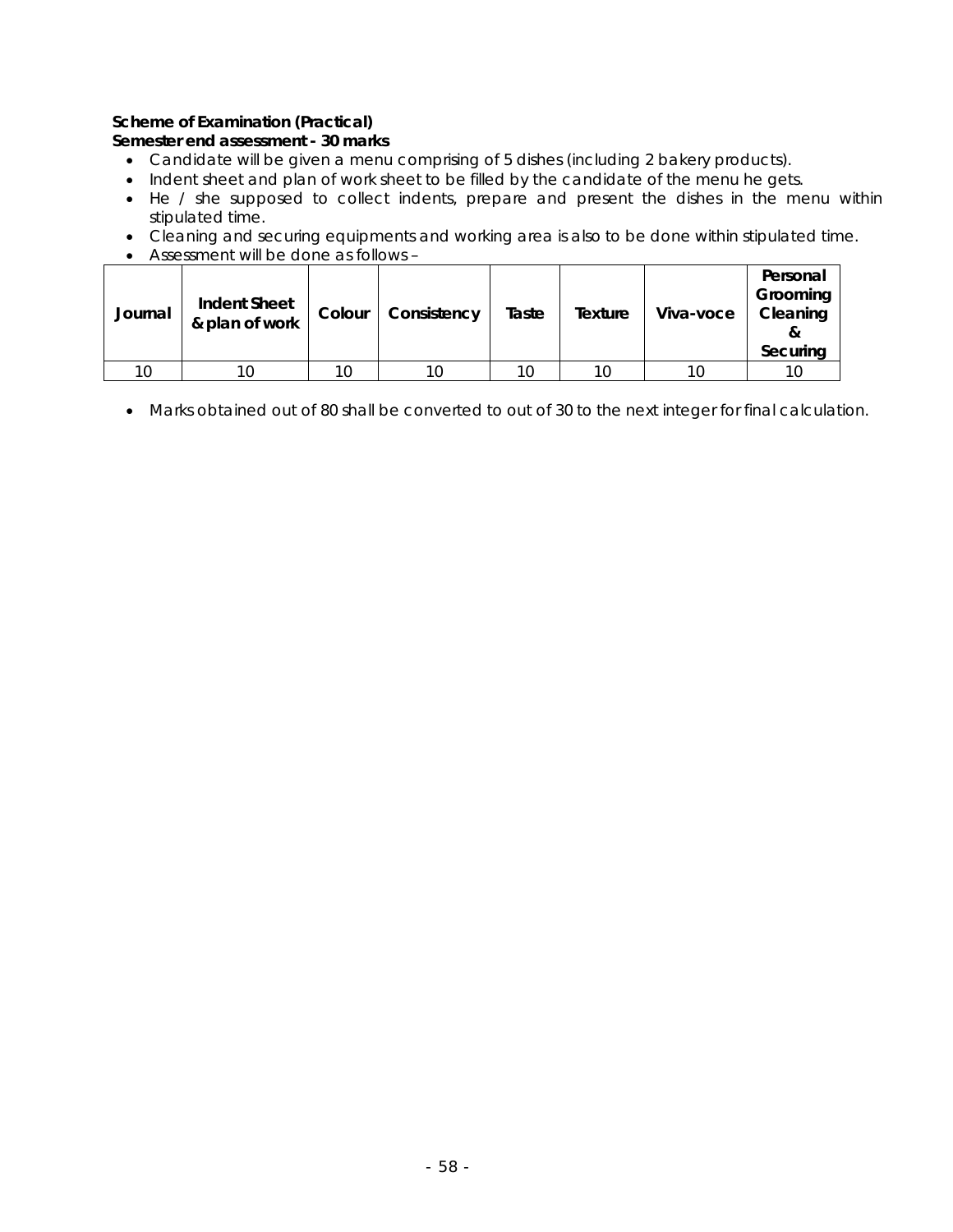# **FOOD & BEVERAGES – III CONTACT CONTACT AND REVERAGES** – III

| Name of the Programme                                 | Duration                       | Semester       | Course/ Course Code                        |
|-------------------------------------------------------|--------------------------------|----------------|--------------------------------------------|
| <b>B.Sc in Maritime Hospitality</b><br><b>Studies</b> | Six Semesters                  | Ш              | Food & Beverage<br>Service III [USMHO 303] |
| Course Code                                           | Title                          | <b>Credits</b> |                                            |
| USMHO 303                                             | Food & Beverage<br>Service III |                |                                            |

| For Course per week<br>1 lecture/period is 60 minutes duration |        |           | For subject per week | 1 lecture/period is 60 minutes duration |  |  |
|----------------------------------------------------------------|--------|-----------|----------------------|-----------------------------------------|--|--|
|                                                                | Theory | Practical | Tutorial             |                                         |  |  |
| Actual<br>contacts                                             |        |           |                      |                                         |  |  |
| Credits                                                        |        |           |                      |                                         |  |  |

#### **Contents of syllabus for USMHO 303**

#### **Objective**

This subject deals with the classification, history, manufacturing process and proper service of alcoholic beverages commonly used onboard ships. This subject also gives an insight of function catering and basics of bar management. Part of the training would be under simulated environment.

#### **UNIT 1 ALCOHOLIC BEVERAGES 10 Hours 10 Hours**

- 1.1 Wines
- 1.1.1 Wines, definition, flowchart, making of wines in general
- 1.1.2 Types of wines, classification
- 1.1.3 Service of white, red & sparkling wines
- 1.1.4 Matching wines with food
- 1.1.5 French wines and popular brands with labels
- 1.2 Spirits
- 1.2.1 Brief description about spirits, pot still and patent still methods
- 1.2.2 Whisky
- 1.2.3 Rum
- 1.2.4 Vodka
- 1.2.5 Brandy
- 1.2.6 Gin
- 1.2.7 Brand names Indian & International
- 1.3 Beer
- 1.3.1 Making of beer
- 1.3.2 Types of beer
- 1.3.3 Service of beer & trade names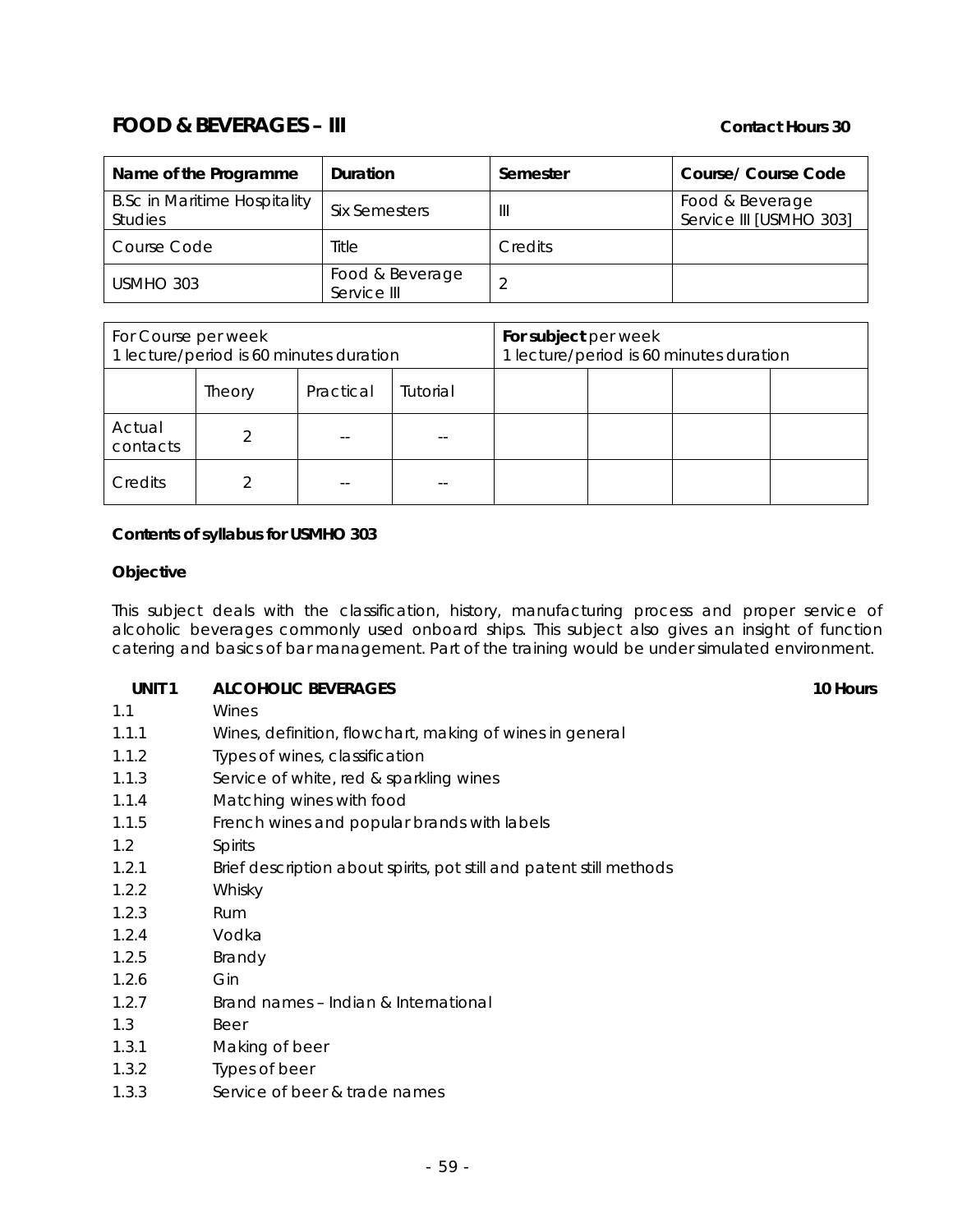### 1.4 Liqueurs And Aperitifs

- 1.4.1 Charts of names of Liqueurs, base flavour / colour, Country of origin
- 1.4.2 Basic knowledge of Liqueurs & aperitifs service
- 1.4.3 Famous brands of Liqueurs & aperitifs
- 1.5 Cocktails And Mocktails
- 1.5.1 Definition & introduction
- 1.5.2 Methods & rules of cocktail making
- 1.5.3 Recipes of ten popular cocktails
- 1.5.4 Recipes of five popular mock tails

### **UNIT 2** GLOSSARY OF ALCOHOL BEVERAGE TERMS **10 Hours** 10 Hours

| Alcohol        | Grist                | Congeners    | Fortified           |                 |
|----------------|----------------------|--------------|---------------------|-----------------|
| <b>Bodegas</b> | <b>Bonne Chouffe</b> | Wort         | Bagasse             | Perry           |
| Cellar         | Appellation          | Mead         | Alembic             | Must            |
| Corky          | controlee            | Mulled wines | charantaise         | Vintage         |
| Edelfaule      | <b>Bouquet</b>       | Cordials     | Cider               | Sulphuring      |
| Estufa         | Chaptalisation       | <b>Bloom</b> | Pulque              | Crust           |
| Filtering      | Cremant              | Cask         | <b>Brouillis</b>    | Body            |
| Frappe         | Eiswein              | Claret       | <b>Digestifs</b>    | Maderization    |
| <b>Hock</b>    | Fore shots           | Decanting    | <b>Distillation</b> | <b>Mistelle</b> |
| Malt           | Fining               | Esters       | Age                 | Punt            |
| Mousseux       | Hops                 | Feints       | Proof               | Vinification    |
| Racking        | Lees                 | Flor         | Kilning             | Vigneron        |
| Wash           | Mash                 | Hydrometer   |                     |                 |
|                |                      |              |                     |                 |

#### UNIT 3 PLANNING AND OPERATING VARIOUS F&B OUTLETS **10 FLANNING AND OPERATING VARIOUS F&B** OUTLETS

- 3.1 Physical layout of functional & ancillary areas
- 3.2 Aims of good layout
- 3.3 Steps in planning
- 3.4 Factors to be considered while planning
- 3.5 Calculating space requirement
- 3.6 Various setups for seating
- 3.7 Planning staff requirement
- 3.8 Menu planning
- 3.9 Constraints of menu planning
- 3.10 Selecting & planning heavy duty & light equipment
- 3.11 Requirement of quantities of utensils required like crockery, glassware steel or silverware
- 3.12 Suppliers & manufacturers
- 3.13 Approximate cost
- 3.14 Planning décor, furnishing & fixtures
- 3.15 Buffets Introduction, Factors to plan buffet, Menu planning, Types, Equipments,
- Supplies & Checklist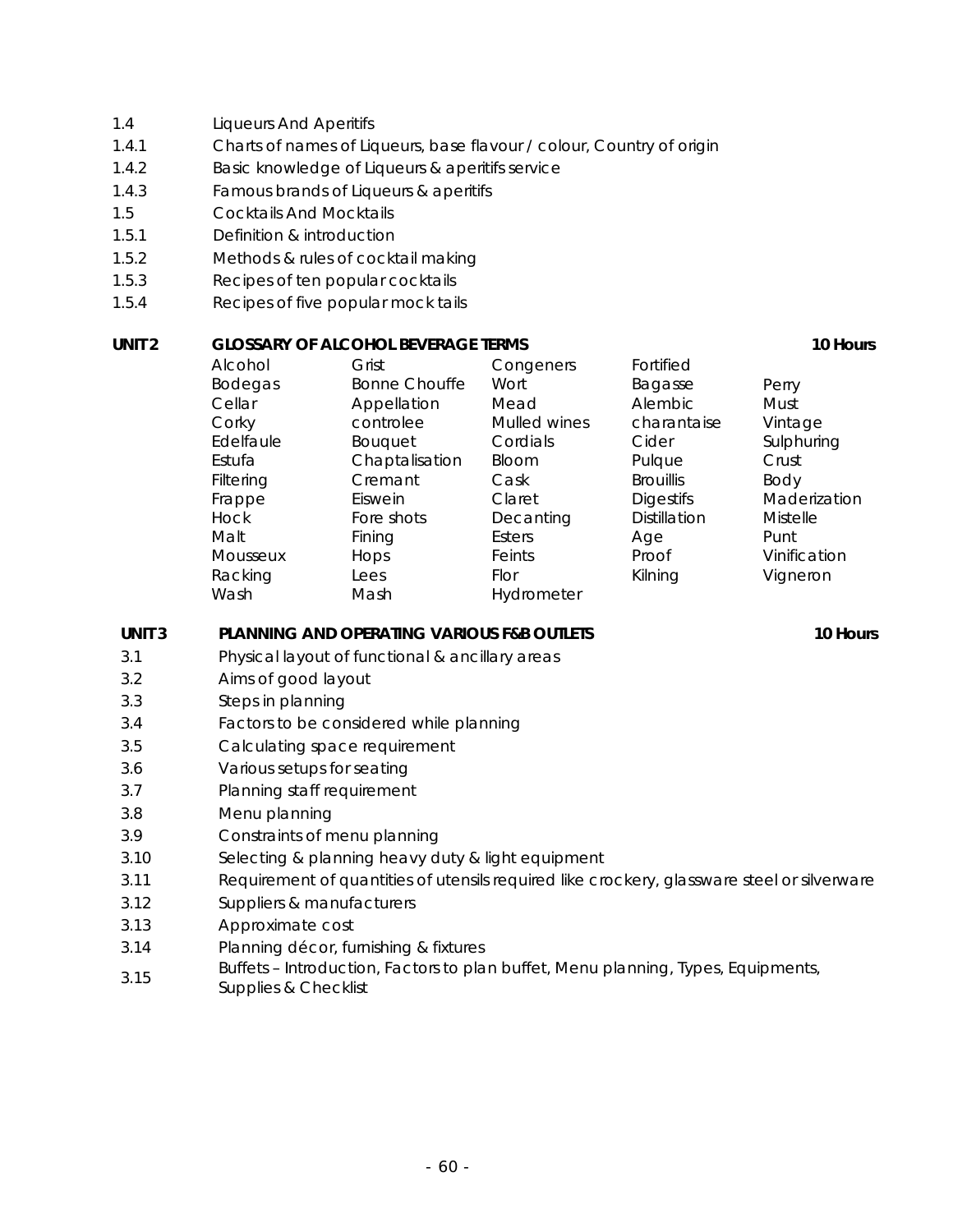**Reference Book:-** 

- 1. **Professional Food & Beverage Service Management,** Brian Varghese
- 2. **Food & Beverage Service,** Sudhir Andrews
- 3. **Food and Beverage Service,** Dennis Lillicrap,John Cousins Robert Smith, Fifth, 1998, Hodder and Stoughton Educational, 338 Euston Road, London
- 4. **The International Guide to Drinks,** United Kingdom Bartenders' Guild, 1994, Vermilion, Random House, 20 Vauxhall Bridge road, London SW 1V2SA
- 5. **The Cant Go Wrong Book of Drinks,** Shatbhi Basu, First, 1999, Business Publications Inc., 229/A, Krantiveer Rajguru Marg, Girgaon, Mumbai
- 6. **The World Atlas of Wine,** Hugh Johnson, Fourth, 1994, Mitchelle Beazley, Michelin House, 81 Fulham Road, London SW3 6RB
- 7. **The Penguin Wine Book,** Pamela Vinoyke Prile, First, 1984, Allen Lae Penguin Books Ltd. 536, Kings Road, London SWIO OUH
- 8. **The Book Of Wine,** Stuart Walton, First, 1997, Joanna Lorenz Annez Publishing Ltd., Hermes House, 88-89 Black Friars Road, London SEI SHA
- 9. **The New Wine Companion,** David Burroughs and Norman Bezzant, Second, Wine and Spirits Education Trust
- 10. **Spirits and Liquors,** Rosalind Cooper, First, 1982 M.P Books, P.O Box 5367, Tucson, AZ 8573
- 11. **Pocket Wine Book,** Hugh Johnson, Twentieth, 1997, Mitchelle Beazley, Michelin House, 81 Fulham Road, London SW3 6RB
- 12. **Food Service Facilities and Planning,** Edward A Kazarian, Third, 1989, John Wiley and Sons
- 13. **Food and Beverage Management,** Bernard Davis, Edward Lockwood, Second, 1994, Butterworth Heinemann
- 14. **Waiter and Waitres Training Manual,** Sandra J. Dalmer,Kurt W. Kohl, Fourth, 1996, John Wiley
- 15. **Marketing by Menu,** Nancy Loman Scanlon, Third, 1999, John Wiley
- 16. **How to Manage a successful bar,** Christopher Egerton Thomas, 1994, John Wiley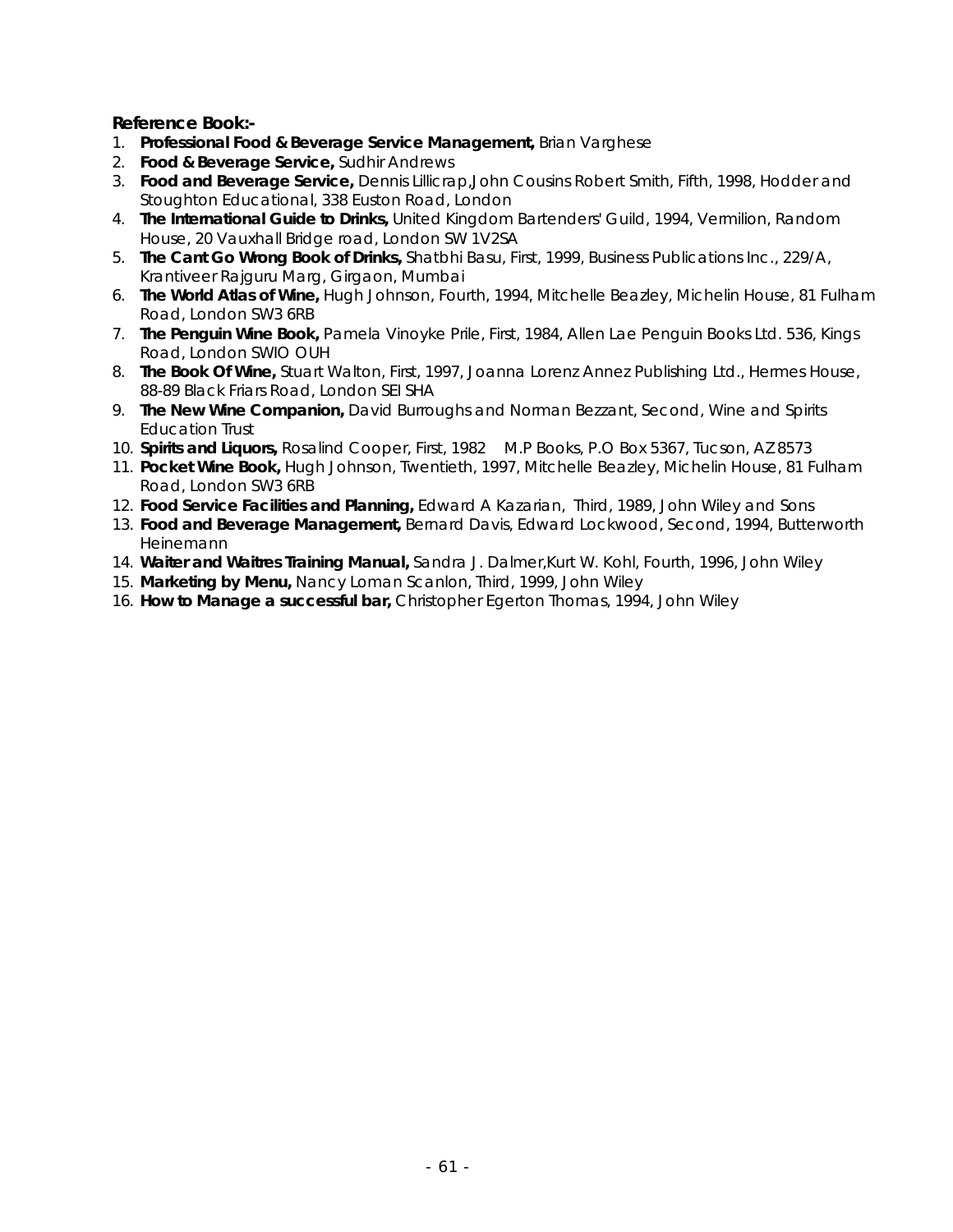# **ACCOMMODATION & FACILITY MANAGEMENT III** Contact Hours 30

| Name of the Programme                                 | Duration                                      | Semester       | Course/ Course Code                                              |
|-------------------------------------------------------|-----------------------------------------------|----------------|------------------------------------------------------------------|
| <b>B.Sc in Maritime Hospitality</b><br><b>Studies</b> | Six Semesters                                 | $\mathbb{I}$   | Accommodation &<br><b>Facility Management III</b><br>[USMHO 304] |
| Course Code                                           | Title                                         | <b>Credits</b> |                                                                  |
| USMHO 304                                             | Accommodation &<br>Facility<br>Management III |                |                                                                  |

| For Course per week<br>1 lecture/period is 60 minutes duration |        |           | For subject per week | 1 lecture/period is 60 minutes duration |  |  |
|----------------------------------------------------------------|--------|-----------|----------------------|-----------------------------------------|--|--|
|                                                                | Theory | Practical | Tutorial             |                                         |  |  |
| Actual<br>contacts                                             |        |           |                      |                                         |  |  |
| Credits                                                        |        |           |                      |                                         |  |  |

#### **Contents of syllabus for USMHO 304**

#### **Objectives:-**

This course aims to establish the importance of accommodation operation within the hospitality Industry. It also prepares the student to acquire basic skills & knowledge necessary to successfully identify the required standards in this area and to consider all aspects of cost control & establishing profitability.

#### **UNIT 1 ROUTINE SYSTEM AND RECORD OF HOUSEKEEPING DEPARTMENT 10 FOURS 10 Hours**

#### **1.1 Records & Reports**

- 1.1.1 Reporting staff placement
- 1.1.2 Room occupancy report
- 1.1.3 Guest room inspection report
- 1.1.4 Various check lists, floor register
- 1.1.5 Work orders, log sheets
- 1.1.6 Lost and found register
- 1.1.7 Maids report and Housekeepers report
- 1.1.8 Guest special request register
- 1.1.9 Call register
- 1.1.10 VIP involvements

#### **1.2 Inter Departmental Relationship**

- 1.2.1 With front office
- 1.2.2 With Maintenance
- 1.2.3 With Security
- 1.2.4 With Stores
- 1.2.5 With Accounts
- 1.2.6 With Personnel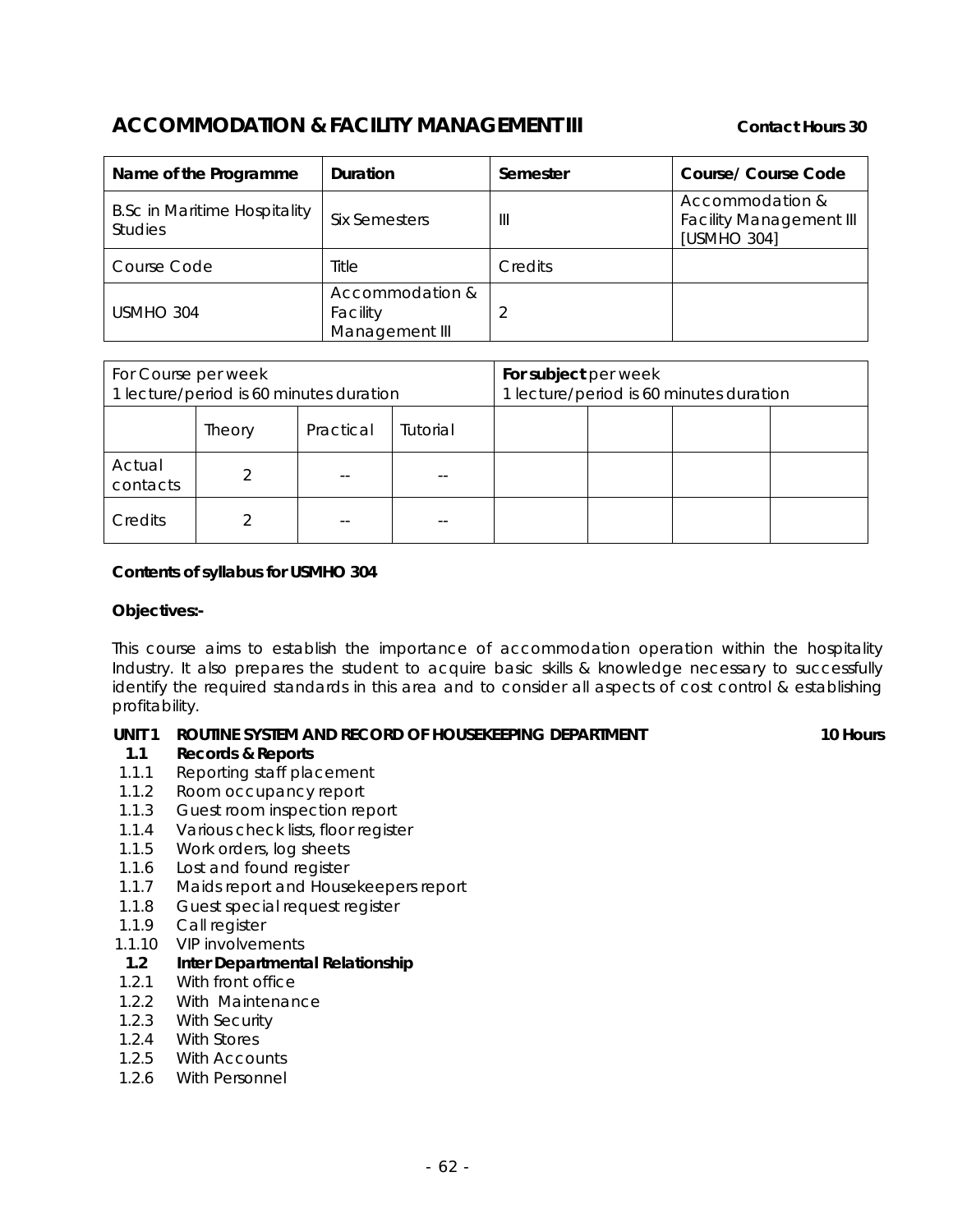#### **UNIT 2 MANAGING KEYS** 10 Hours 10 Hours

- 2.1 Types of keys
- 2.2 Computerized key cards
- 2.3 Control of keys

### **UNIT 3 LINEN ROOM & UNIFORM MANAGEMENT 10 Hours** 10 Hours

#### **3.1 Linen Room**

- 3.1.1 Activities of linen room
- 3.1.2 Layout and equipment in the linen room
- 3.1.3 Selection criteria for various linen items and fabrics
- 3.1.4 Purchase of linen
- 3.1.5 Calculation of linen requirement
- 3.1.6 Linen control procedure and records
- 3.1.7 Stock taking procedures and records
- 3.1.8 Recycling of discarded linen

#### **3.2 Uniform Management**

- 3.2.1 Advantage of providing uniforms to staff
- 3.2.2 Issuing and exchange of uniforms; type of uniforms
- 3.2.3 Selection and designing of uniforms
- 3.2.4 Layout of uniform room
- 3.2.5 Uniform repair and maintenance, sewing

#### **Reference Books:-**

- 1. **Facilities Management**, Trevor Payne,Chandos Publishing (Oxford)
- 2. **Facilities Management And Maintenance**, Quah, McGraw-Hill ISE
- 3. **Facilities Management and the Business of Space**, Wes McGregor,Danny Shiem-Shin Then, Arnold **Publishers**
- 4. **Facilities Management in Networked Organisations**, Bob Grimshaw,Blackwell Publishers
- 5. **Facility Management**: Risks and Opportunities, Bev Nutt, Peter McLennan
- 6. **Facility, Location, and Land Use**, Chan, Taylor & Francis Group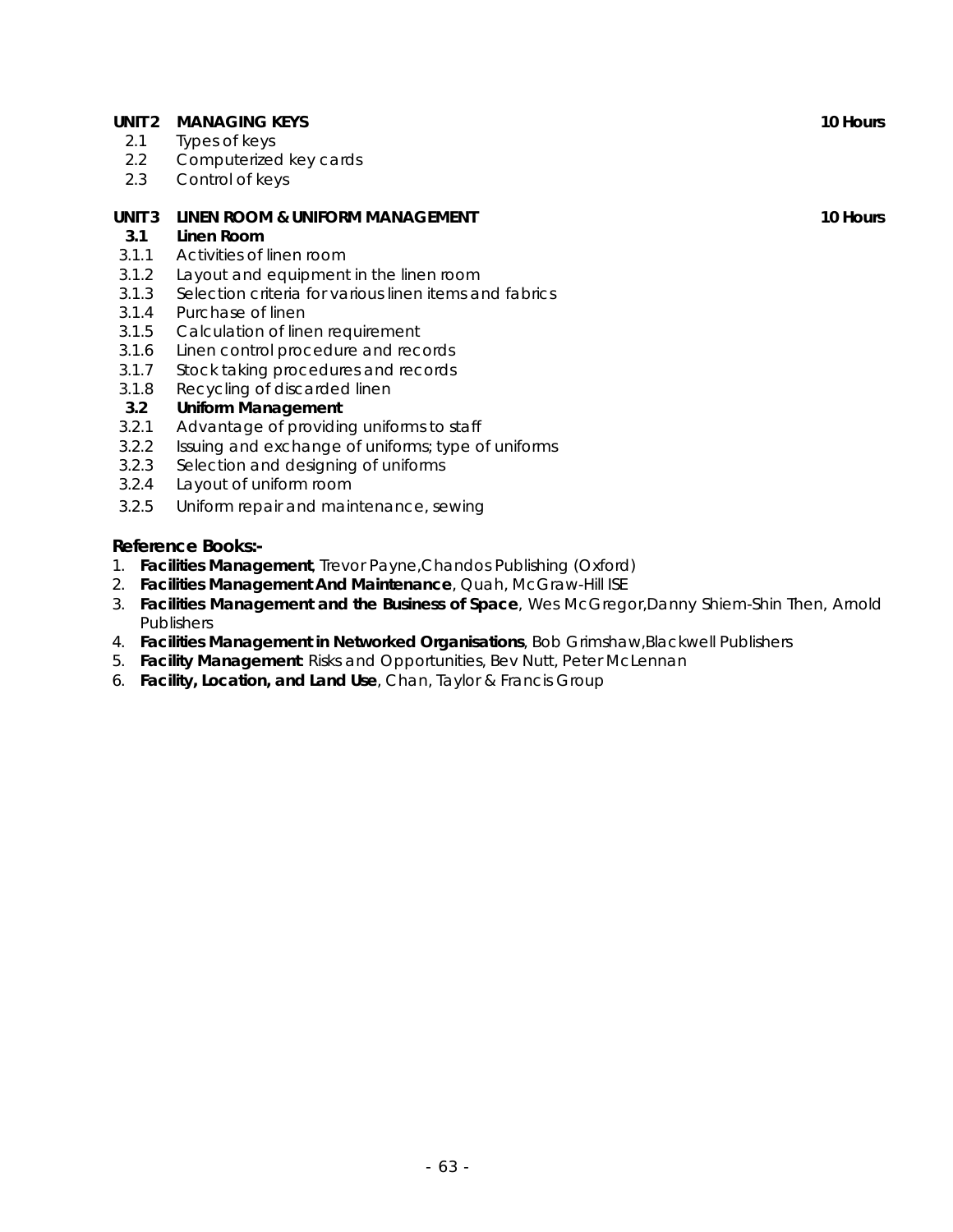# **COST AND FINANCIAL MANAGEMENT III COST AND FINANCIAL MANAGEMENT III SOFT SKILLS** Contact Hours 30

| Name of the Programme                                 | <b>Duration</b>                                     | Semester | <b>Course/ Course Code</b>                                        |
|-------------------------------------------------------|-----------------------------------------------------|----------|-------------------------------------------------------------------|
| <b>B.Sc in Maritime Hospitality</b><br><b>Studies</b> | Six Semesters                                       | Ш        | Cost & Financial<br>Management III and<br>Soft Skills [USMHO 305] |
| Course Code                                           | Title                                               | Credits  |                                                                   |
| USMHO 305                                             | Cost & Financial<br>Management III &<br>Soft Skills |          |                                                                   |

| For Course per week<br>1 lecture/period is 60 minutes duration |               |           | For subject per week<br>1 lecture/period is 60 minutes duration |  |  |  |  |
|----------------------------------------------------------------|---------------|-----------|-----------------------------------------------------------------|--|--|--|--|
|                                                                | <b>Theory</b> | Practical | Tutorial                                                        |  |  |  |  |
| Actual<br>contacts                                             |               |           |                                                                 |  |  |  |  |
| Credits                                                        |               |           |                                                                 |  |  |  |  |

#### **Contents of syllabus for USMHO 305**

#### **Objective**

This subject deals with the inventory control of the stores required for the hotels. It also deals with the elements of cost, production control, costing of the products & services as incurred in different catering establishments.

#### **UNIT 1 BASICS OF ACCOUNTING 10 HOURS** 10 Hours

#### **1.1 Introduction To Accounting**

- 1.1.1 Nature, Importance
- 1.1.2 Objectives of Accounting
- 1.1.3 Advantages of Accounting
- 1.1.4 Concepts, conversation & Principles of accounting and introduction to accounting standards
- 1.2 Double Entry Book Keeping
- 1.2.1 Principles, applications, Nature & advantages
- 1.2.2 Classification of Accounts
- 1.2.3 Rules of debit & credit

### **UNIT 2** JOURNAL & LEDGER ENTRIES **10 Hours 10 Hours**

- 2.1 Recording Transaction in the Journal
- 2.1.1 Importance of journal & its format
- 2.1.2 Journalizing Simple, compound entries
- 2.1.3 Narrations
- 2.2 The Ledger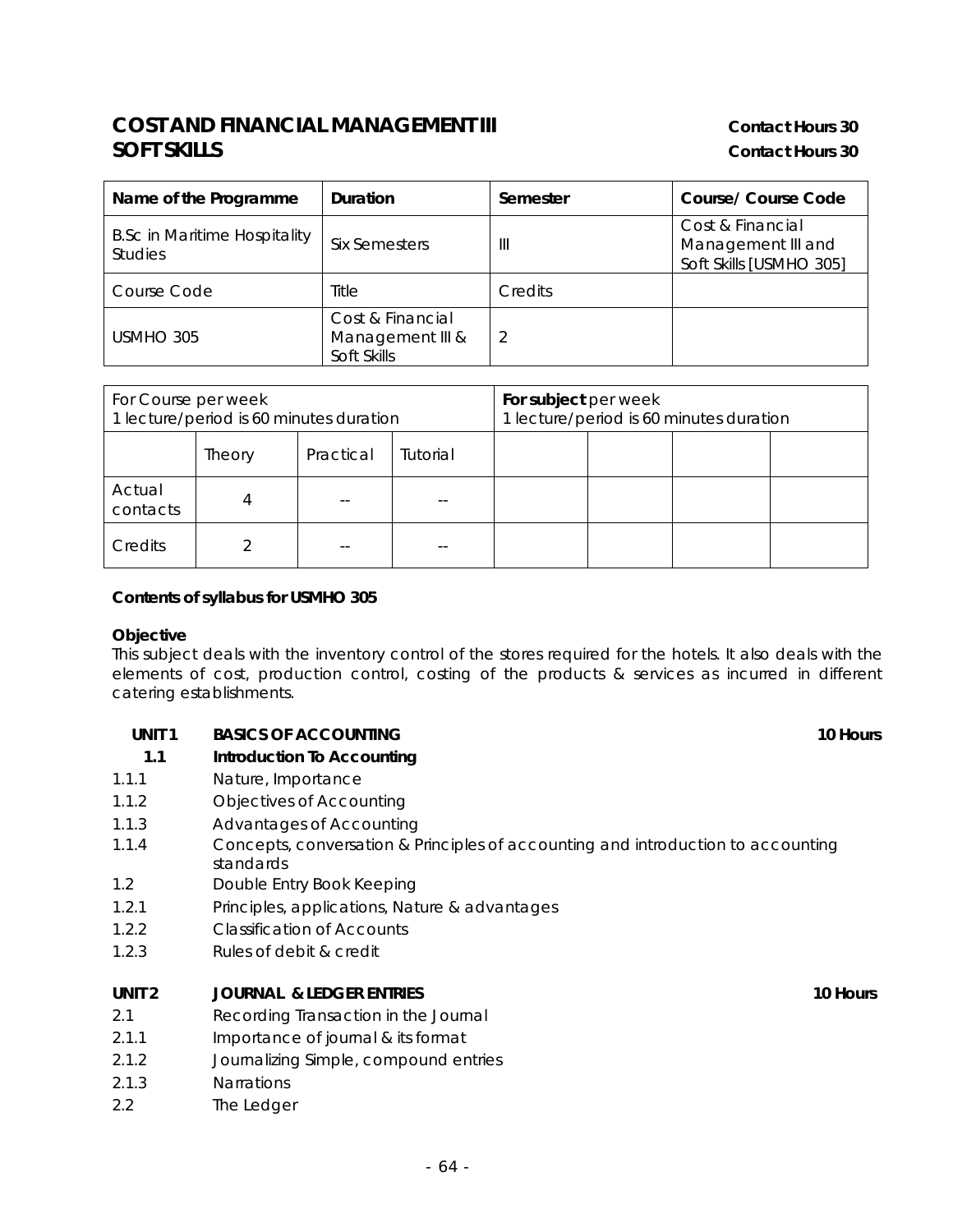- 2.2.1 Classification & Importance of ledger
- 2.2.2 Posting entries & balancing ledger Accounts

#### **UNIT 3 SUBSIDIARY JOURNAL & BANK RECONCILIATION STATEMENT 10 HOURS**

- 3.1 Advantages of Subsidiary Books
- 3.2 The different subsidiary books: sales Book, purchase book, return outward book, return inward book, cash book, bills receivable book, bills payable book, journals.
- 3.3 Purpose & advantages of preparing BRS
- 3.4 Method & form of preparing BRS

#### **Reference Books:-**

- 1. **Elements of Accounts**, TS Grawal S., Chand & Co.
- 2. **Business Accountancy** Frank Woods, Pitman Publishing
- 3. **Elements of Accountancy** Artbony, Addision & Wesley
- 4. **Accountancy -** R. L. Gupta

### **SOFT SKILLS** Contact Hours 30

#### **Objective**

This subject is designed to impart a positive attitude and interpersonal skills required in day to day life in any organization especially onboard ships. To develop sense of professional etiquettes in the student also to develop presentation skill amongst students to enable them to take higher responsibility during their career progression.

#### **UNIT 1 GROUPS & COMMUNICATION IN GROUPS 10 HOURS 10 HOURS**

- 1.1 Introduction
- 1.2 Why Groups
- 1.3 Group Formation
- 1.4 Group think & its pitfall
- 1.5 Group Dynamics
- 1.6 Communication
- 1.7 Cooperation
- 1.8 Collaboration
- 1.9 Teams & how to make them effective

#### **UNIT 2** LEADERSHIP AND SOCIETY **10 Hours** 10 Hours

- 2.1 Society
- 2.2 Social Structure
- 2.3 Changing pattern in society & their impact on interpersonal relation
- 2.4 What is Conflict
- 2.5 Resolution of Conflict
- 2.6 Sources of interpersonal conflict
- 2.7 Interpersonal Conflict Transactional Analysis, Johari Window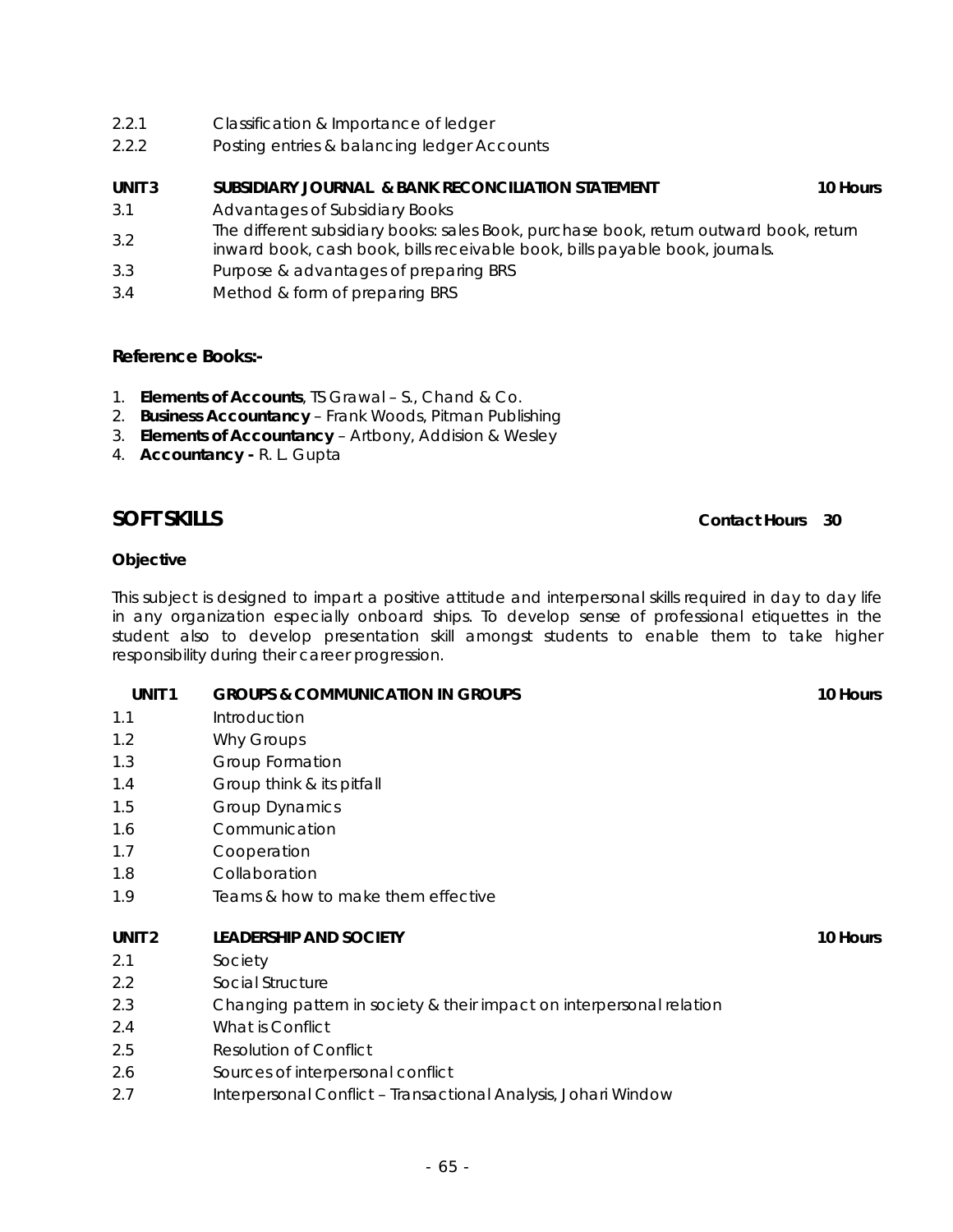2.8 Strategies for resolving Interpersonal Conflict negotiations

### **UNIT 3** FRUSTRATIONS **10 Hours** 10 Hours

- 3.1 What is frustration
- 3.2 Causes of Frustration
- 3.3 Effect of frustration
- 3.4 Solution for avoiding frustrations

### **Reference Books:-**

- 1. **Human learning,** Jeanne. E.O, Third, 1999, Prentice Hall,New jersey
- 2. **Learning to learn,** Kenneth a kiewra, Nelson F. Dubois, 1998, Allyn and Bacon
- 3. **Basic Managerial Skills for all,** E.H. Megrath, Third, 1989, Prentice hall of India Ltd.
- 4. **Independent Study Techniques,** P.D. Kulkarni & B.B. Sharama, 1986, T.T.T.I., Chandigarh
- 5. **The handbook of project management,** Trevor L. Young, First, 1999,
- 6. **Project management,** Kogan Page, Michael Davies, Trainer's Guide, 1999, Kogan Page
- 7. **101 ways to better communication,** Elizabeth Hierney, 1st Edition, 2001, Kogan Page
- 8. **Improving individual performance,** Dean R. Spitzer, 1st, 1986, Educational Technology Pub., New Jersey, USA.
- 9. **Organizational Behavior,** Fred Luthans, Sixth, 1992, McGraw Hill
- 10. **Managing Time,** Dr.R.L.Bhatia, First, 1994, Wheeler Publishing
- 11. **Manage Your Time,** Tim Hindle, 1998, Drling Kindersley
- 12. **Team Building,** Glenn Parker, First, 2002, Viva Books Pvt Ltd. Mumbai
- 13. **Leadership Training,** Elizabeth M. Christopher, First, 2002, Viva Books Pvt Ltd. Mumbai
- Examination of Cost & Financial Management-III and Soft Skills shall be conducted separately as per the Examination scheme and shall be converted to out of 60 to the next integer for final calculation.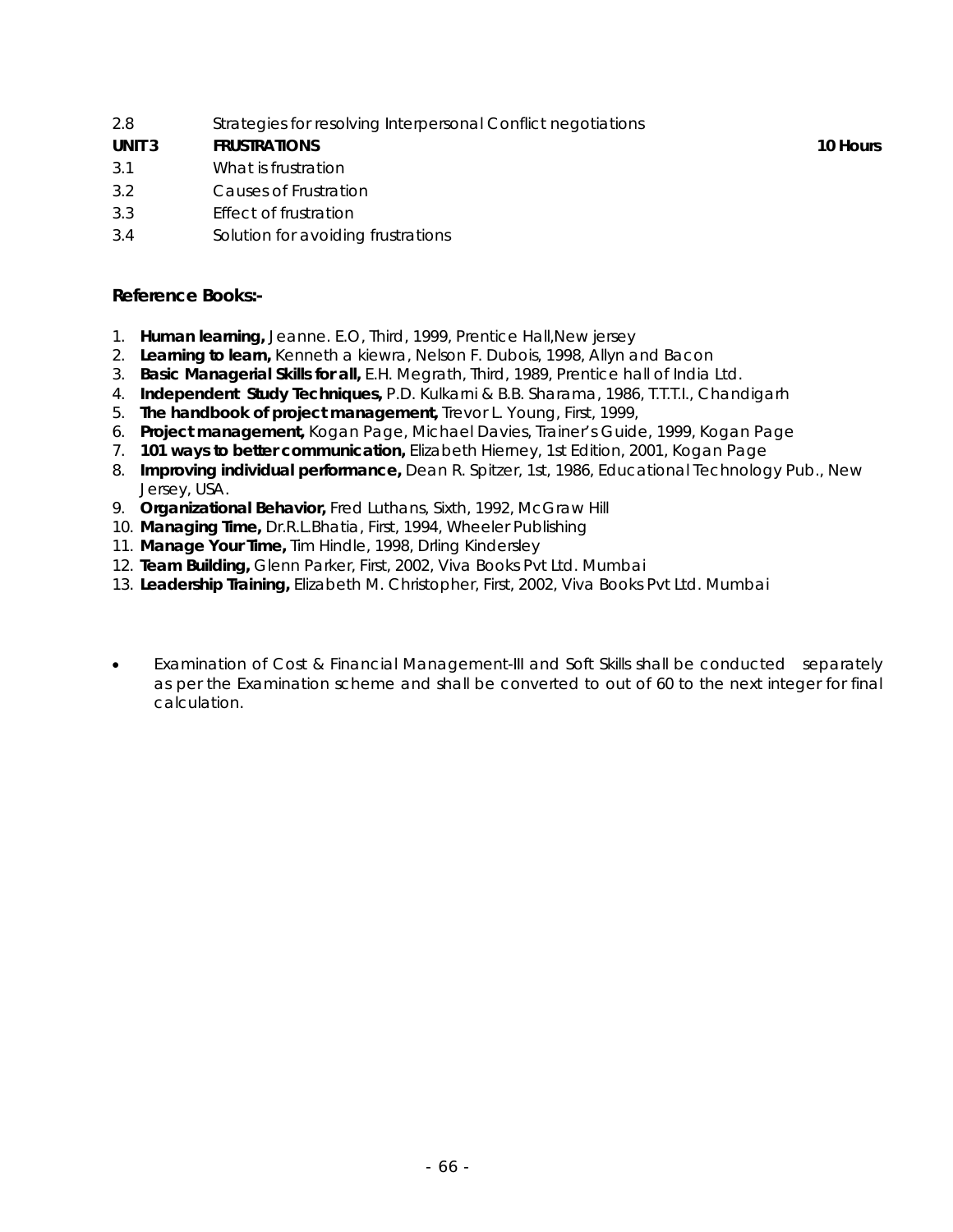# **ENTREPRENEURSHIP SKILLS** Contact Hours 30 **INFORMATION TECHNOLOGY APPLICATIONS**

| Name of the Programme                                 | Duration                                                                    | Semester | Course/ Course Code                                                                            |
|-------------------------------------------------------|-----------------------------------------------------------------------------|----------|------------------------------------------------------------------------------------------------|
| <b>B.Sc in Maritime Hospitality</b><br><b>Studies</b> | Six Semesters                                                               | Ш        | Entrepreneurship Skills<br>and Information<br>Technology<br><b>Applications [USMHO</b><br>306] |
| Course Code                                           | Title                                                                       | Credits  |                                                                                                |
| USMHO 306                                             | Entrepreneurship<br>Skills and<br>Information<br>Technology<br>Applications | $2+2$    |                                                                                                |

| For Course per week<br>1 lecture/period is 60 minutes duration |        |           | For subject per week | 1 lecture/period is 60 minutes duration |  |  |
|----------------------------------------------------------------|--------|-----------|----------------------|-----------------------------------------|--|--|
|                                                                | Theory | Practical | Tutorial             |                                         |  |  |
| Actual<br>contacts                                             |        |           |                      |                                         |  |  |
| Credits                                                        |        |           |                      |                                         |  |  |

### **Contents of syllabus for USMHO 306**

### **Objectives:-**

This subject is designed to develop entrepreneurship skills amongst students so that he/she can setup his/her own ventures in future career.

| 10 Hours                                                |
|---------------------------------------------------------|
|                                                         |
|                                                         |
|                                                         |
| Organizations for entrepreneur development              |
| 10 Hours                                                |
|                                                         |
| Challenges in Managing and Marketing service businesses |
|                                                         |
|                                                         |
|                                                         |
|                                                         |
|                                                         |
|                                                         |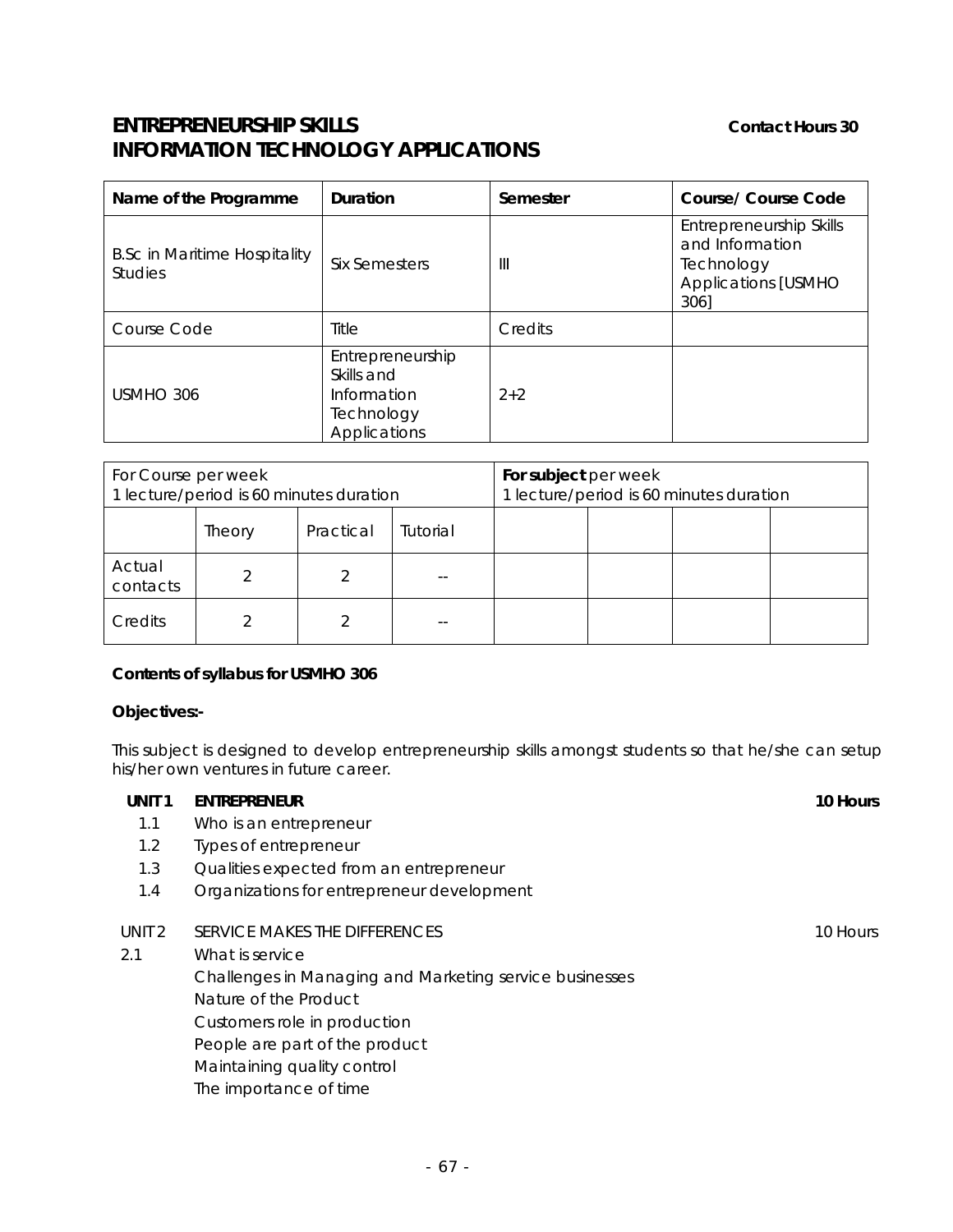| 2.2 | Strategic Planning                                  |
|-----|-----------------------------------------------------|
|     | Planning Challenges in Capacity Constraint business |
| 2.3 | Strategic Service vision                            |
|     | Targeting a Market segment                          |
|     | Focusing on service strategy                        |
| 2.4 | Delivering "on the service" promise                 |
|     | Keys to delivering good service                     |
|     | Service Disney style                                |
|     |                                                     |

Achieving superior service in a less than perfect world

- UNIT 3 LONG TERM FINANCIAL DECISIONS 10 HOURS 10 HOURS
- 3.1 Nature of Long Term Financing Decisions

Different Distribution Channel

- 3.2 Financing through capital market instruments
- 3.3 Capital Market VS Money Market
- 3.4 Newer models of Financing
- 3.5 Financing through financial institutions
- 3.6 State level and all India level
- 3.7 Financial Institutions and its functions

#### **Reference Books:-**

- 1. **Entrepreneurship & Small Business Management**, Siropolis, All India Publishers Distributors
- 2. **Global Business Environments (Understanding Multicultural Behavior)**, Parhizgar, Kamal Dean;Jaico Publishing House (Published: 2003)
- 3. **Ethics In Business And Management Concepts**, RP Banerjee,Himalaya Publishing House
- 4. **Ethics, Indian Ethos and Management**,Balachandran;Wrox Press (Published: 2003)
- 5. **Entrepreneurial Policies and Strategies**, Mathew J. Manimala, Sage Publications Private Limited.
- 6. **Effective Entrepreneurship Management**, Anmol Publications
- 7. **Entrepreneurship in the 21st Century**, Rawat Publications
- 8. **Development Banks and Entrepreneurship Promotion in India**, Mittal Publications
- 9. **Successful Entrepreneurship**, Kanishka Publishers
- 10. **Handbook of Entrepreneurship Development- An Entrepreneurs Gude to Planning, Starting, Developing and Managing a New Enterprise**, Mangal Deep Publications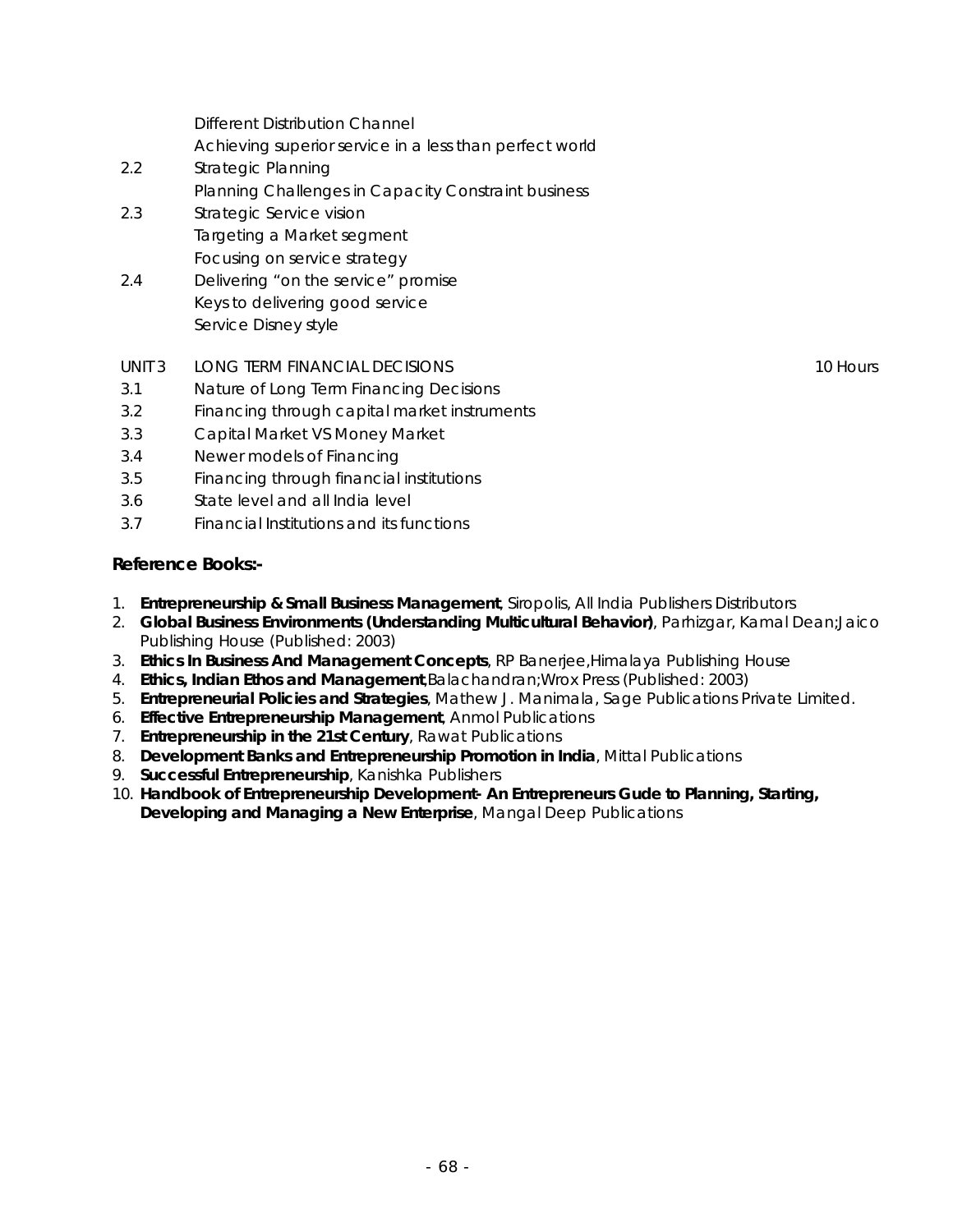# **INFORMATION TECHONOLOGY APPLICATIONS**

### **Objectives:-**

To acquire computers knowledge pertaining to hospitality industry should be able to utilize the IT Applications & understand data analysis regarding policy decisions of the hospitality management.

#### **PRACTICAL**

#### **UNIT 1** COMPUTER FUNDAMENTALS **10** ACCOMPUTER **FUNDAMENTALS**

- Overview to Computer System
- Types of Computer
- Hardware and Software
- Types of Software
- Operating System : DOS and Windows 98/2000
- Application Software
- Representation of Data
- Components of a Computer-CPU, Memory
- Input and Output Devices-Keyboard, Mouse, Monitors, Printers
- Storage Devices-Types of Storage Devices, Magnetic Storage Devices, Optical Storage Devices

#### UNIT 2 OPERATING SYSTEMS (WINDOWS) **10** Nours **10 Hours 10 Hours**

- Starting WINDOWS
- Exploring the Desktop
- The Start Button
- Moving and Sizing Windows
- Arranging Windows
- **Shortcuts**
- Shutting Down Windows
- Windows Tools
- My Computer
- Windows Explorer
- Copying Files
- Using Send To
- Creating, Renaming and Deleting Folders
- Copying, Deleting, Moving and Renaming Files
- Find Files and Folders
- Word Pad
- Opening and Saving File
- Editing Document and Formatting Text
- Previewing and Printing Document
- Recycle Bin
- Help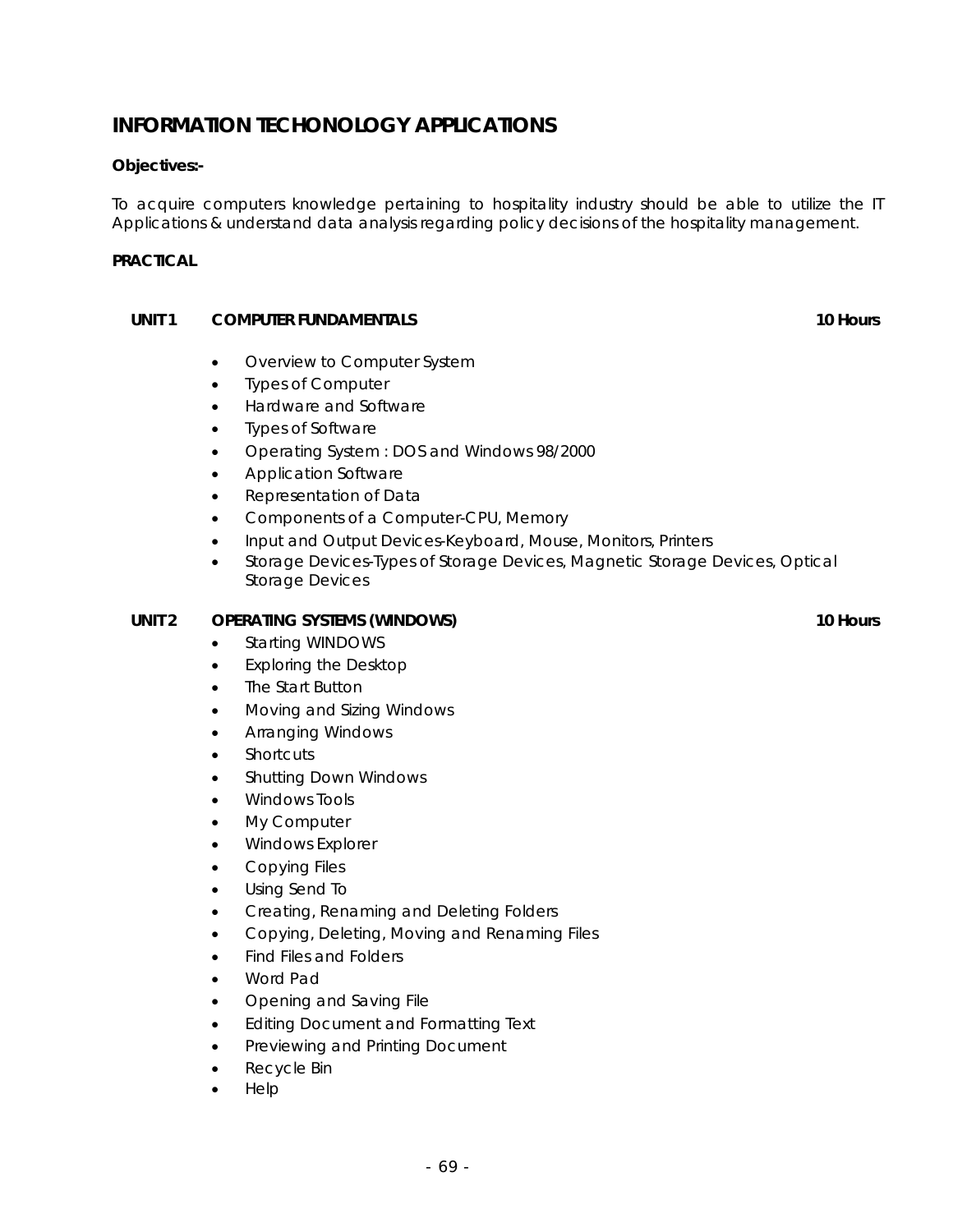#### **UNIT 3 MS WORD 10 Hours**

- Introduction to Office Tools:
- Introduction to Word Processing: Introduction to MS Word
- Creating and Formatting a Document
- Auto Text, Auto Complete and autocorrect
- Grammar and Spell Check
- Changing font and Type Sizes
- Inserting and Sizing a Document
- Opening and Saving a Document
- Printing and Previewing a Document
- Finding and Replacing Text
- Creating and Removing the Hyper Link
- Creating Reports and Tables.
- Template (Letter, Fax, Memo, Report)
- Introduction to Office Tools:

**\*NOTE: there will be continuous assessment of skills being acquired through class work, practical & periodic assignments / project works / tests / orals etc.** 

**\*Laboratory journal to be submitted at the end of each term for assessment**

#### **Reference Books:-**

- 1. **Computer Fundamentals,** Sawtantar Singh, Kalyani Publishers
- 2. **Computer Concepts Windows and MS Office,** Vikas Publishing House
- 3. **Computer Application in Business,** T.D. Malhotra, Kalyani Publishers
- 4. **MS Windows At a Glance,** Nesbitt, BPB Publications

### **Scheme of Examination (Practical)**

**Semester end assessment - 30 marks** 

• Assessment will be done as follows

| Journal | Viva-Voce | On line examination |
|---------|-----------|---------------------|
|         |           |                     |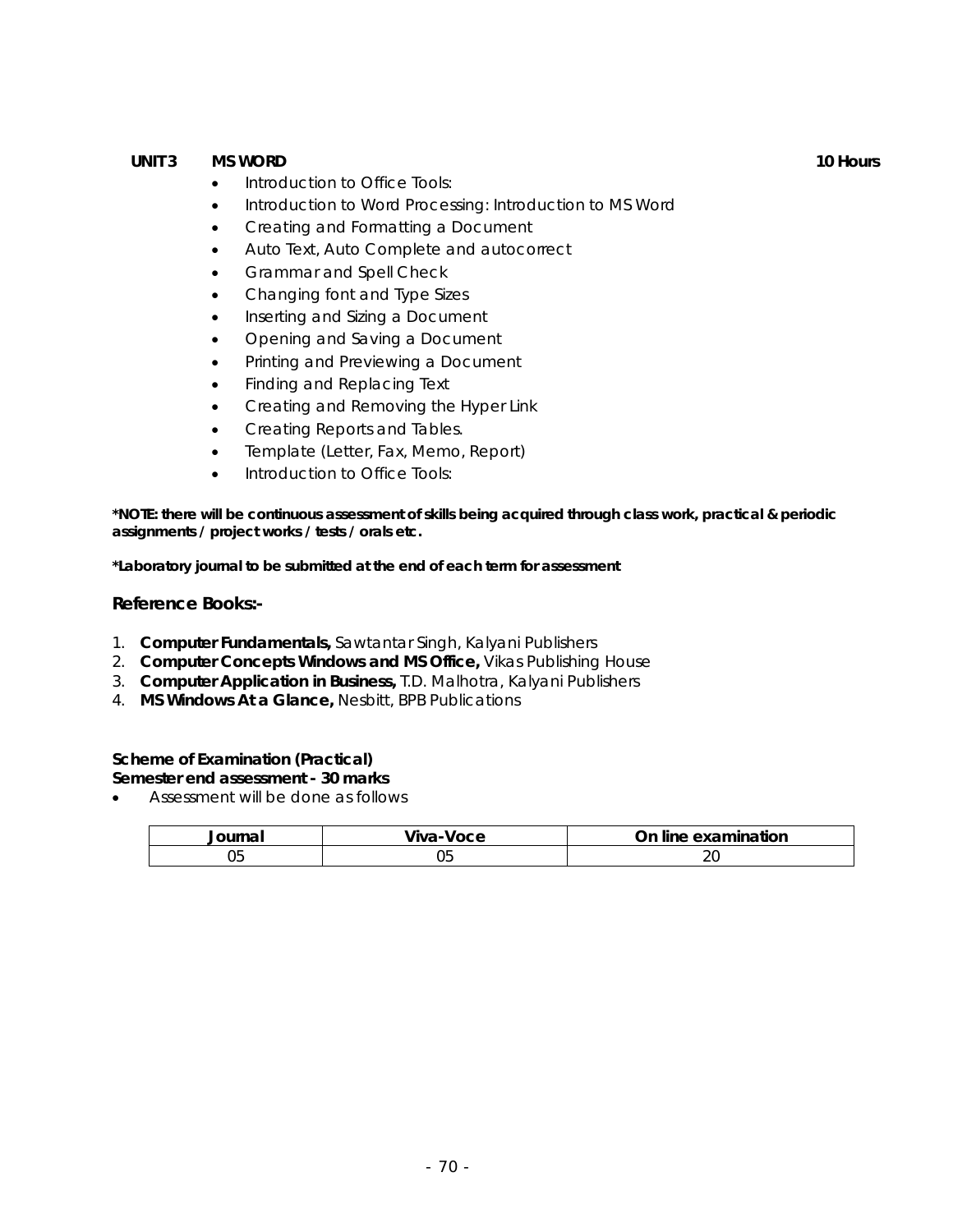# **ENVIRONMENTAL STUDIES 30 HOURS**

| Name of the Programme                                 | Duration                        | Semester | Course/ Course Code                         |
|-------------------------------------------------------|---------------------------------|----------|---------------------------------------------|
| <b>B.Sc in Maritime Hospitality</b><br><b>Studies</b> | Six Semesters                   | Ш        | <b>Environmental Studies</b><br>[USMHO 307] |
| Course Code                                           | Title                           | Credits  |                                             |
| USMHO 307                                             | Environmental<br><b>Studies</b> |          |                                             |

| For Course per week<br>1 lecture/period is 60 minutes duration |        |           | For subject per week | 1 lecture/period is 60 minutes duration |  |  |
|----------------------------------------------------------------|--------|-----------|----------------------|-----------------------------------------|--|--|
|                                                                | Theory | Practical | Tutorial             |                                         |  |  |
| Actual<br>contacts                                             |        |           |                      |                                         |  |  |
| Credits                                                        |        |           |                      |                                         |  |  |

#### **Objectives:**

- To study the structure and components of environment.
- To appreciate the functioning of ecosystem
- To appraise the linkage of ecosystem with society & economy
- To understand the impact of development on environment and evaluate the need for sustainable use of resources
- To justify the importance of environmental studies in the present day world

#### **Contents of syllabus for USMHO 307**

| UNIT <sub>1</sub><br>1.1 | THE MULTIDISCIPLINARY NATURE OF ENVIRONMENTAL STUDIES<br>10 Hours<br>Definition, scope and importance<br>Need for public awareness                                                                                                                                                           |  |
|--------------------------|----------------------------------------------------------------------------------------------------------------------------------------------------------------------------------------------------------------------------------------------------------------------------------------------|--|
| 1.2                      | Natural resources<br>Renewable and non-renewable resources Natural resources & associated<br>problem.                                                                                                                                                                                        |  |
|                          | a. Forest resources: Use and over-exploitation, deforestation, case studies.<br>Timber extraction, mining, dams and teir effects on forests and tribal people.                                                                                                                               |  |
|                          | b. Water resources: Use and over-utilization of surface and ground water, floods,<br>drought, conflicts over water, dams benefits and problems.                                                                                                                                              |  |
|                          | c. Mineral resources: Use and exploitation, environmental effects of extracting<br>and using mineral resources, case studies. d. Food resources: World food<br>problems overgrazing, effects of modern agriculture, fertilizer-pesticide<br>problems, water logging, salinity, case studies. |  |

e. Energy resources: Growing energy needs, renewable and non renewable energy sources, use of alternate energy sources. Case studies.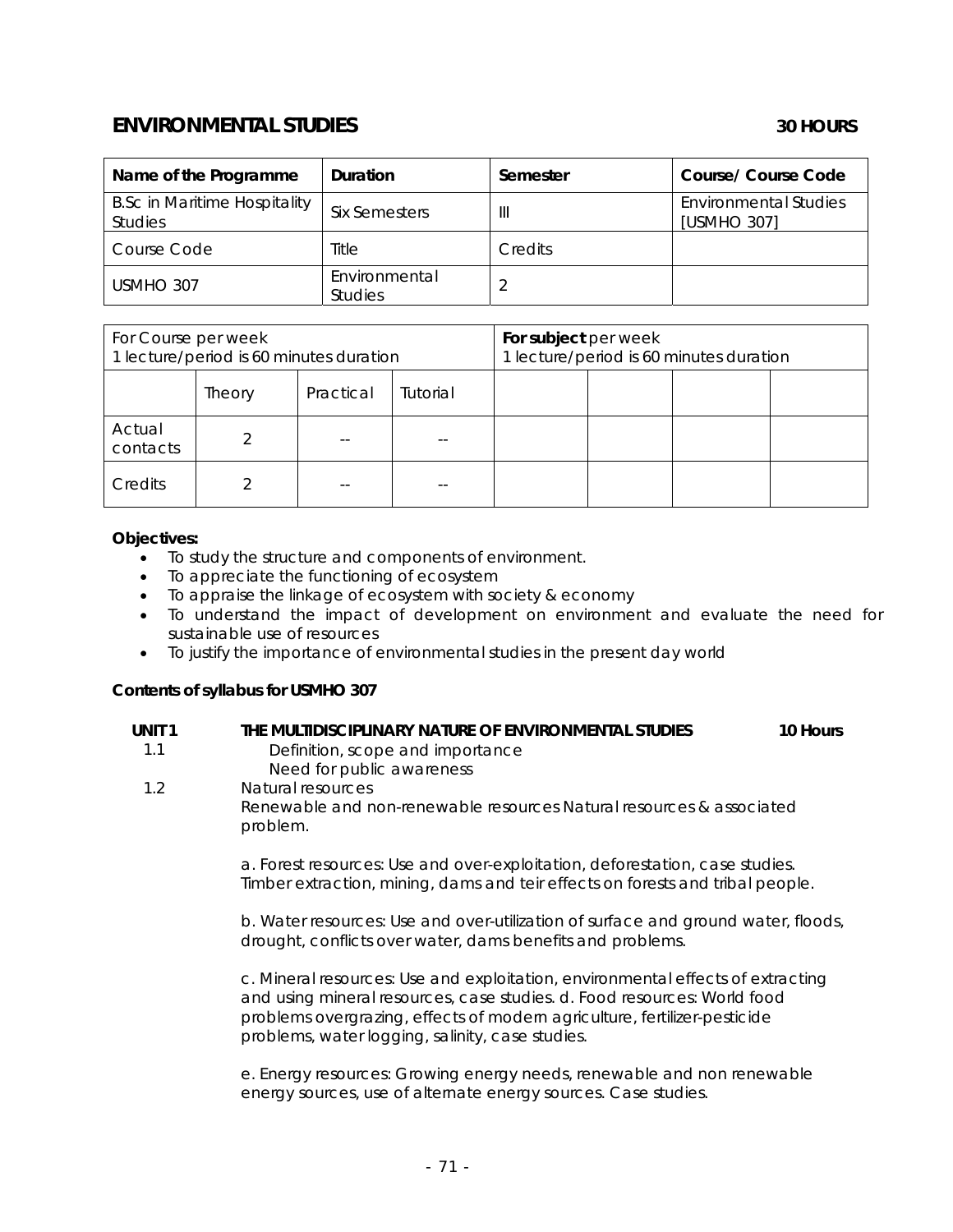f. Land resources: Land as a resource, land degradation, man induced landslides, soil erosion and desertification.

• Role of an individual in conservation of natural resources. Equitable use of resources for sustainable lifestyles.

1.3 Ecosystems • Concepts of an ecosystem. • Structure and function of an ecosystem. • Producers, consumers and decomposers. • Energy flow in the ecosystem. • Ecological succession. • Food chains, food webs and ecological pyramids. • Introduction, types, characteristic features, structure and function of th following ecosystem: a. Forest ecosystem b. Grassland ecosystem c. Desert ecosystem d. Aquatic ecosystem (ponds, stream lakes, rivers, oceans, estuaries)

#### **Unit 2 BIODIVERSITY AND ITS CONSERVATION, ENVIRONMENTAL POLLUTION & SOCIAL ISSUES** 10 Hours **10 Hours**

- 2.1 Biodiversity and Its Conservation
	- Introduction-Definition: genetic species and ecosystem diversity
	- Bio-geographical classification of India
	- Value of biodiversity :
	- Consumptive use, productive use, social, ethical, aesthetic and option values
	- Bio-diversity at global, national, local levels
	- India as a mega diversity nation
	- Hot spots of bio-diversity
	- Threats to biodiversity: Habitat loss, poaching of wild life, man-wildlife conflicts
	- Endangered and endemic species of India
	- 4 Conservation of biodiversity: In- situ and Ex-situ conservation of biodiversity
- 2.2 Environmental Pollution Definition
	- Causes, effects and control measures of:
	- a. Air pollution
	- b. Water pollution
	- c. Soil pollution
	- d. Marine pollution
	- e. Noise pollution
	- f. Thermal pollution
	- g. Nuclear Hazards
	- Solid waste management:
	- Causes, effect and control measures of urban and industrial wastes
	- Role of an individual in prevention of pollution
	- Pollution case studies
	- Disaster management:

floods, earthquake, cyclone and land slides

- 2.3 Social issues and environment
	- From unsustainable to sustainable development
	- Urban problems related to energy
	- Water conservation, rain water harvesting, watershed management
	- Re-settlement and rehabilitation of people: Its problems and concerns. Case studies.
	- 4 Environmental ethics: issues and possible solution
	- Climate change, global warming, acid rain, ozone layer depletion, nuclear accidents and holocaust. Case studies.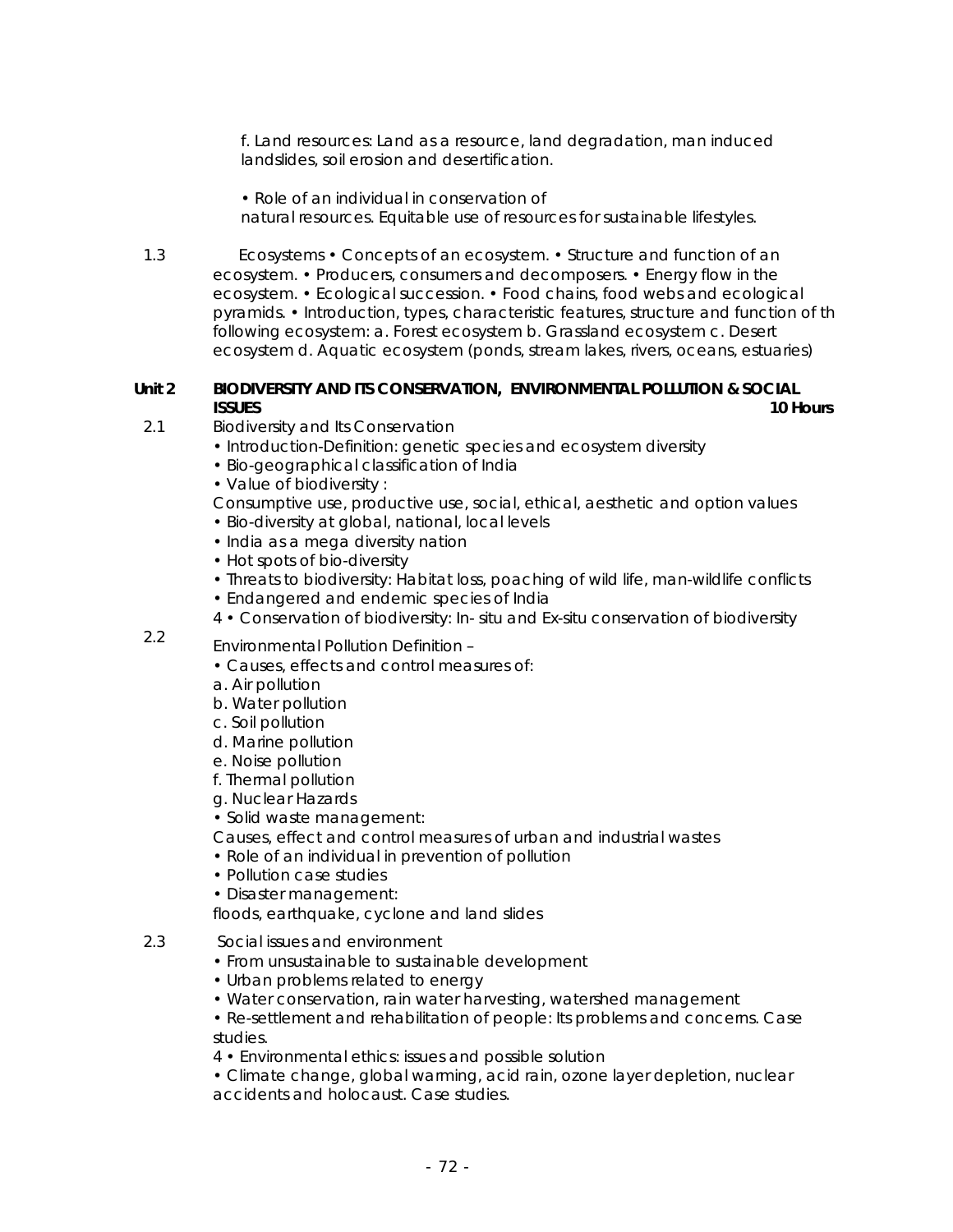- Wasteland reclamation
- Consumerism and waste products
- Environment protection act
- Air( Prevention and control of pollution ) act
- Water ( Prevention and control of pollution ) act
- Wildlife protection act
- Forest conservation act
- Issues involved in enforcement
- of environmental legislation
- Public awareness

#### **UNIT 3 HUMAN POPULATION & THE ENVIRONMENT AND UNDERSTANDING EXISTENCE AND CO-EXISTENCE 10 HOURS**

- 3.1 Human Population & The Environment
	- Population growth, variation among nations
	- Population Explosion- family welfare program
	- Environment and human health
	- Human rights
	- Value education
	- HIV/AIDS
	- Women and child welfare
	- Role of information technology in environment and human health
	- Case studies

#### 3.2 Understanding Existence and Co-existence

- Interrelation and Cyclicity between Material order, Bio-order, Animal order and Human order
- Understanding the human conduct : Relationship in Family, Justice in Relationship, Relationship of human with nature (environment),human Behaviour, Human Values, Nature & Morality
- Understanding the Human society: Dimensions of Human Endeavour and Objectives, Interrelationship in Society, Mutual Fulfilment and Cyclicity in nature.

#### **Recommended Books:**

#### **Text book**

**1. Erach Bharucha, text book of environmental studies, Universities Press/Orient Blackswan** 

#### **Reference book**

1 Jagdish Krishnaswami, R J Ranjit Daniels, 'Environmental Studies", Wiley India Private Ltd. New Delhi

2 Anindita Basak, 'Environmental Studies", Pearson

3 Deeksha Dave, "Text book of , 'Environmental Studies", Cengage learning, Thomason India edition 4 Benny Joseph , 'Environmental Studies", Tata McGRAW HILL

5 D L Manjunath, , 'Environmental Studies",Pearson

6 R Rajgopalan, , 'Environmental Studies", Oxford

7 Alok Debi, 'Environmental science and Engineering", University press

8. A Nagraj, Jeevan Vidya-A Primer.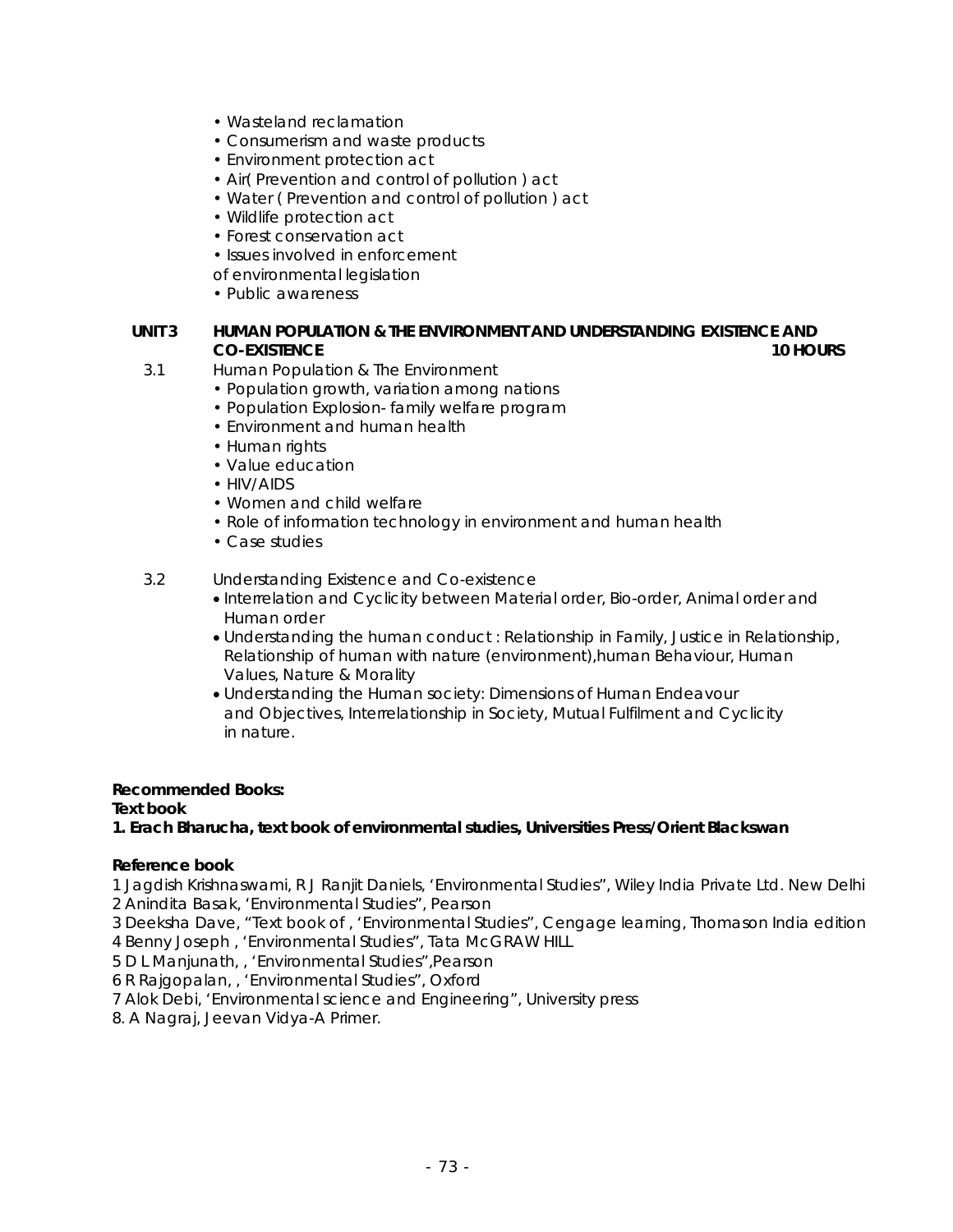# **B.Sc. in Maritime Hospitality Studies**

Theory/Practical : 16 Weeks (15 weeks for lectures/practical & one week for semester end examination )

| <b>Course Code</b> | Title of the Course                                                | Per Week       |                | Per Semester |     | <b>Credits</b> |                | <b>TOTAL</b>   |
|--------------------|--------------------------------------------------------------------|----------------|----------------|--------------|-----|----------------|----------------|----------------|
|                    |                                                                    |                | P              |              | P   | L              | P              |                |
| USMHO 401          | Maritime Studies-IV                                                | 3              | 2              | 45           | 30  | $\overline{2}$ | $\overline{2}$ | 4              |
| USMHO 402          | Food Production-IV and<br><b>Bakery &amp; Confectionary</b>        | 4              | 10             | 60           | 150 | $\overline{2}$ | $\overline{2}$ | 4              |
| USMHO 403          | Food & Beverage Service-IV                                         | 2              | $\overline{2}$ | 30           | 30  | $\overline{2}$ |                |                |
| USMHO 404          | Accomodation & Facility<br>Management-IV                           | $\overline{2}$ | $\overline{2}$ | 30           | 30  | $\overline{2}$ | $\overline{2}$ | 6              |
| USMHO 405          | Cost & Financial Management-IV<br>and Soft Skills                  | 4              |                | 60           | $-$ | $\overline{2}$ | $-$            | $\overline{2}$ |
| USMHO 406          | Entrepreneurship Skills and<br>Information Technology Applications | $\overline{2}$ | $\overline{2}$ | 30           | 30  | $\overline{2}$ | $\overline{2}$ | 4              |
| <b>TOTAL</b>       |                                                                    | 17             | 18             | 255          | 270 | 13             | $\overline{7}$ | 20             |

#### **Semester –IV**

R\_\_\_ : The candidates shall be examined in the following courses (subjects) for fourth semester examination in Maritime Hospitality Studies.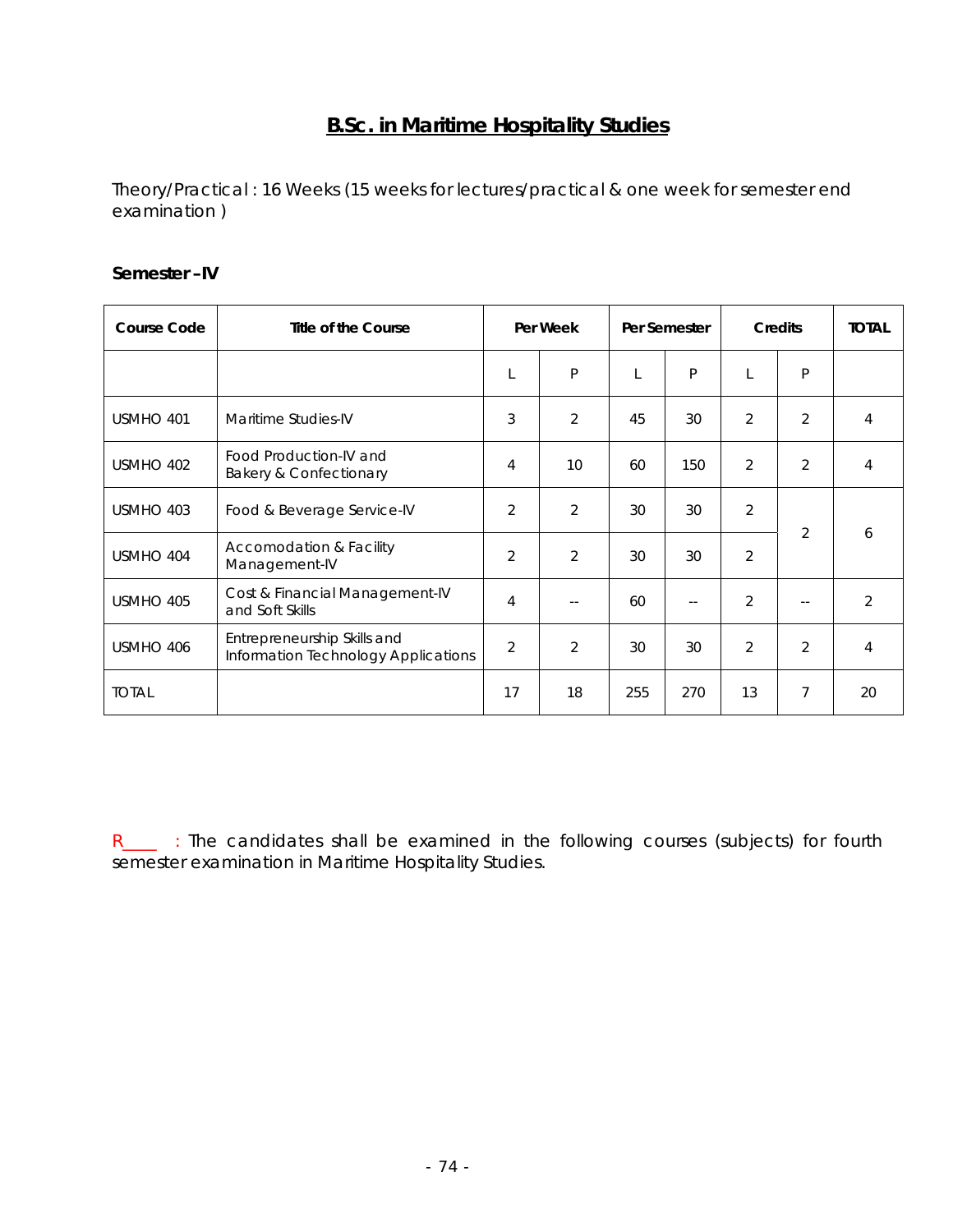# **MARITIME STUDIES IV** Contact Hours 45

| Name of the Programme                                 | Duration             | Semester       | Course/ Course Code                |
|-------------------------------------------------------|----------------------|----------------|------------------------------------|
| <b>B.Sc in Maritime Hospitality</b><br><b>Studies</b> | <b>Six Semesters</b> | IV             | Maritime Studies IV<br>[USMHO 401] |
| <b>Course Code</b>                                    | Title                | <b>Credits</b> |                                    |
| USMHO 401                                             | Maritime Studies IV  | $2 + 2$        |                                    |

| For Course per week<br>1 lecture/period is 60 minutes duration |               |           | For subject per week | 1 lecture/period is 60 minutes duration |  |  |
|----------------------------------------------------------------|---------------|-----------|----------------------|-----------------------------------------|--|--|
|                                                                | <b>Theory</b> | Practical | Tutorial             |                                         |  |  |
| Actual<br>contacts                                             |               |           |                      |                                         |  |  |
| Credits                                                        |               |           | --                   |                                         |  |  |

#### **Objective:-**

This subject imparts working of Global Maritime Distress Safety System. It also general focuses on Marine Communication Phrases and Crowd and Cruise Management. **Contents of syllabus for USMHO 401**

#### **UNIT 1 INTRODUCTION TO GMDSS**

- 1.1.1 Background and purpose of the GMDSS
- 1.1.2 GMDSS Sea Areas A1, A2, A3, A4
- 1.1.3 Purpose of Distress and Safety frequencies
- 1.1.4 9 functional requirements of GMDSS equipment
- 1.1.5 Equipment carriage requirements
- 1.1.6 Methods to ensure availability of ship station Equipment
- 1.1.7 Sources of energy
- 1.1.8 Battery supply capacity

#### **1.2 PRINCIPLES OF MARITIME RADIO COMMUNICATIONS**

- 1.2.1 Administrative provisions for stations
- 1.2.2 Principles and basic features of the maritime mobile service
- 1.2.3 Inspection and Survey requirements
- 1.2.4 Identities of different types of stations
- 1.2.5 Order of priority of communications in the maritime
- 1.2.6 Different types of communications
- 1.2.7 Maritime Mobile frequency bands and frequency allocation
- 1.2.8 Different types of modulation and classes of emission Principles and basic features of the maritime mobile-
- 1.2.9 satellite service

#### **Theory 15 Hours**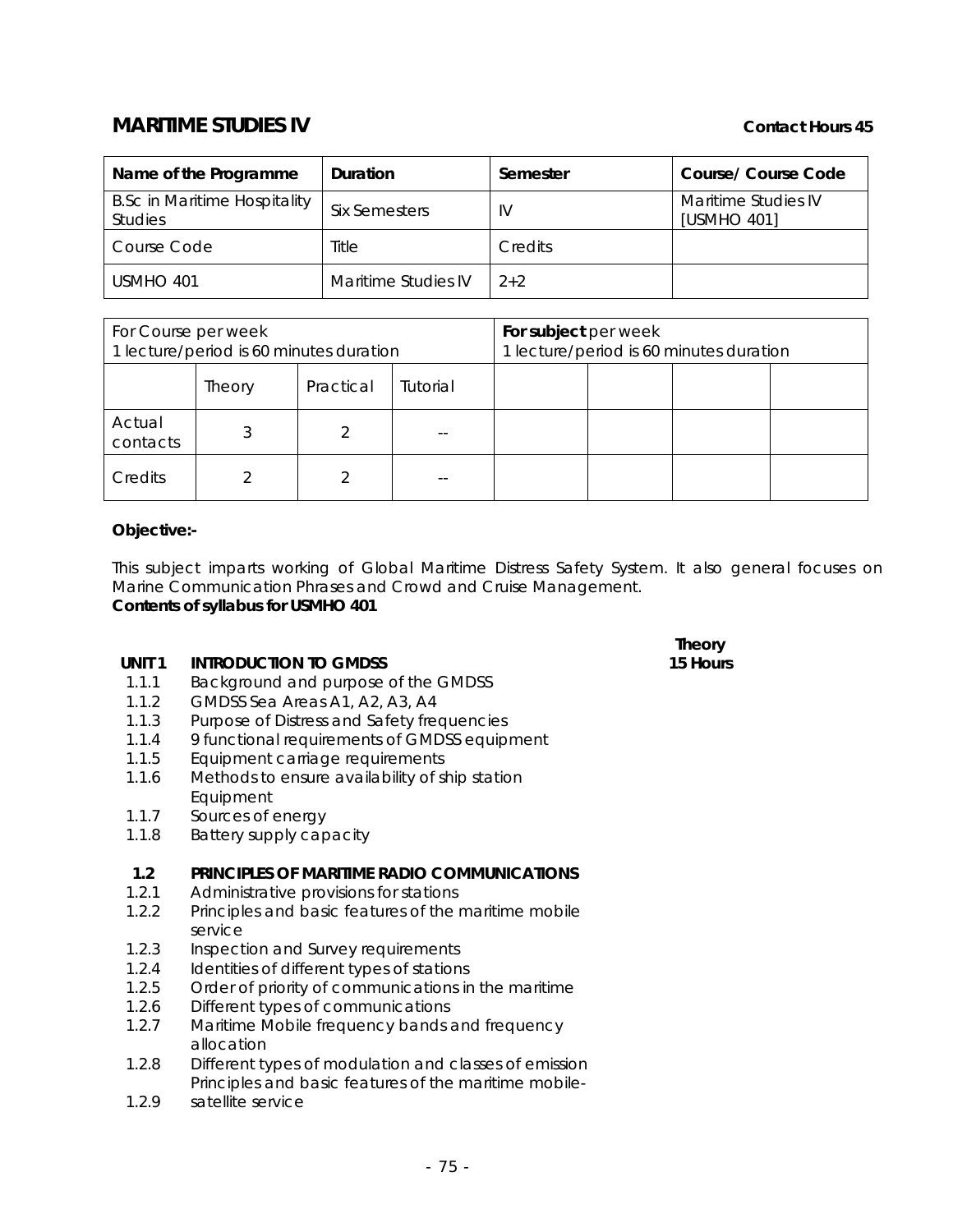| UNIT <sub>2</sub> | <b>GMDSS-COMMUNICATIONS SYSTEMS</b>                           | 15 Hours | 15 Hours |
|-------------------|---------------------------------------------------------------|----------|----------|
| 2.1.1             | Purpose and use of Digital Selective Calling (DSC) Facilities |          |          |
| 2.1.2             | General principles of narrow Band Direct Printing (NBDP)      |          |          |
| 2.1.3             | Communication in the Maritime Mobile Satellite Service        |          |          |
| 2.1.4             | Maritime Terrestrial Communications                           |          |          |
| 2.1.5             | Communications using Survival Craft / Portable Equipment      |          |          |
| 2.1.6             | Maritime Safety Information Services                          |          |          |
| 2.1.7             | General maintenance and safety precautions                    |          |          |
| 2.2               | <b>SOLAS: GMDSS COMMUNICATIONS</b>                            |          |          |
| 2.2.1             | Terrestrial SOLAS procedures                                  |          |          |
| 2.2.2             | Inmarsat SOLAS procedures                                     |          |          |
| 2.2.3             | Search and Rescue procedures, IAMSAR                          |          |          |
| 2.2.4             | Avoidance of False Alerts and cancellation procedures         |          |          |
| UNIT <sub>3</sub> | <b>OPERATIONAL PROCEDURES FOR GENERAL</b>                     | 15 Hours | 15 Hours |
|                   | <b>COMMUNICATIONS</b>                                         |          |          |
| 3.1.1             | Use of English language to exchange                           |          |          |
|                   | communications                                                |          |          |
| 3.1.2             | Use of IMO Standard Marine Communication phrases              |          |          |
|                   | Use of International Phonetic Alphabets                       |          |          |
| 3.1.3             | Use of obligatory documents and publications                  |          |          |
| 3.1.4             | Procedure for maintaining radio log                           |          |          |
| 3.1.5             | Regulations relating to the maritime mobile                   |          |          |
| 3.1.6             | Procedures for telephone calls, e-mail messages and           |          |          |
| 3.1.7             | Routine communications                                        |          |          |
| 3.2               | <b>MISCELLANEOUS SKILLS</b>                                   |          |          |
| 3.2.1             | Basic electricity and electronics wrt equipment checks        |          |          |
|                   | and maintenance                                               |          |          |
| 3.2.2             | Relationship between MUF and OTF. Critical frequency          |          |          |
|                   | Operation of optional features in equipment                   |          |          |

- 3.2.3 Transferability to operation of other manufacturers
- 3.2.4 equipment

#### **Scheme of Examination (Practical) Semester end assessment - 30 marks**

- A candidate shall be assessed on the basis of his ability to use the equipments / tools and acts as per the instructions and via voce of examiners during examination
- Scheme of marking shall be

| Sr. No. $\vert$ | Topic        | Maximum<br><b>Marks</b> |
|-----------------|--------------|-------------------------|
| 1.              | <b>GMDSS</b> | 20                      |
| 2.              | Journal      | 05                      |
| 3.              | Viva-voce    | 05                      |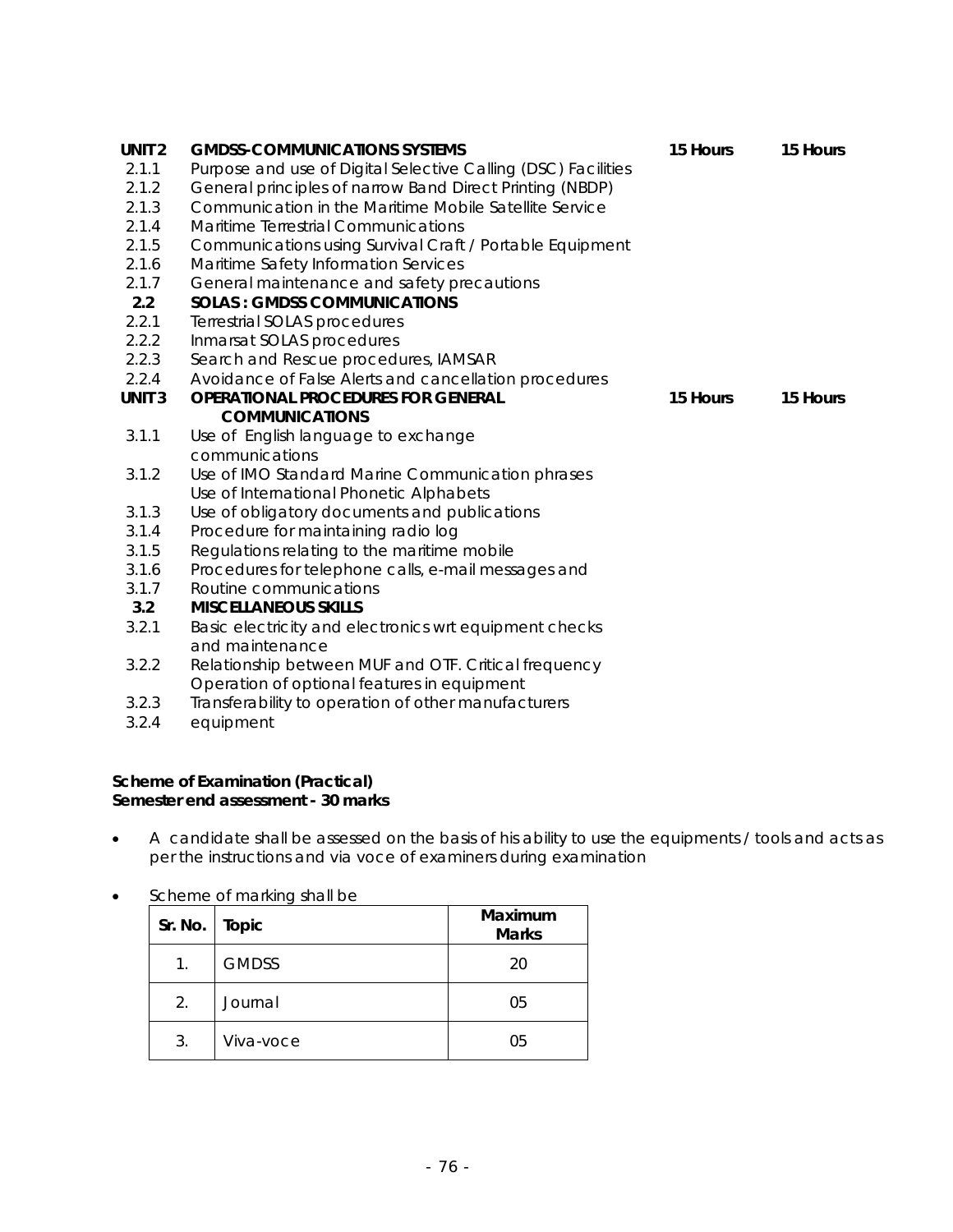# **FOOD PRODUCTION IV CONTACTION IV CONTACTION BAKERY AND CONFECTIONARY** Contact Hours 30

| Name of the Programme                                 | Duration                                                   | Semester | Course/ Course Code                                               |
|-------------------------------------------------------|------------------------------------------------------------|----------|-------------------------------------------------------------------|
| <b>B.Sc in Maritime Hospitality</b><br><b>Studies</b> | Six Semesters                                              | IV       | Food Production IV and<br>Bakery &<br>Confectionary[USMHO<br>4021 |
| Course Code                                           | Title                                                      | Credits  |                                                                   |
| USMHO 402                                             | <b>Food Production IV</b><br>and Bakery &<br>Confectionary | $2+2$    |                                                                   |

| For Course per week<br>1 lecture/period is 60 minutes duration |        |           | For subject per week | 1 lecture/period is 60 minutes duration |  |  |
|----------------------------------------------------------------|--------|-----------|----------------------|-----------------------------------------|--|--|
|                                                                | Theory | Practical | Tutorial             |                                         |  |  |
| Actual<br>contacts                                             |        | 10        |                      |                                         |  |  |
| Credits                                                        |        |           |                      |                                         |  |  |

#### **Objective**

This subject focuses on development of advance skills in Chacuterie and Multinational Cuisine and cuisines from seafaring nations. This will help the students in acquiring basic knowledge of store, kitchen and production management, layout and designing of kitchen and kitchen stewarding.

#### **Contents of syllabus for USMHO 402**

**UNIT 1 SALAD & VEGETABLE COOKING 10 HOURS** 10 Hours

- **1.1 Introduction to Salad**
- 1.1.1 Composition of a Salad
- 1.1.2 Types of Salad
	- ¾ Pasta Salads
	- $\triangleright$  Meat and poultry salads
	- $\geq$  Sea Foods Salads
	- $\triangleright$  Fruit Salad
- 1.1.3 Salad dressing, proper dressing amount, handling and storage **SANDWICHES**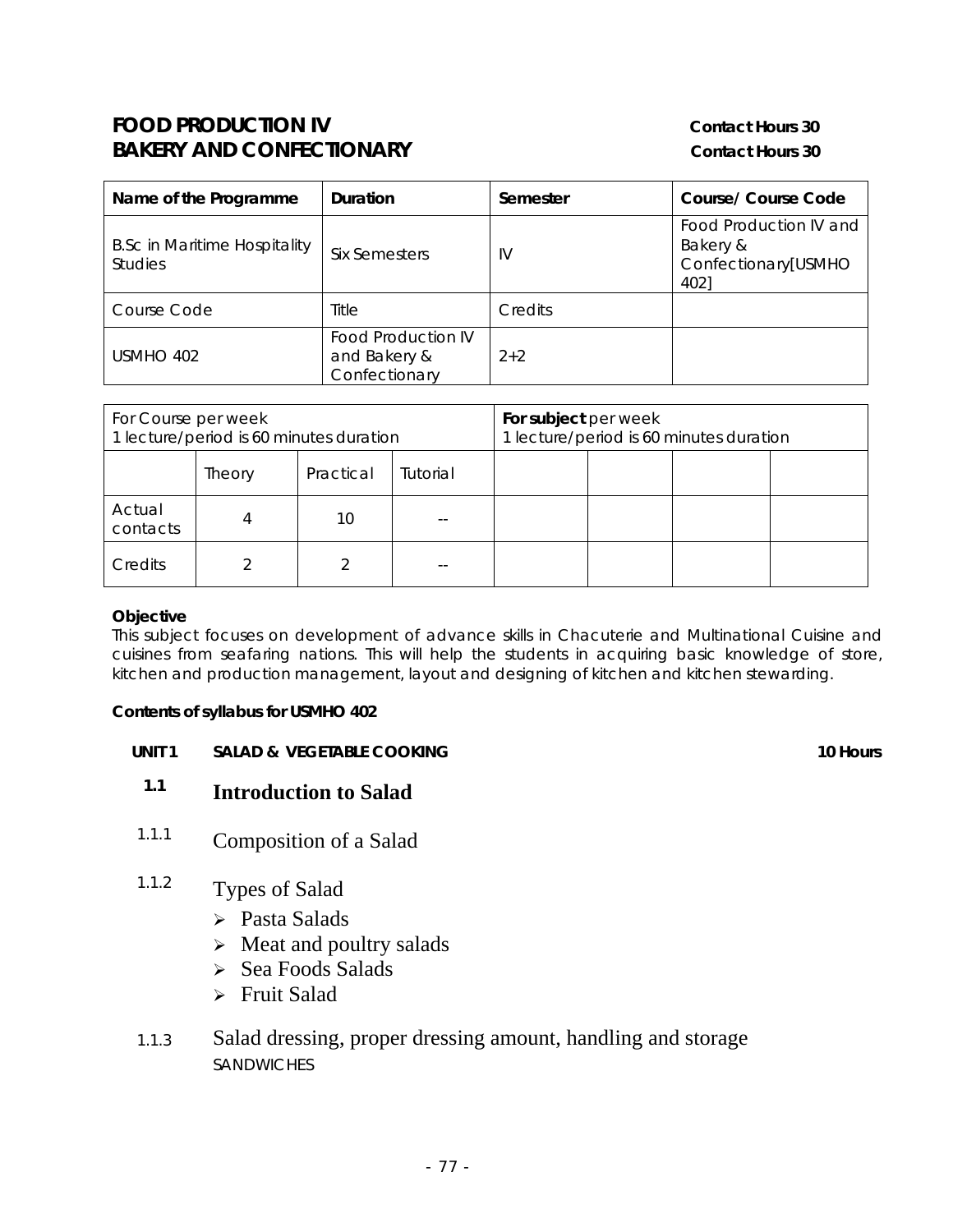| 1.2                        | <b>Sandwiches</b>                                                               |          |
|----------------------------|---------------------------------------------------------------------------------|----------|
| 1.2.1                      | Bread and Spreads for                                                           |          |
| 1.2.2                      | Making flavored butters                                                         |          |
| 1.2.3                      | Fillings                                                                        |          |
| 1.2.4                      | Garnishes                                                                       |          |
| 1.2.5                      | <b>Presentation Styles</b>                                                      |          |
| 1.2.6<br>1.3               | Guidelines on sandwich making<br><b>Vegetable Cookery</b>                       |          |
| 1.3.1                      | <b>Classification of Vegetables</b>                                             |          |
| 1.3.2                      | <b>Selection of Vegetables</b>                                                  |          |
| 1.3.3                      | Methods of Cooking                                                              |          |
| 1.3.4<br>UNIT <sub>2</sub> | <b>Effect of Cooking on Vegetables</b><br><b>ACCOMPANIMENTS &amp; GARNISHES</b> | 10 Hours |
| 2.1                        | Food and their usual accompaniments                                             |          |
| 2.2                        | Garnishes and its importance                                                    |          |
| 2.3                        | <b>Basic Plate Presentation</b>                                                 |          |
| 2.4                        | <b>Basic Platter Presentation</b>                                               |          |
| 2.5                        | <b>Modern Plate Garnish</b>                                                     |          |
| UNIT <sub>3</sub>          | <b>FARINACEOUS COOKERY</b>                                                      | 10 Hours |
| 3.1                        | Introduction to farinaceous cookery                                             |          |
| 3.2                        | Selection and preparation of ingredients                                        |          |
| 3.3                        | How to make fresh pasta and noodles                                             |          |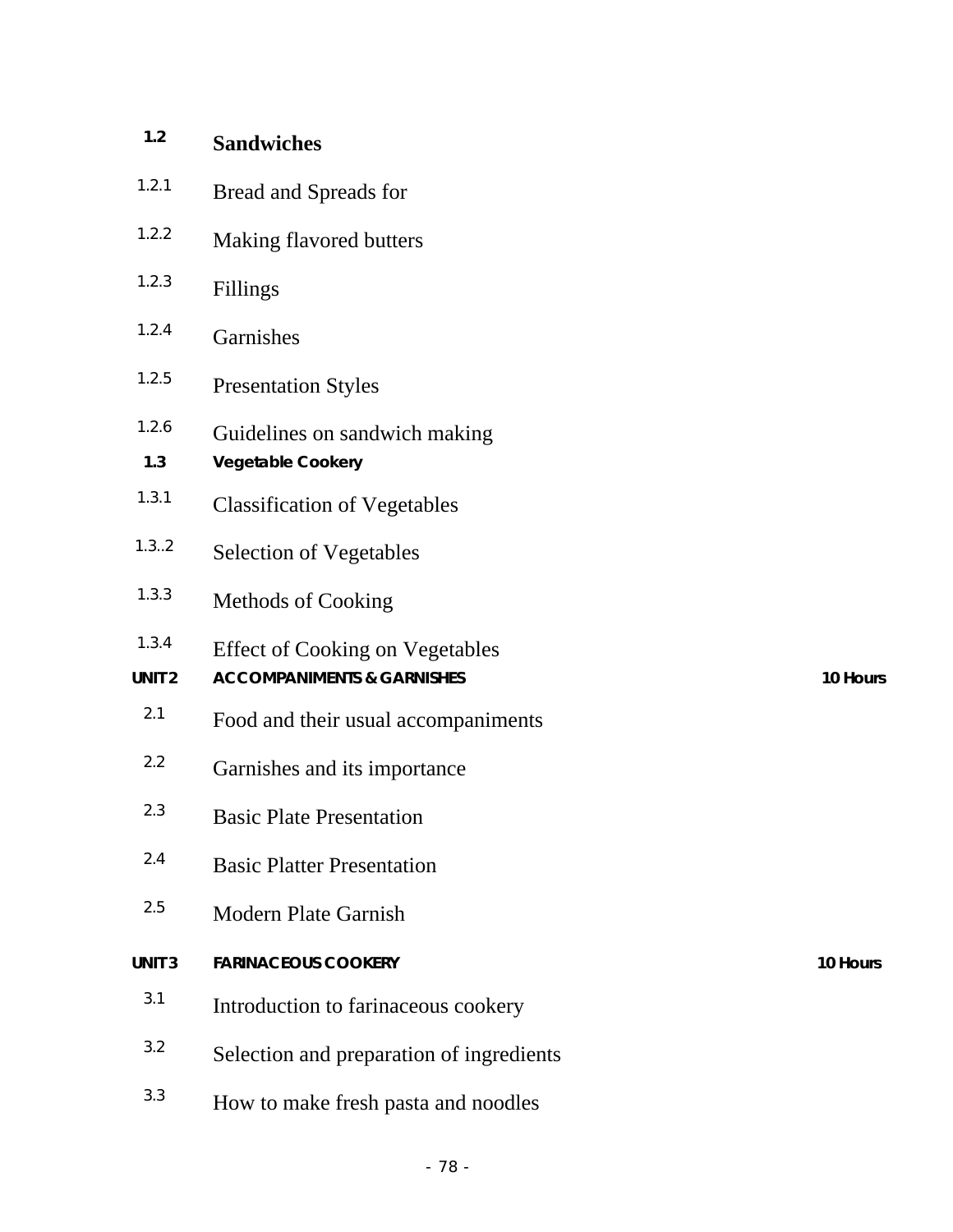- 3.4 Fresh egg pasta
- 3.5 Pairing pasta with sauces
- 3.6 Serving fresh and dried pasta
- 3.7 Special items incorporated in farinaceous cookery

# **FOOD PRODUCTION – II (PRACTICAL)**

### **DAY- TO-DAY CUISINES**

**ACTIVITY 1 CHINESE 1** 

- a) Wonton Soup
- b) Chicken with black beans sauce
- c) Szechwan Egg Plant
- d) Garlic Noodle
- e) Veg. Fried Rice
- f) Caramel Fried Banana

#### **CHINESE 2**

- a) Hot and sour soup
- b) Shredded Beef with Tangerine
- c) Spicy bean curd
- d) Steamed Rice
- e) Honey Tossed Noodle

#### **ACTIVITY 2 THAILAND 1**

- a) Tom Kha Kai
- b) Plathod Krathieum Prik Thai
- c) Phad Phak Bai Krapaw
- d) Kaho Kaeng Dong

#### **THAILAND 2**

- a) Tom Yom Koong
- b) Panaeng Kai
- c) Phad Hetkap Met Mamaung
- d) Phad Thai

#### **ACTIVITY 3 MEDITERRIAN 1**

- a) Psaro Soupa
- b) Shish Kabab
- c) Moussaka a'la Grecque
- d) Paella a'la Valanciana
- e) Honey Puffs

#### **MEDITERRIAN 2**

- a) Gazpacho Soup
- b) Meat with Okra
- c) Dolmas
- d) Veg. Pilaff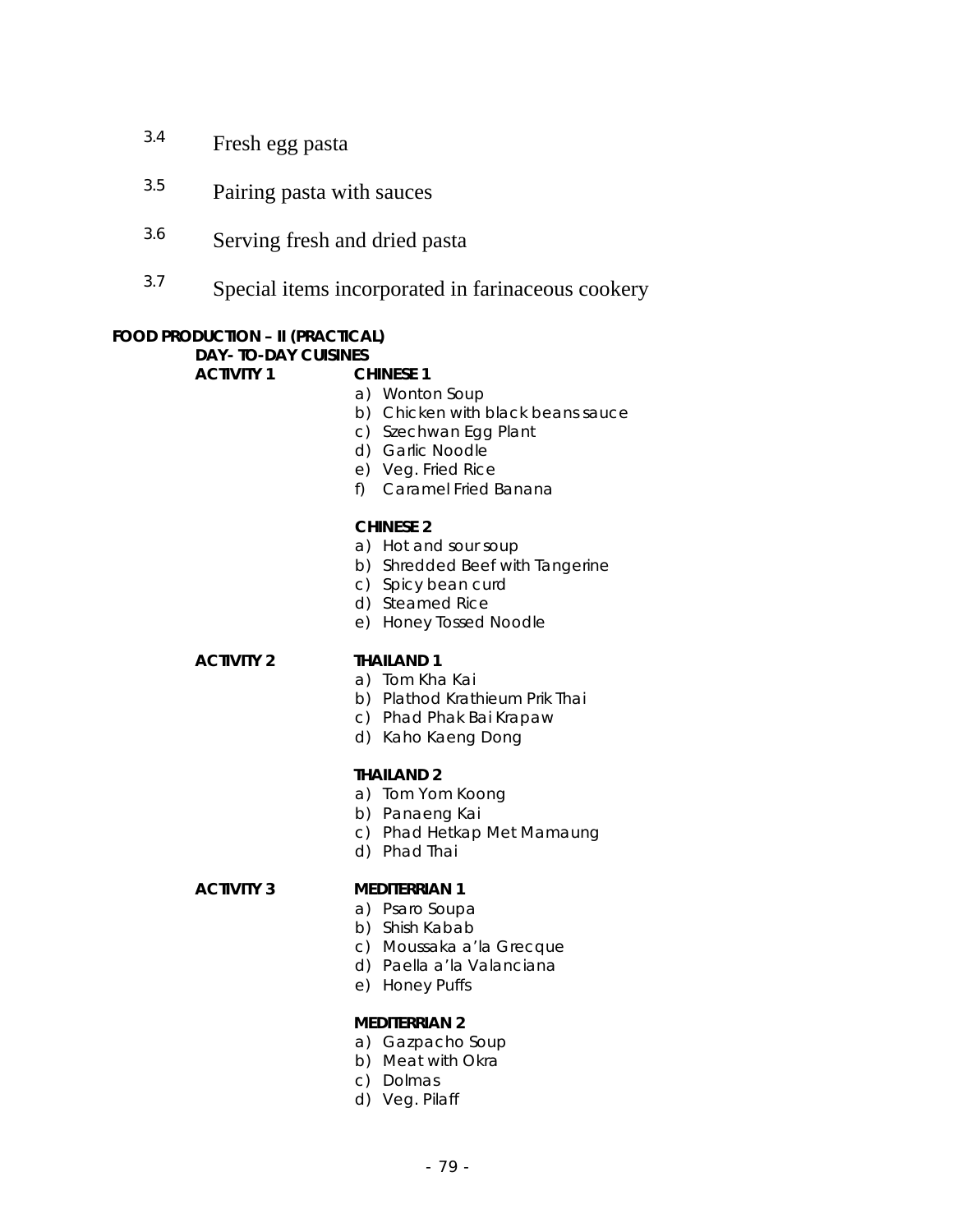e) Baklava **ACTIVITY 4 SRILANKA**  a) Ceylon Chicken Curry b) Ajap Djache c) Idde Appung d) Rice e) Kaloo Dodal **ACTIVITY 5 JAPANESE**  a) Miso Soup with egg b) Seafood Tempura c) Egg Plant with Sherry sauce d) Rolled Sushi e) Rice with vegetable **ACTIVITY 6 INDONESIA**  a) Sop Ikan Pedas b) Satay Ayan c) Tunis Tauge d) Nasi Goreng e) Pancake Pisang **ACTIVITY 7 KOREA**  a) Kimchi b) Daikon Soup c) Korean Hot Pot d) Namul e) Kim Rice **ACTIVITY 8 MIDDLE EAST**  a) Hammous al Tahira b) Al Sayyard Pot c) Lahm Dani d) Spinach Fatayer **ACTIVITY 9 NORWEGIAN**  a) Spring Soup b) Visch Koekjes (Fish) c) Alesondigas (Meat) **ACTIVITY 10 PHILIPINO 1**  a) Rumaki b) Bachoy c) Adobo **PHILIPINO 2**  a) Arroz Caldo b) Chicken Adobo with Pineapple

**ACTIVITY 11 BULGARIA 1** 

a) Shopska Salad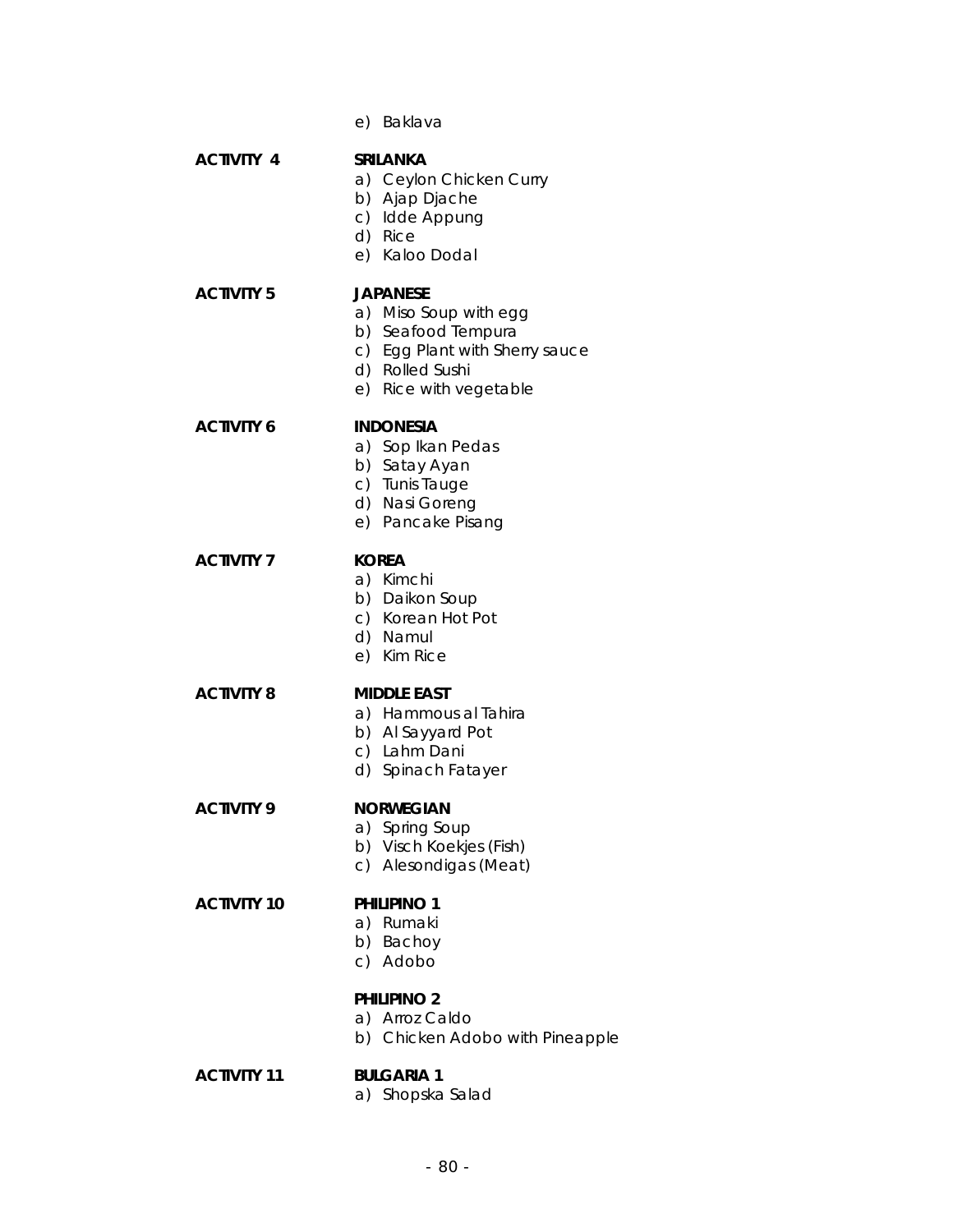- b) Tarator Soup
- c) Stewed Leg of Mutton
- d) Gyuvech Zarzavat
- e) Round Bread Loaf with Cheese

**\*NOTE: there will be continuous assessment of skills being acquired through class work, practical & periodic assignments / project works / tests / orals etc.** 

**\*At least 9 experiments to be undertaken by each student** 

**\*Laboratory journal to be submitted at the end of each term for assessment** 

#### **Reference Books:-**

- 17. **Modern Cookery for Teaching and Trade,** Thangam E. Philip, 4th Vol., 1996, Orient Longman Ltd., Mumbai.
- 18. **Theory of Cookery,** Krishna Arora, 2nd, 1992, Frank Bros & Co. Ltd, 4675, Darya Ganj,New Delhi 2
- 19. **Basic Bakery,** J. C. Dubey, 1st, 1992, G. N. Danri, G. D. Enterprise, B/13, 1st Floor, 389/91, JSS Road, Mumbai.
- 20. **Understanding Cooking,** Lundburge & Kotschevar, Wayne Gisselen
- 21. **Professional Cooking,** 4th, 1992, John Weily & Sons 605, 3rd Avenue, N. Y.
- 22. **Professional Baking,** Wayne Gisselen, 2nd, 199, John Weily & Sons 605, 3rd Avenue, N. Y.
- 23. **Theory of Catering,** Kinton Ceserani, 7th, 1996, Hodder & Stoughton Educational, 338, Euston Road, London
- 24. **Food Commodities,** Bernard Davis, 4th, 1998, William Heinmen Ltd. 15, Queens Street, May Fair, London
- 25. **Basic Cookery The Process Approach,** Daniel R. Stevenson, 5th, 1997 Stanley Thornes Ltd., Old Station Drive, England.
- 26. **Basic Cookery The Process Approach,** Daniel R. Stevenson, 5th, 1997,
- 27. **Kitchen a float galley management & meal preparation,** Joy Smith, 2002, Warsash Nautical Books 6, Dibles Road, Warsash, Sonthampton 5031, 9 H2, UK
- 28. **Cruising Cuisine,** Kay Pastorius, 1997, Warsash Nautical Books 6, Dibles Road, Warsash, Sonthampton 5031, 9 H2, UK
- 29. **The care & feeding of sailing crew,** Lin Pardey with Larry Pardey, 1995,Warsash Nautical Books 6, Dibles Road, Warsash, Sonthampton 5031, 9 H2, UK
- 30. **Professional Chef,** American Culinary Institute, 1996, John Liley & sons, New York.
- 31. **Theory of Cookery,** Krishna Arora, 1988, New Delhi, Frank Bros. & Co.
- 32. **The Art & Science of Culinary Preparation,** Jerald W. Chesser, 2003, Education Institute of American Culinary Federation.

#### **BAKERY AND CONFECTIONERY CONTACTIONERY Contact Hours 30**

#### **Objective**

To help the students have the basic knowledge of ingredients used in bakery & confectionery and preparation of some popular bakery & confectionery products.

They will know the principles of cake making, fermented goods, pastries, cookies etc. and their storage. They will gain knowledge of methods of preparing a wide range of icings, they will develop ability to assess the characteristics of good quality baked goods, identify common faults and be able to take correction actions, will know the principles involved in balancing formulas.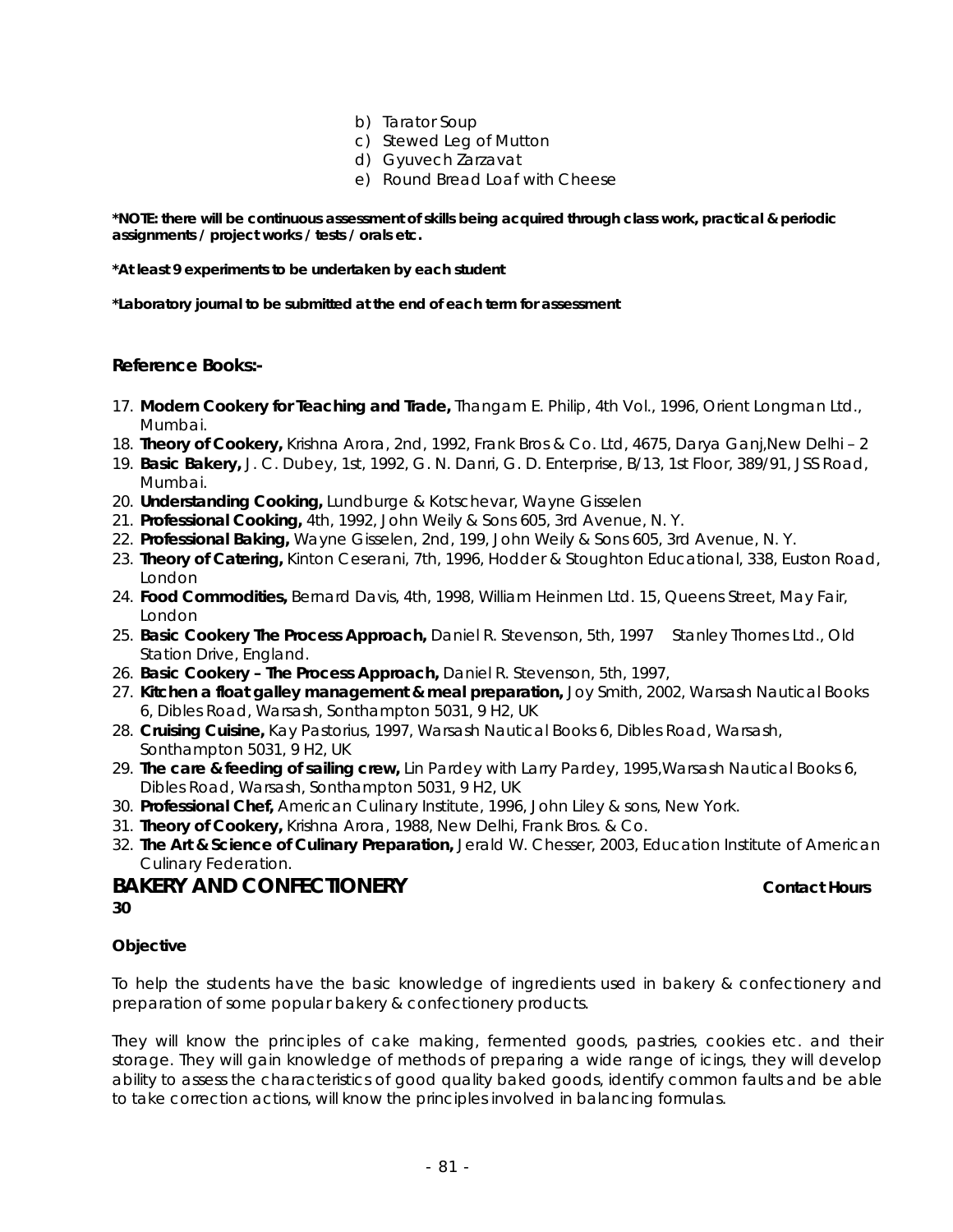| UNIT <sub>1</sub> | ICINGS, TOPPINGS AND , MERINGUES                                                       | 10 Hours |
|-------------------|----------------------------------------------------------------------------------------|----------|
| $1.1$             | Varieties & uses of icings                                                             |          |
| 1.2               | Difference between icings & toppings                                                   |          |
| 1.3               | Making of meringues                                                                    |          |
| 1.4               | Factors affecting stability                                                            |          |
| 1.5               | Cooking of meringues                                                                   |          |
| 1.6               | Types & uses of meringues                                                              |          |
| UNIT <sub>2</sub> | <b>CHOCOLATE AND FROZEN DESSERTS</b>                                                   | 10 Hours |
| 2.1               | Introduction                                                                           |          |
| 2.2               | Production of cocoa                                                                    |          |
| 2.3               | <b>Tempering of Chocolates</b>                                                         |          |
| 2.4               | Types & Classification of frozen Desserts                                              |          |
| 2.5               | Jam, jellies, cream, custards, gelatin, agar-agar, isinglass, pectin, gums,<br>dextrin |          |
| 2.6               | Improvers, stabilizers, additives & preservatives                                      |          |
| <b>UNIT3</b>      | <b>ELEMENTARY KNOWLEDGE OF OVENS</b>                                                   | 10 Hours |
| 3.1               | Types of ovens                                                                         |          |
| 3.2               | Construction of various types of ovens                                                 |          |
| 3.3               | Key baking terms                                                                       |          |
| 3.4               | Temperature & the bakery                                                               |          |
|                   | <b>BAKERY AND CONFECTIONERY - PRACTICAL</b>                                            |          |
| <b>ACTIVITY 1</b> | <b>PASTRY</b>                                                                          |          |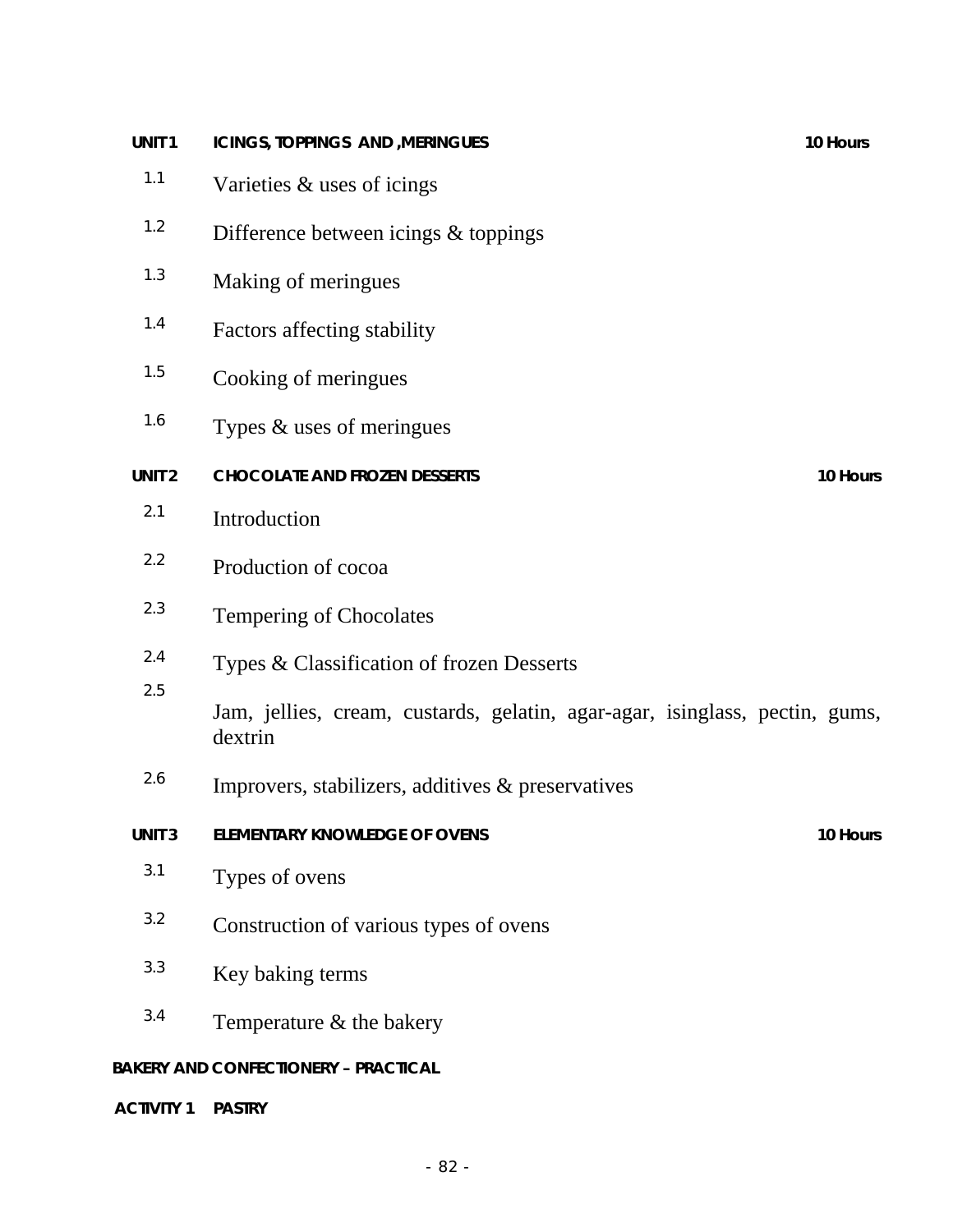### 1.1 Demonstration and preparation of dishes using varieties of pastry

### **ACTIVITY 2 ICINGS AND TOPPINGS**

- 2.1 Butter Icing
- 2.2 Royal Icing
- 2.3 Gum paste
- 2.4 Fondant Icing
- 2.5 Marzipan

### **ACTIVITY 3 MOUSSE AND SOUFFLE**

- 3.1 Common Mousses
- 3.2 Common Soufflés

**\*NOTE: there will be continuous assessment of skills being acquired through class work, practical & periodic assignments / project works / tests / orals etc.** 

#### **\*Laboratory journal to be submitted at the end of each term for assessment**

### **Reference Books:-**

- 11. **Professional Baking,** Wayne Gisslen
- 12. **Bakery materials & methods,** A. R. Daniel
- 13. **Ice Cream,** Sophie Hale
- 14. **Pizza Toppings,** Hamlyn
- 15. **Cake Icing & Decorating,** Handship, Carole
- 16. **Modern Cookery Vol I & Vol II,** Thangam E. Philip
- 17. **Understanding Baking,** Joseph Amendola, Donald Lundberg
- 18. **Bread,** Eric Treuille & Ursula Ferrigrio
- 19. **Basic Pastry Work Techniques,** L. G. Nicollello & J. Dinsdall
- 20. **Cake Icing & Decorating,** Carole Handship
	- Theory examination of Food Production IV & Bakery & Confectionary shall be conducted separately as per the Examination scheme and shall be converted to out of 60 to the next integer for final calculation.

### **Scheme of Examination (Practical)**

#### **Semester end assessment - 30 marks**

- Candidate will be given a menu comprising of 5 dishes (including 2 bakery products).
- Indent sheet and plan of work sheet to be filled by the candidate of the menu he gets.
- He / she supposed to collect indents, prepare and present the dishes in the menu within stipulated time.
- Cleaning and securing equipments and working area is also to be done within stipulated time.
- Assessment will be done as follows –

| Journal | <b>Indent Sheet</b><br>& plan of work | Colour | Consistency | Taste | Texture  | Viva-voce | Personal<br>Grooming<br>Cleaning<br>Securing |
|---------|---------------------------------------|--------|-------------|-------|----------|-----------|----------------------------------------------|
|         |                                       |        |             | 1 Q   | $10^{-}$ |           |                                              |

• Marks obtained out of 80 shall be converted to out of 30 to the next integer for final calculation.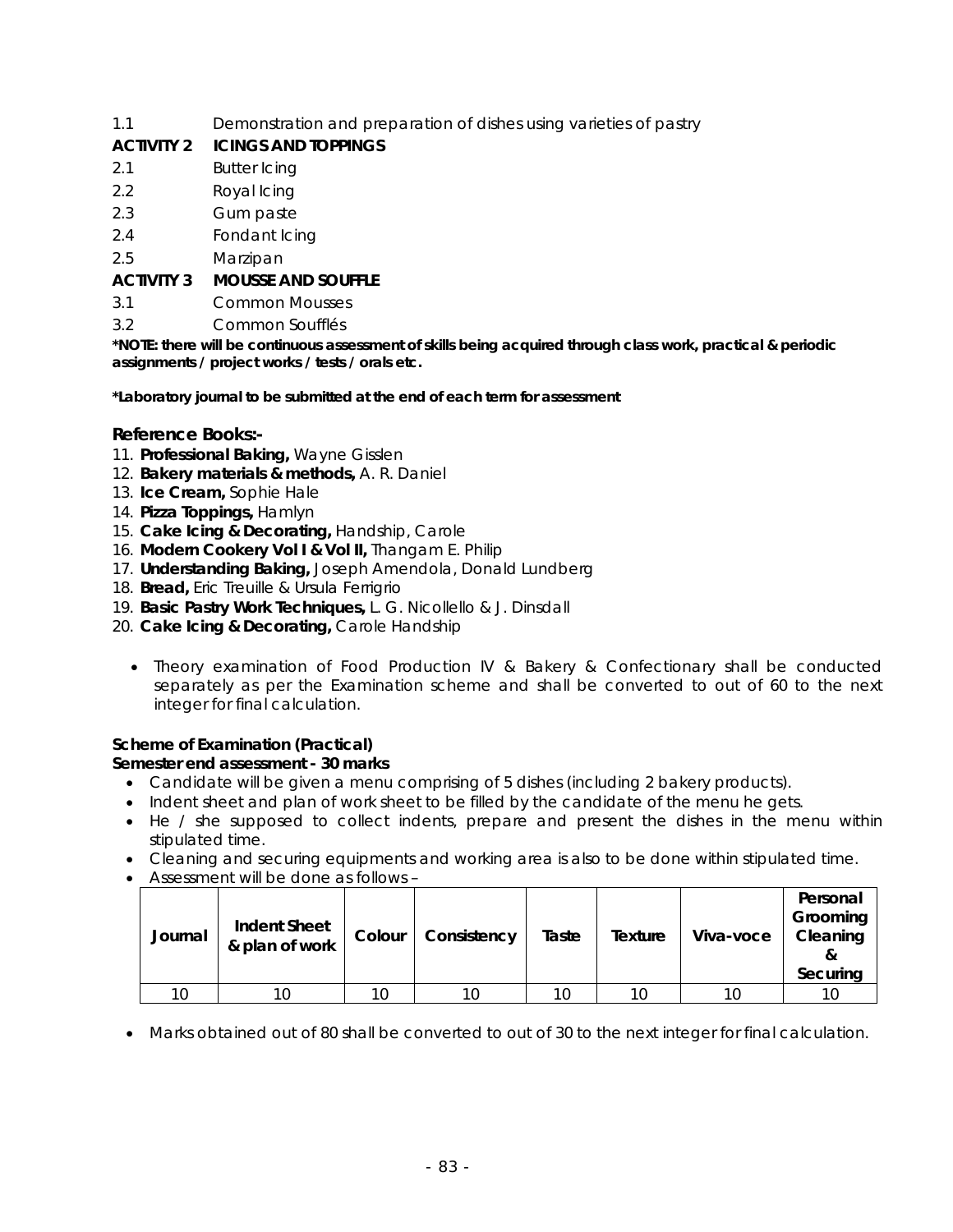#### **FOOD & BEVERAGE SERVICE IV CONTACT SERVICE IV 30**

| Name of the Programme                                 | Duration                      | Semester | <b>Course/ Course Code</b>               |
|-------------------------------------------------------|-------------------------------|----------|------------------------------------------|
| <b>B.Sc in Maritime Hospitality</b><br><b>Studies</b> | <b>Six Semesters</b>          | IV       | Food & Beverage<br>Service IV[USMHO 403] |
| Course Code                                           | Title                         | Credits  |                                          |
| USMHO 403                                             | Food & Beverage<br>Service IV | $2+1$    |                                          |

| For Course per week<br>1 lecture/period is 60 minutes duration |        |           | For subject per week | 1 lecture/period is 60 minutes duration |  |  |
|----------------------------------------------------------------|--------|-----------|----------------------|-----------------------------------------|--|--|
|                                                                | Theory | Practical | Tutorial             |                                         |  |  |
| Actual<br>contacts                                             |        |           |                      |                                         |  |  |
| Credits                                                        |        |           |                      |                                         |  |  |

#### **Objective**

This subject deals with the classification, history, manufacturing process and proper service of alcoholic beverages commonly used onboard ships. This subject also gives an insight of function catering and basics of bar management. Part of the training would be under simulated environment.

#### **Contents of syllabus for USMHO 403**

| UNIT <sub>1</sub> | <b>FUNCTION CATERING &amp; EVENT MANAGEMENT</b> | 10 Hours |
|-------------------|-------------------------------------------------|----------|

- **1.1 Function Catering**
- 1.1.1 History
- 1.1.2 Types
- 1.1.3 Organization of banquet department
- $1.1.4$  Duties & responsibilities
- 1.1.5 Sales
- 1.1.6 Booking procedure
- 1.1.7 Banquet menus
- **1.2 Banquet and Banquet Protocol**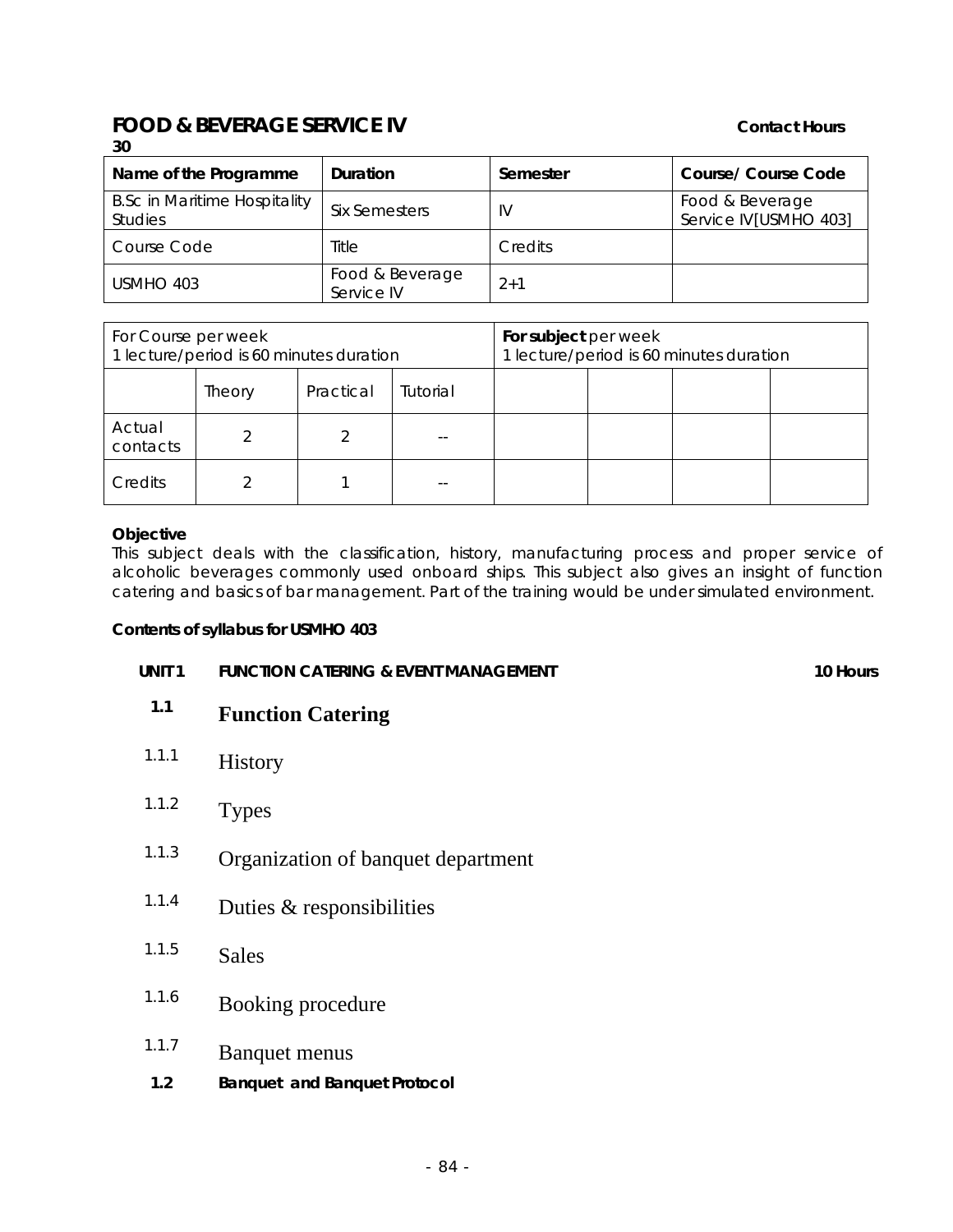| 1.2.1 |                   | Reception                                                           |          |
|-------|-------------------|---------------------------------------------------------------------|----------|
|       | 1.2.2             | Cocktail parties                                                    |          |
| 1.2.3 |                   | Convention                                                          |          |
| 1.2.4 |                   | Seminar                                                             |          |
| 1.2.5 |                   | Exhibition                                                          |          |
| 1.2.6 |                   | <b>Fashion</b> shows                                                |          |
| 1.2.7 |                   | Trade fair                                                          |          |
| 1.2.8 |                   | Wedding                                                             |          |
| 1.2.9 |                   | Out door catering                                                   |          |
|       | 1.2.10            | Space area requirement                                              |          |
|       | 1.2.11            | Table plans / arrangement                                           |          |
|       | 1.2.12            | Mise-en-place                                                       |          |
|       | 1.2.13            | Service                                                             |          |
|       | 1.2.14            | Toasting                                                            |          |
|       | UNIT <sub>2</sub> | <b>GUERIDON SERVICE</b>                                             | 10 Hours |
| 2.1   |                   | History & definition                                                |          |
|       | $2.2\,$           | Types of trolleys                                                   |          |
| 2.3   |                   | Advantages & disadvantages of Gueridon                              |          |
| 2.4   |                   | Gueridon equipment                                                  |          |
| 2.5   |                   | Gueridon ingredients                                                |          |
| 2.6   |                   | List of items prepared on the Gueridon (Including Flambeing – hors- |          |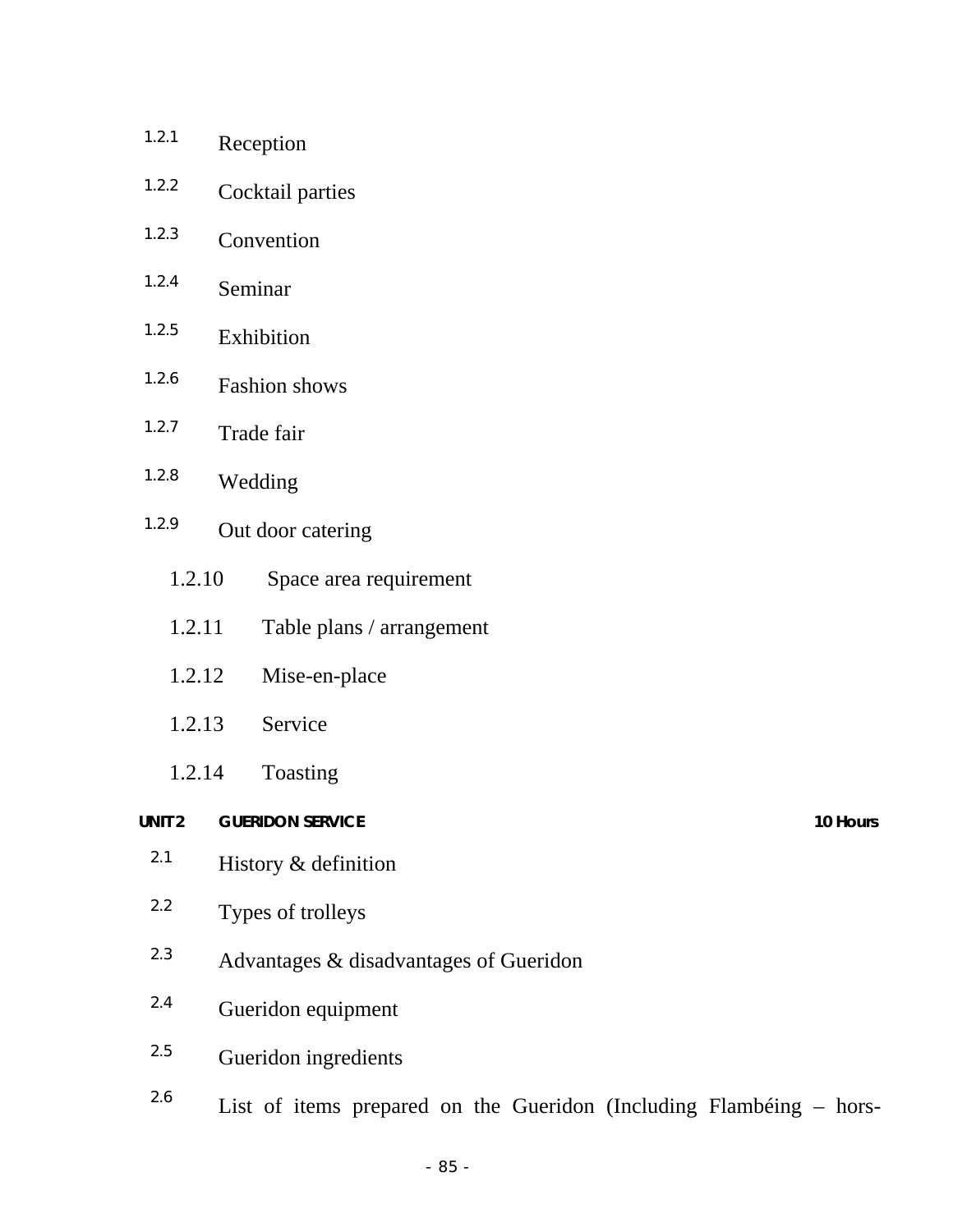d'oeuvres, soups, eggs, pasta & rice, main course & Desserts with special emphasis on service)

# **UNIT 3 BAR OPERATIONS 10 Hours 10 Hours**

- 3.1 Types of bar:- 1) Cocktail Dispense
- 3.2 Area of bar
- 3.3 Front bar
- 3.4 Back bar
- 3.5 Under bar
- 3.6 Bar stock
- 3.7 Bar control
- 3.8 Bar staffing
- $3.9$  Opening & closing duties

# **FOOD & BEVERAGES (F & B SERVICE) – II (PRACTICAL)**

| <b>ACTIVITY 1</b> | <b>WINES</b>                                           |
|-------------------|--------------------------------------------------------|
| 1.1               | Service of red, white & sparkling wine                 |
| 1.2               | Presenting the bottle, removing the cork & its service |
| <b>ACTIVITY 2</b> | <b>SPIRITS</b>                                         |
| 2.1               | Service of Spirits                                     |
|                   | Rum, gin, brandy, whisky, vodka, others                |
| <b>ACTIVITY 3</b> | <b>BEER</b>                                            |
| 3.1               | Service of beer                                        |
| <b>ACTIVITY 4</b> | <b>COCKTAILS AND MOCKTAILS</b>                         |
| 1.1               | Demonstration of                                       |
|                   |                                                        |
|                   | $\triangleright$ Stirred                               |
|                   | $\triangleright$ Shaken                                |

- ¾ Shaken
- $\triangleright$  Built up

# 1.2 Demonstration of: 3 mocktails

**ACTIVITY 5 GUERIDON SERVICE:** Service of food from Gueridon including flambéing of Hors d'oeuvre, main course and desserts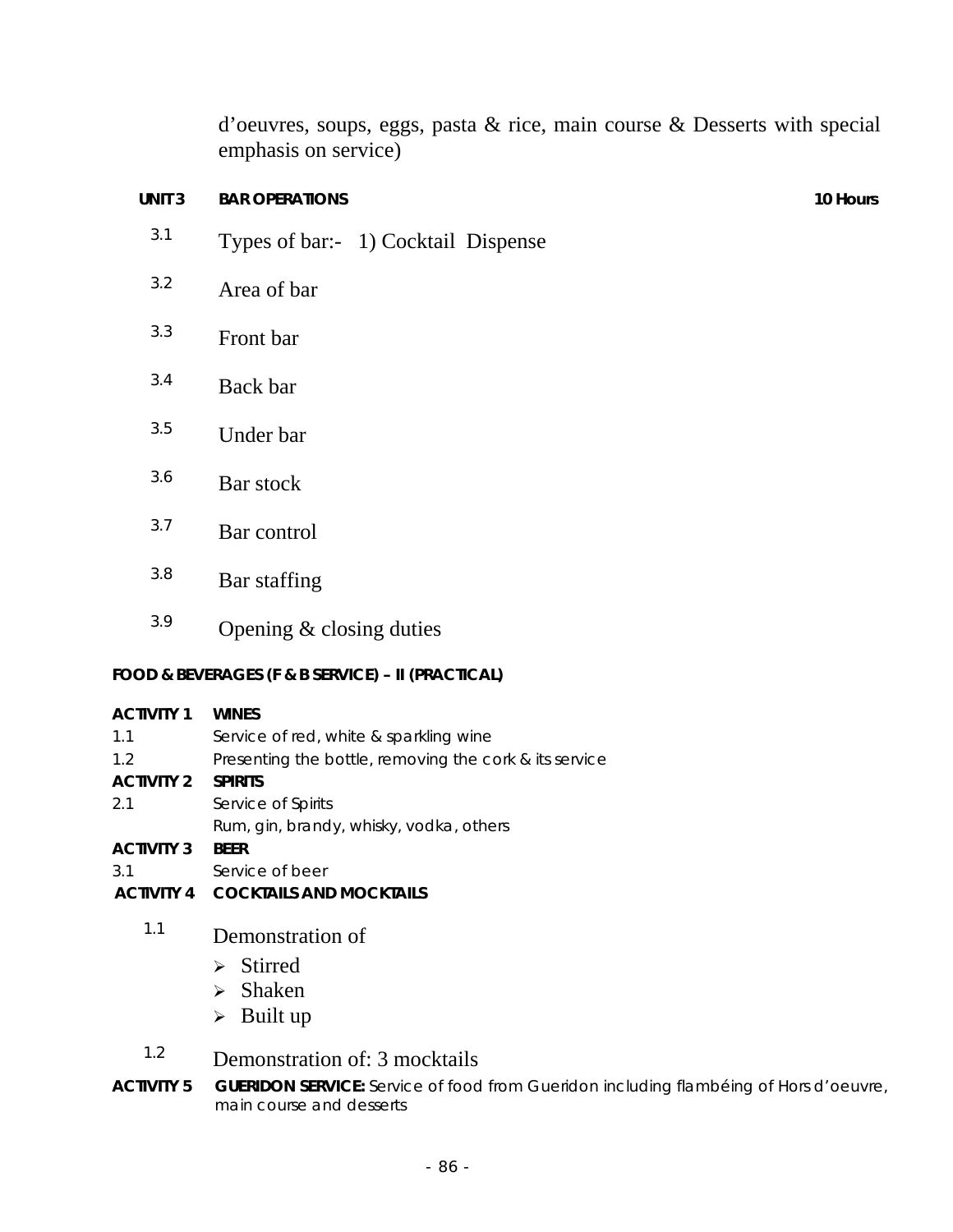### **ACTIVITY6**

# **FUNCTION CATERING**

Table setups and arrangements for : Banquets & Buffet 3.1

**\*NOTE: there will be continuous assessment of skills being acquired through class work, practical & periodic assignments / project works / tests / orals etc.** 

**\*Laboratory journal to be submitted at the end of each term for assessment** 

#### **Reference Book:-**

- 17. **Professional Food & Beverage Service Management,** Brian Varghese
- 18. **Food & Beverage Service,** Sudhir Andrews
- 19. **Food and Beverage Service,** Dennis Lillicrap,John Cousins Robert Smith, Fifth, 1998, Hodder and Stoughton Educational, 338 Euston Road, London
- 20. **The International Guide to Drinks,** United Kingdom Bartenders' Guild, 1994, Vermilion, Random House, 20 Vauxhall Bridge road, London SW 1V2SA
- 21. **The Cant Go Wrong Book of Drinks,** Shatbhi Basu, First, 1999, Business Publications Inc., 229/A, Krantiveer Rajguru Marg, Girgaon, Mumbai
- 22. **The World Atlas of Wine,** Hugh Johnson, Fourth, 1994, Mitchelle Beazley, Michelin House, 81 Fulham Road, London SW3 6RB
- 23. **The Penguin Wine Book,** Pamela Vinoyke Prile, First, 1984, Allen Lae Penguin Books Ltd. 536, Kings Road, London SWIO OUH
- 24. **The Book Of Wine,** Stuart Walton, First, 1997, Joanna Lorenz Annez Publishing Ltd., Hermes House, 88-89 Black Friars Road, London SEI SHA
- 25. **The New Wine Companion,** David Burroughs and Norman Bezzant, Second, Wine and Spirits Education Trust
- 26. **Spirits and Liquors,** Rosalind Cooper, First, 1982 M.P Books, P.O Box 5367, Tucson, AZ 8573
- 27. **Pocket Wine Book,** Hugh Johnson, Twentieth, 1997, Mitchelle Beazley, Michelin House, 81 Fulham Road, London SW3 6RB
- 28. **Food Service Facilities and Planning,** Edward A Kazarian, Third, 1989, John Wiley and Sons
- 29. **Food and Beverage Management,** Bernard Davis, Edward Lockwood, Second, 1994, Butterworth Heinemann
- 30. **Waiter and Waitres Training Manual,** Sandra J. Dalmer,Kurt W. Kohl, Fourth, 1996, John Wiley
- 31. **Marketing by Menu,** Nancy Loman Scanlon, Third, 1999, John Wiley
- 32. **How to Manage a successful bar,** Christopher Egerton Thomas, 1994, John Wiley

#### **Scheme of Examination (Practical) Semester end assessment - 30 marks**

- •A candidate shall be given two activities
- (a) Cocktail / Mocktail making
- (b) Gueridon Service
- •Assessment will be done as follows –

| Journal | Personal<br>Grooming | <b>Work Sheets</b> | Activity 1 | <b>Activity 2</b> | Viva -<br>Voce |
|---------|----------------------|--------------------|------------|-------------------|----------------|
|         |                      |                    |            |                   |                |

- •Marks obtained out of 60 shall be converted to out of 30 to the next integer for final calculation.
- •Practical examination of USHMO 403 & USHMO 404 shall be conducted separately as per the practical examination scheme and shall be converted to out of 30 to the next integer for final calculation.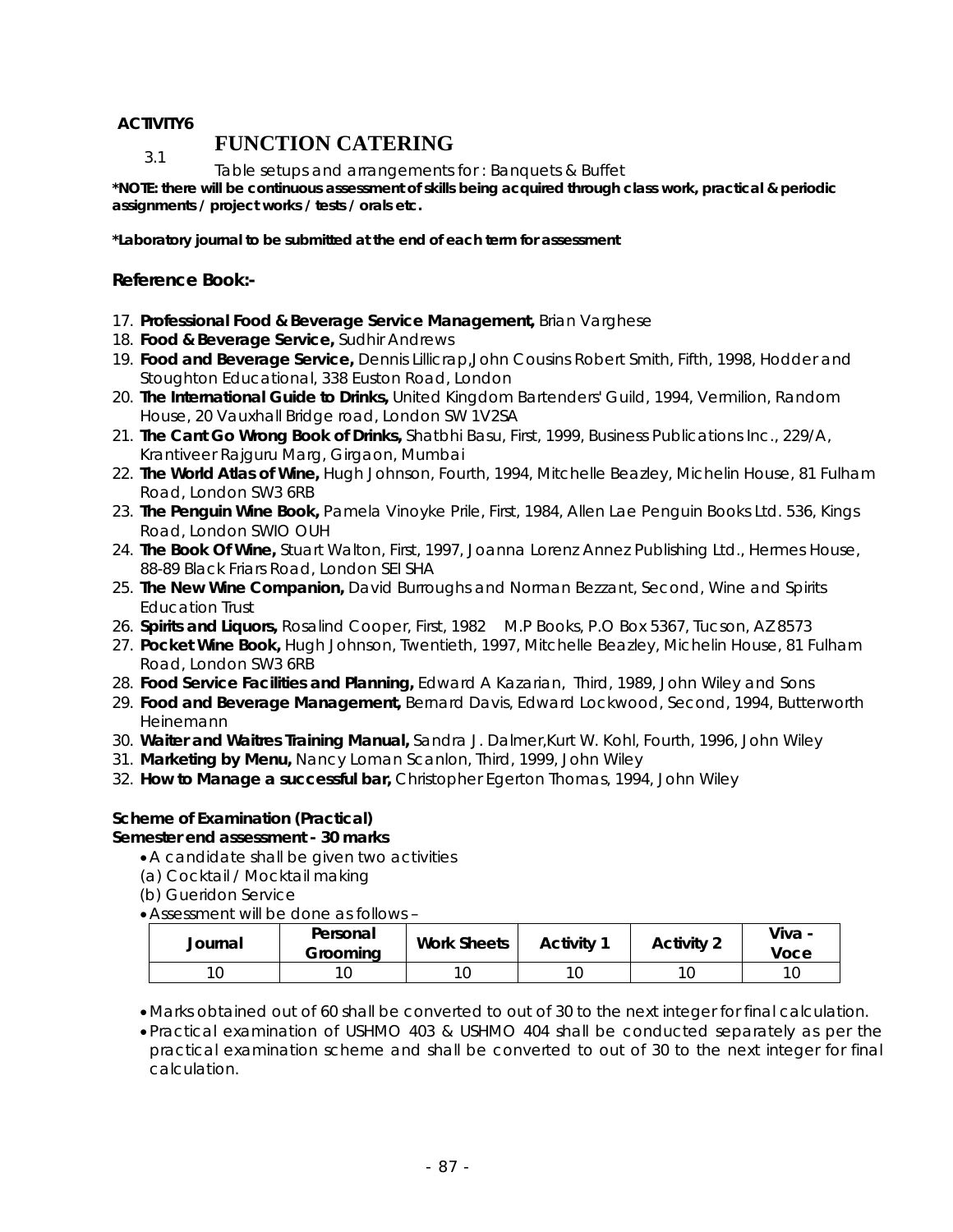# ACCOMMODATION & FACILITY MANAGEMENT IV Contact Hours 30

| Name of the Programme                                 | Duration                                     | Semester | <b>Course/ Course Code</b>                                     |
|-------------------------------------------------------|----------------------------------------------|----------|----------------------------------------------------------------|
| <b>B.Sc in Maritime Hospitality</b><br><b>Studies</b> | <b>Six Semesters</b>                         | IV       | Accommodation &<br><b>Facility Management</b><br>IV[USMHO 404] |
| Course Code                                           | Title                                        | Credits  |                                                                |
| USMHO 404                                             | Accommodation &<br>Facility<br>Management IV | $2+1$    |                                                                |

| For Course per week<br>1 lecture/period is 60 minutes duration |        |           | For subject per week | 1 lecture/period is 60 minutes duration |  |  |
|----------------------------------------------------------------|--------|-----------|----------------------|-----------------------------------------|--|--|
|                                                                | Theory | Practical | Tutorial             |                                         |  |  |
| Actual<br>contacts                                             |        |           |                      |                                         |  |  |
| Credits                                                        |        |           |                      |                                         |  |  |

#### **Objectives:-**

This course aims to establish the importance of accommodation operation within the hospitality Industry. It also prepares the student to acquire basic skills & knowledge necessary to successfully identify the required standards in this area and to consider all aspects of cost control & establishing profitability.

# **Contents of syllabus for USMHO 404**

### **UNIT 1 STEWARDING & STORES 10 Hours** 10 Hours

- **1.1 Kitchen Stewarding Layout and Design**
- 1.1.1 Functions of kitchen stewarding
- 1.1.2 Layout and design
- 1.1.3 Equipments found in kitchen stewarding

#### **1.2 Stores Layout And Design**

- 1.2.1 Stores layout and planning (Dry, Cold and Bond)
- 1.2.2 Various equipments of the stores
- 1.2.3 Work flow in stores

#### **UNIT 2 WASTE MANAGEMENT 10 HOURS** 10 HOURS

- 2.1 MARPOL 78/79
- 2.2 Outline the cost of solid waste disposal
- 2.3 Describe ways the hospitality industry can reduce the amount of solid waste it generates
- 2.4 Distinguish between re-use and waste transformation
- 2.5 Describe recycling

#### **UNIT 3 ENERGY MANAGEMENT** 10 Hours

- 3.1 Elements of energy cost control
- 3.2 Describe several ways to reduce electrical costs without reducing the amount of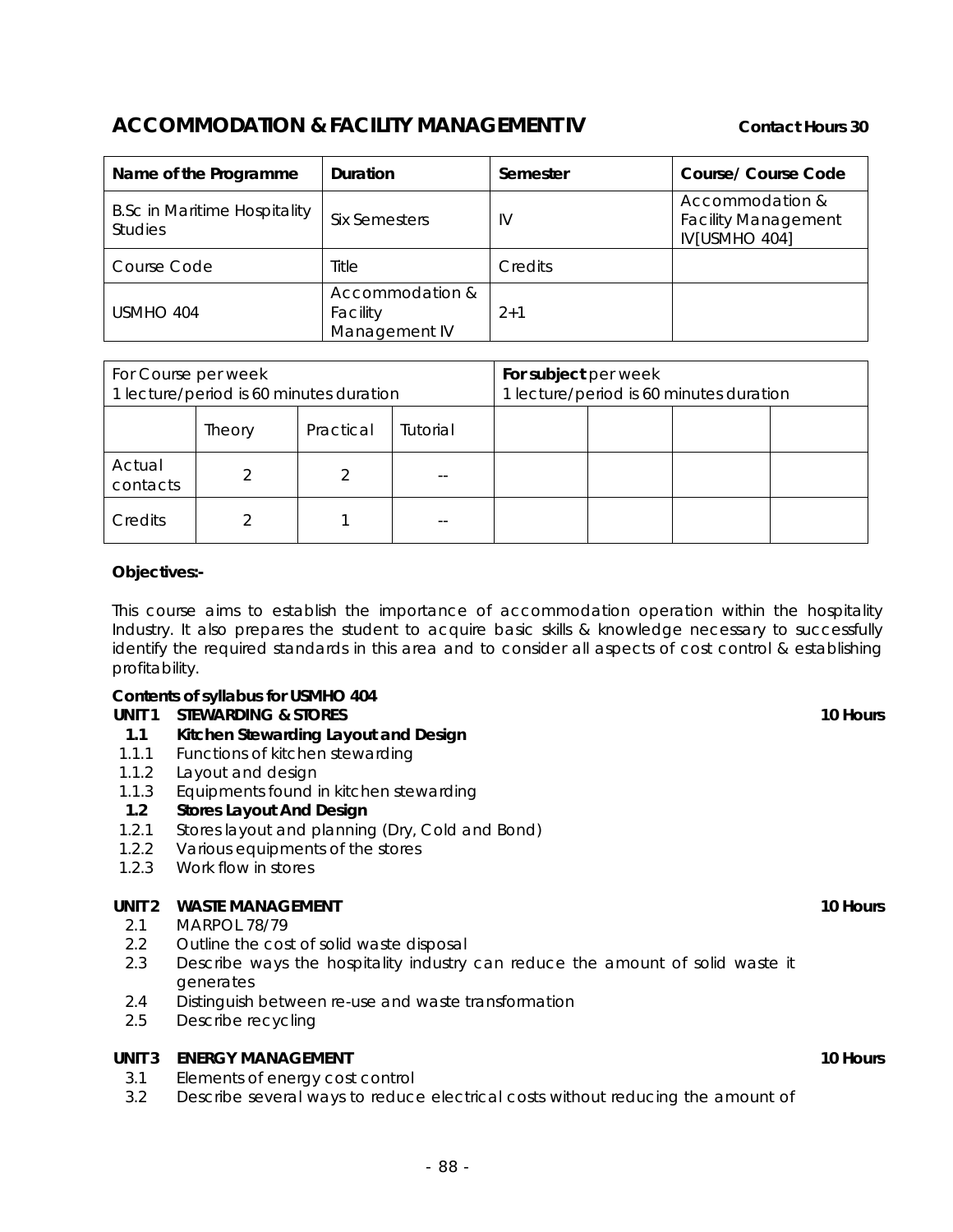electricity used

- 3.3 Identify various ways to reduce energy consumption in guest room
- 3.4 Describe the use of energy management equipment
- 3.5 Outline issues of concern with regard to co-generation?
- 3.6 Developing and implementing energy conservation programme for you property

# **PRACTICAL**

- 1 Managing Central Housekeeping Desk
- 2 Managing Maintenance Work orders
- 3 Managing Linen and Uniform Room
- 4 Laundry Machinery and Equipment
- 5 Managing Laundry Operations
- 6 Stain Removal
- 7 Managing kitchen stewarding operations schedule
- 8 Cleaning procedures
- 9 Flower Arrangement
- 10 Selection and Designing of Uniforms

**\*NOTE: there will be continuous assessment of skills being acquired through class work, practical & periodic assignments / project works / tests / orals etc.** 

**\*Laboratory journal to be submitted at the end of each term for assessment** 

#### **Reference Books:-**

- 7. **Facilities Management**, Trevor Payne,Chandos Publishing (Oxford)
- 8. **Facilities Management And Maintenance**, Quah, McGraw-Hill ISE
- 9. **Facilities Management and the Business of Space**, Wes McGregor,Danny Shiem-Shin Then, Arnold **Publishers**
- 10. **Facilities Management in Networked Organisations**, Bob Grimshaw,Blackwell Publishers
- 11. **Facility Management**: Risks and Opportunities, Bev Nutt, Peter McLennan
- 12. **Facility, Location, and Land Use**, Chan, Taylor & Francis Group

#### **Scheme of Examination (Practical)**

#### **Semester end assessment - 30 marks**

- A candidate shall be given any two activities based on curriculum
- Assessment will be done as follows

| 'ourna. | $-$ | Work<br>sheet | . .<br>-<br>)ne<br>$\sim$ + $\sim$ $\sim$ +<br>. . | . .<br>Two<br>Activity | . .<br>'oce<br>,,,,<br>$\mathbf{v}$ is $\mathbf{v}$<br>- 11 |
|---------|-----|---------------|----------------------------------------------------|------------------------|-------------------------------------------------------------|
|         |     |               |                                                    |                        |                                                             |

- Marks obtained out of 60 shall be converted to out of 30 to the next integer for final calculation.
- Practical examination of USHMO 403 & USHMO 404 shall be conducted separately as per the practical examination scheme and shall be converted to out of 30 to the next integer for final calculation.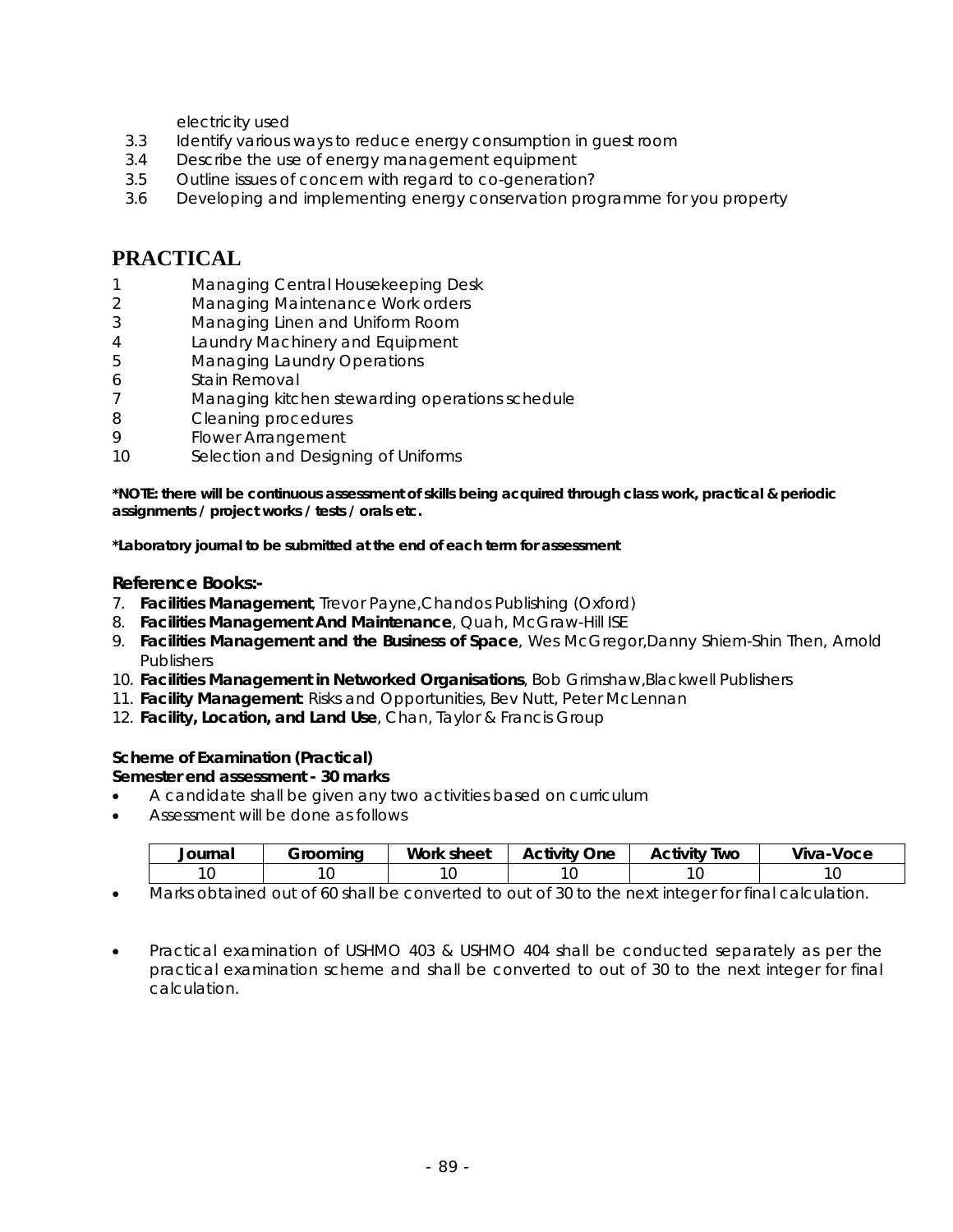# **COST AND FINANCIAL MANAGEMENT IV CONTACT CONTACT HOURS**

#### **SOFT SKILLS** Contact Hours **Contact Hours 30**

**30** 

| Duration<br>Name of the Programme                     |                                                      | Semester | Course/ Course Code                                              |  |
|-------------------------------------------------------|------------------------------------------------------|----------|------------------------------------------------------------------|--|
| <b>B.Sc in Maritime Hospitality</b><br><b>Studies</b> | Six Semesters                                        | IV       | Cost & Financial<br>Management IV and<br>Soft Skills [USMHO 405] |  |
| <b>Course Code</b>                                    | Title                                                | Credits  |                                                                  |  |
| USMHO 405                                             | Cost & Financial<br>Management IV<br>and Soft Skills |          |                                                                  |  |

| For Course per week<br>1 lecture/period is 60 minutes duration |        |           | For subject per week<br>1 lecture/period is 60 minutes duration |  |  |  |  |
|----------------------------------------------------------------|--------|-----------|-----------------------------------------------------------------|--|--|--|--|
|                                                                | Theory | Practical | Tutorial                                                        |  |  |  |  |
| Actual<br>contacts                                             |        |           |                                                                 |  |  |  |  |
| Credits                                                        |        |           |                                                                 |  |  |  |  |

#### **Objective**

This subject deals with the inventory control of the stores required for the hotels. It also deals with the elements of cost, production control, costing of the products & services as incurred in different catering establishments.

### **Contents of syllabus for USMHO 405**

UNIT 1 TRIAL BALANCE, PURPOSE & ADVANTAGES **10 Hours** 

- <sup>1.1</sup> Importance, purpose  $\&$  advantages
- 1.2 Trial balance
- 1.3 Types of errors
- 1.4 Suspense account

**UNIT 2 CAPITAL AND REVENUE EXPENDITURE AND DIFFERED REVENUE EXPENDITURE 10 Hours**

- <sup>2.1</sup> Nature of Capital & Revenue
- 2.2 Type of Income & Revenue
- <sup>2.3</sup> Type of Income  $&$  Expenditure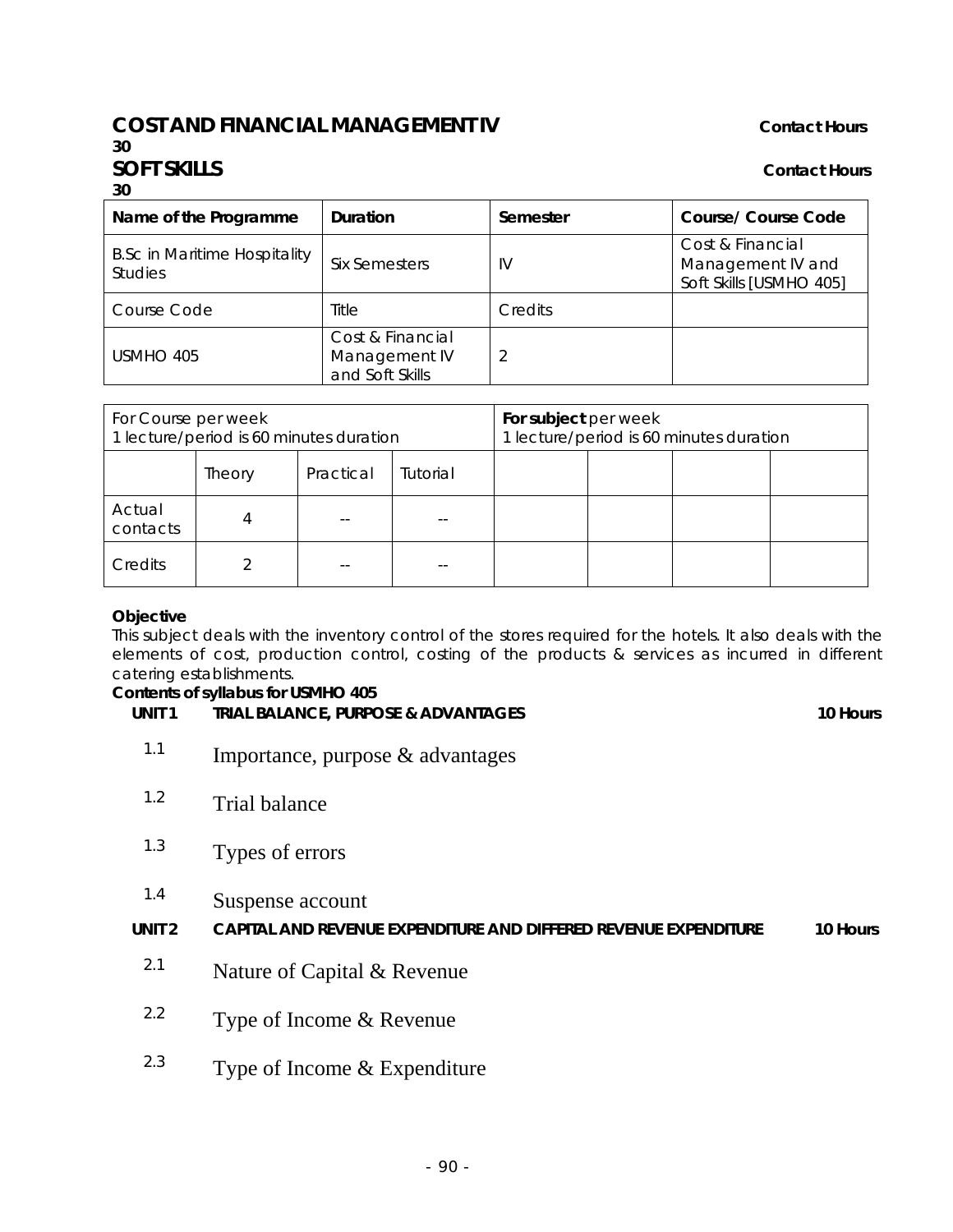<sup>2.4</sup> Nature of deferred revenue Expenditure

# UNIT 3 FINAL ACCOUNTS OF SMALL HOTELS/ RESTATURANTS **10 FINAL ACCOUNTS** 10 Hours

- $3.1$  Importance, purpose & need for preparation of final accounts
- 3.2 Exercises covering the following Adjustments, closing stock, prepaid expenses, outstanding expenses, income receivable, depreciation & amortization, bad debts & provision for bad debts

### **Reference Books:-**

- 5. **Elements of Accounts**, TS Grawal S., Chand & Co.
- 6. **Business Accountancy** Frank Woods, Pitman Publishing
- 7. **Elements of Accountancy** Artbony, Addision & Wesley
- 8. **Accountancy -** R. L. Gupta

### **SOFT SKILLS** Contact Hours **Contact Hours Contact Hours**

**30** 

#### **Objective**

This subject is designed to impart a positive attitude and interpersonal skills required in day to day life in any organization especially onboard ships. To develop sense of professional etiquettes in the student also to develop presentation skill amongst students to enable them to take higher responsibility during their career progression.

| UNIT <sub>1</sub> | ORAL COMMUNICATIONS & LISTENING SKILLS                      | 10 Hours |
|-------------------|-------------------------------------------------------------|----------|
| 1.1               | Use of appropriate language                                 |          |
| 1.2               | Voice, Tone                                                 |          |
| 1.3               | Explaining, Justifying, Convincing                          |          |
| 1.4               | <b>Expressing and Opinion</b>                               |          |
| 1.5               | Arguing out a matter                                        |          |
| 1.6               | Persuasive Skills                                           |          |
| 1.7               | Pronunciation and Dictions                                  |          |
| 1.8               | Taking down notes                                           |          |
| 1.9               | Listening to Different points of view in a group            |          |
| 1.10              | Relating use views of different persons                     |          |
| UNIT <sub>2</sub> | TIME & STRESS MANAGEMENT                                    | 10 Hours |
| 2.1               | Time Management In Group                                    |          |
| 2.1.1             | Time management skills in group for completion of a project |          |
| 2.1.2             | What factors lead to time loss, how can it be avoided       |          |
| 2.1.3             | Time matrix                                                 |          |
| 2.1.4             | Urgent Vs Important Jobs                                    |          |
| $2.2^{\circ}$     | <b>Stress Management in Groups</b>                          |          |
| 2.2.1             | Stresses in work Group                                      |          |
| 2.2.2             | How to control Emotions                                     |          |
|                   |                                                             |          |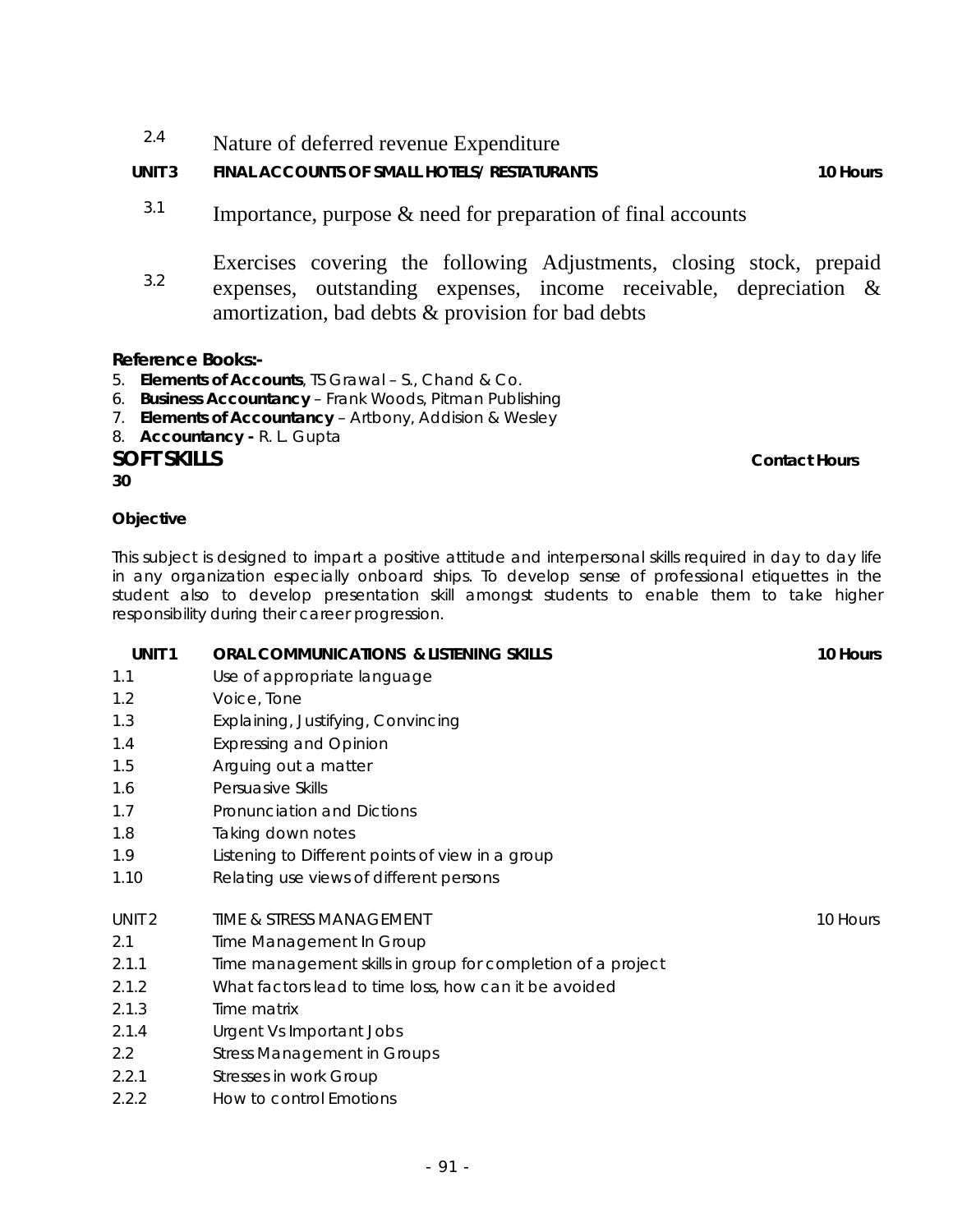- 2.2.3 Strategy to overcome Stress
- 2.2.4 Understanding Importance of Good Health to avoid stress
- UNIT 3 ETHICS & SWOT ANALYSIS 10 Hours 10 Hours
- 3.1 What are ethics
- 3.2 How ethics help to ensure positive interpersonal relations
- 3.3 Personal Value Systems
- 3.4 Personal quality primer
- 3.5 Concept of SWOT analysis
- 3.6 How to do SWOT Analysis

#### **Reference Books:-**

- 14. **Human learning,** Jeanne. E.O, Third, 1999, Prentice Hall,New jersey
- 15. **Learning to learn,** Kenneth a kiewra, Nelson F. Dubois, 1998, Allyn and Bacon
- 16. **Basic Managerial Skills for all,** E.H. Megrath, Third, 1989, Prentice hall of India Ltd.
- 17. **Independent Study Techniques,** P.D. Kulkarni & B.B. Sharama, 1986, T.T.T.I., Chandigarh
- 18. **The handbook of project management,** Trevor L. Young, First, 1999,
- 19. **Project management,** Kogan Page, Michael Davies, Trainer's Guide, 1999, Kogan Page
- 20. **101 ways to better communication,** Elizabeth Hierney, 1st Edition, 2001, Kogan Page
- 21. **Improving individual performance,** Dean R. Spitzer, 1st, 1986, Educational Technology Pub., New Jersey, USA.
- 22. **Organizational Behavior,** Fred Luthans, Sixth, 1992, McGraw Hill
- 23. **Managing Time,** Dr.R.L.Bhatia, First, 1994, Wheeler Publishing
- 24. **Manage Your Time,** Tim Hindle, 1998, Drling Kindersley
- 25. **Team Building,** Glenn Parker, First, 2002, Viva Books Pvt Ltd. Mumbai
- 26. **Leadership Training,** Elizabeth M. Christopher, First, 2002, Viva Books Pvt Ltd. Mumbai
- Examination of Cost & Financial Management-IV and Soft Skills shall be conducted separately as per the Examination scheme and shall be converted to out of 60 to the next integer for final calculation.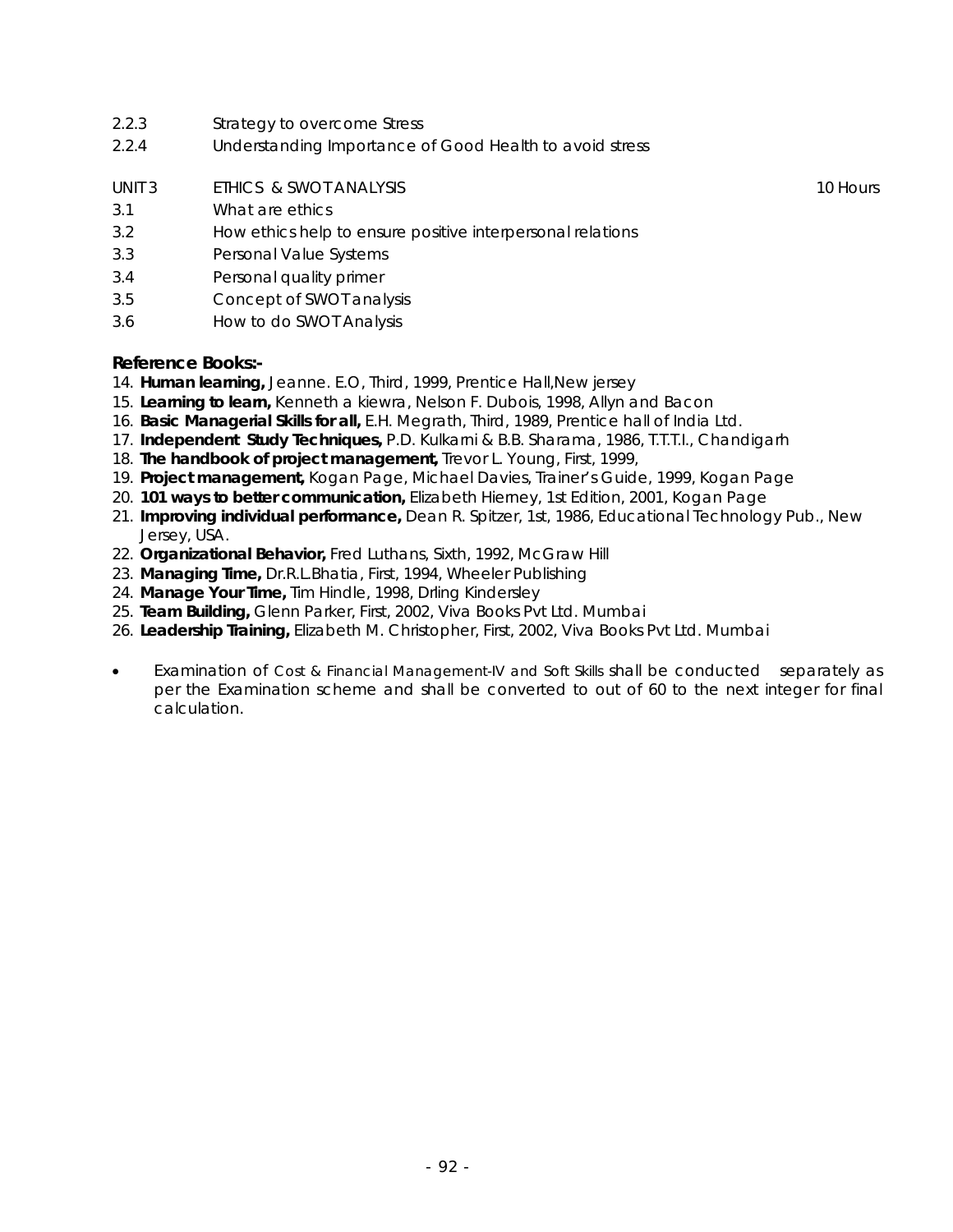# **ENTREPRENEURSHIP SKILLS** Contact Hours 30 **INFORMATION TECHNOLOGY APPLICATIONS**

| Name of the Programme                                                                    | Duration      | Semester | Course/ Course Code                                                                    |  |
|------------------------------------------------------------------------------------------|---------------|----------|----------------------------------------------------------------------------------------|--|
| <b>B.Sc in Maritime Hospitality</b><br><b>Studies</b>                                    | Six Semesters | IV       | Entrepreneurship Skills<br>and Information<br>Technology<br>Applications[USMHO<br>406] |  |
| Course Code                                                                              | Title         | Credits  |                                                                                        |  |
| Entrepreneurship<br>Skills and<br>USMHO 406<br>Information<br>Technology<br>Applications |               | $2+2$    |                                                                                        |  |

| For Course per week<br>1 lecture/period is 60 minutes duration |        |           | For subject per week<br>1 lecture/period is 60 minutes duration |  |  |  |  |
|----------------------------------------------------------------|--------|-----------|-----------------------------------------------------------------|--|--|--|--|
|                                                                | Theory | Practical | Tutorial                                                        |  |  |  |  |
| Actual<br>contacts                                             |        |           |                                                                 |  |  |  |  |
| Credits                                                        |        |           |                                                                 |  |  |  |  |

#### **Objectives:-**

This subject is designed to develop entrepreneurship skills amongst students so that he/she can setup his/her own ventures in future career.

#### **Contents of syllabus for USMHO 406**

# **UNIT 1 WORKING CAPITAL & FINANCING WORKING CAPITAL NEEDS 10 Hours**

# **1.1 Working Capital**

- 1.1.1 Introduction to working capital
- 1.1.2 Opening cycles
- 1.1.3 Calculation of working capital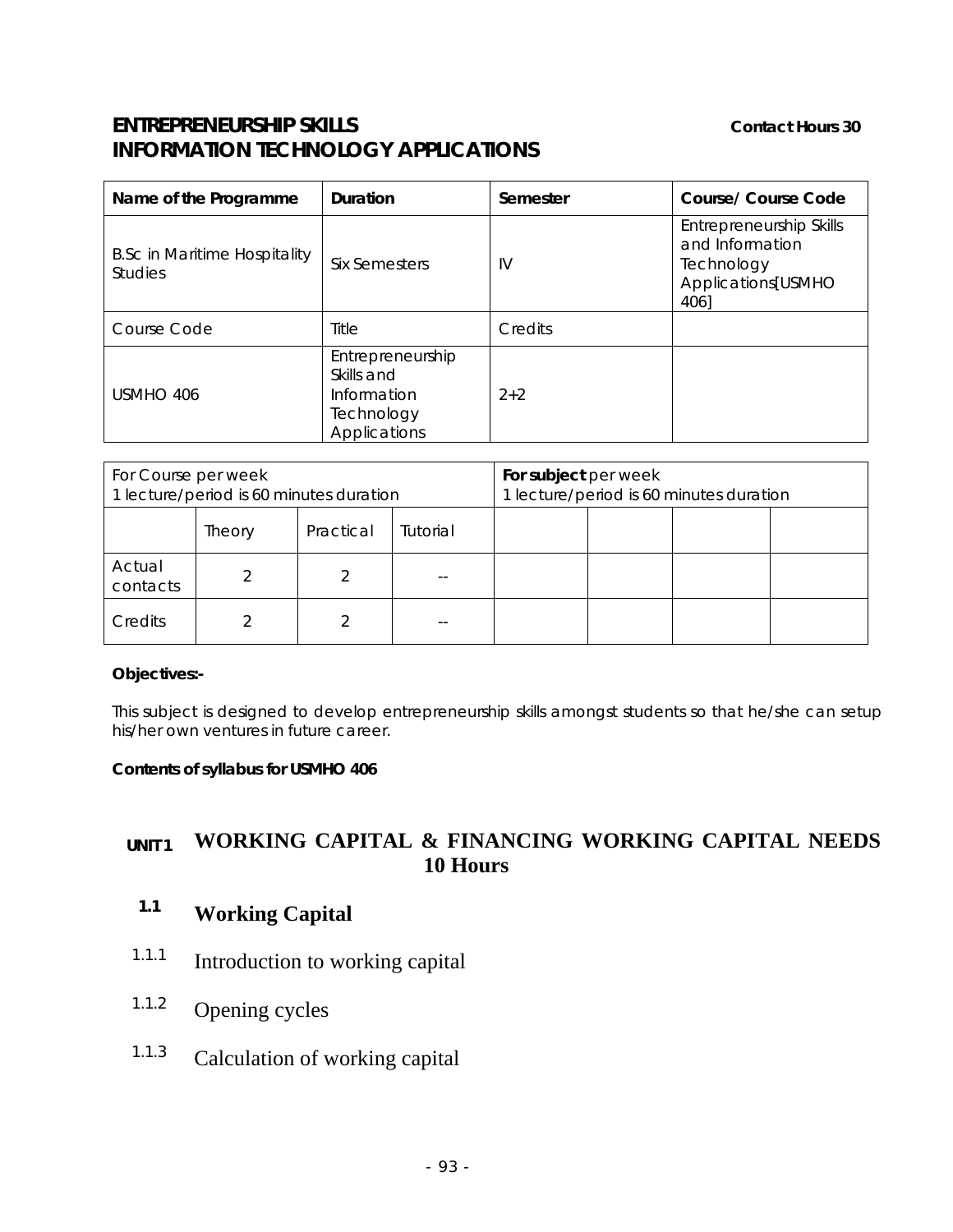- 1.1.4 Components of working capital approach
- 1.1.5 Operating cycle approach
- 1.1.6 Percentage of sales approach
- 1.1.7 Practical problems

# **1.2 Financing Working Capital Needs**

- 1.2.1 Working capital financing strategies
- 1.2.2 Bank Finance
- 1.2.3 Bank finance assessment and appraisal
- 1.2.4 Non-banking finance
- 1.2.5 Money market
- 1.2.6 Money market instruments

# **UNIT 2 THE TRAVEL , TOURISM INDUSTRY & GAMING INDUSTRY 10 Hours**

- 2.1 Changing World
- <sup>2.2</sup> Nature of Travel and Tourism Industry
- 2.3 Inter relationships within Travel and Tourism Industry
- 2.4 Why people travel
- 2.5 Psychographic research
- 2.6 Social Impact of Travel
- 2.7 Planning for Tourism Development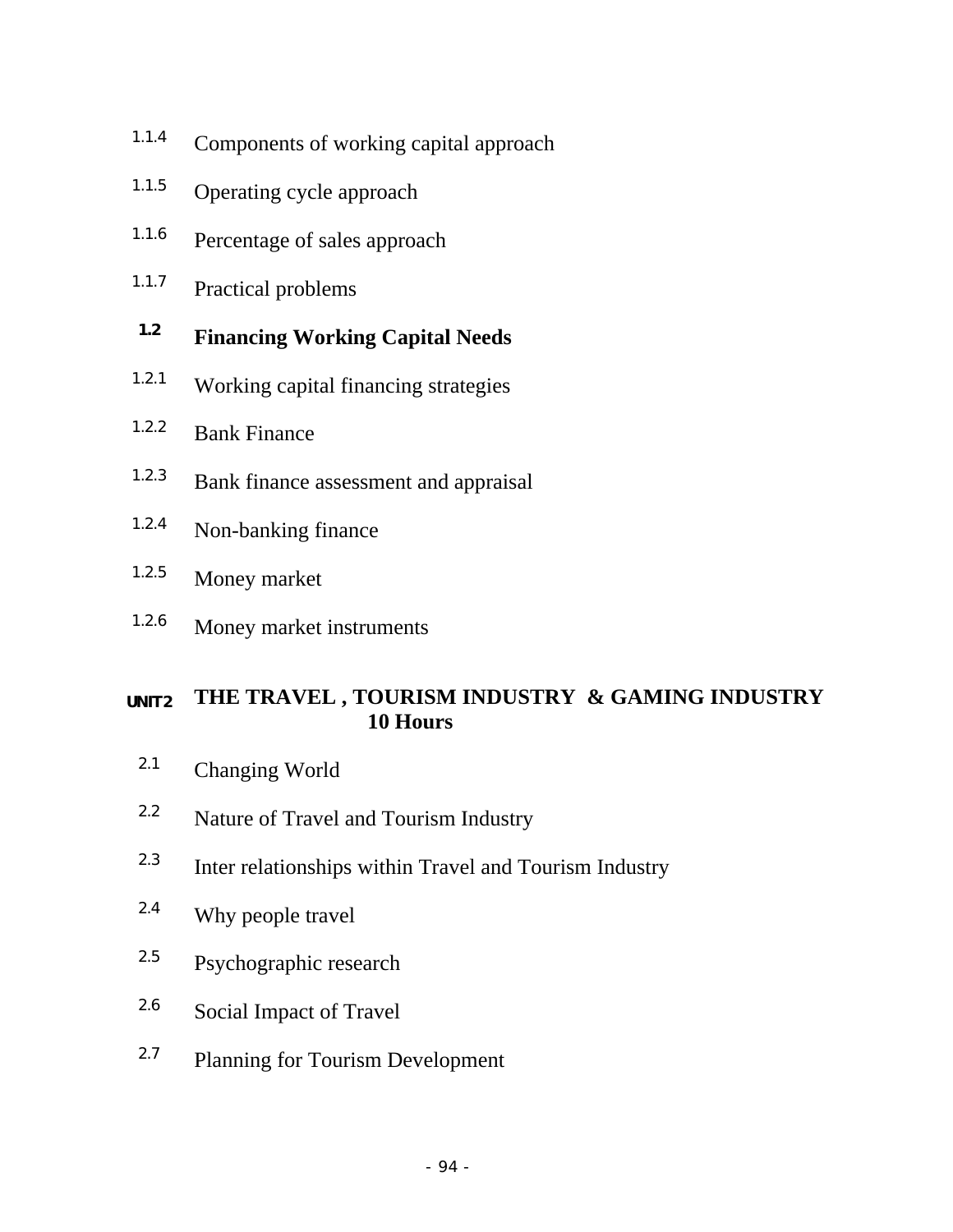- 2.8 Story of Gaming
	- $\triangleright$  Gaming in Cruise Liners
- 2.9 Casinos
	- $\triangleright$  Organization and Management
	- $\triangleright$  Casino Operations

# **UNIT 3 PROJECT EVALUATION 10 Hours**

<sup>3.1</sup> Project evaluation under general conditions

### **Reference Books:-**

- 11. **Entrepreneurship & Small Business Management**, Siropolis, All India Publishers Distributors
- 12. **Global Business Environments (Understanding Multicultural Behavior)**, Parhizgar, Kamal Dean;Jaico Publishing House (Published: 2003)
- 13. **Ethics In Business And Management Concepts**, RP Banerjee,Himalaya Publishing House
- 14. **Ethics, Indian Ethos and Management**,Balachandran;Wrox Press (Published: 2003)
- 15. **Entrepreneurial Policies and Strategies**, Mathew J. Manimala, Sage Publications Private Limited.
- 16. **Effective Entrepreneurship Management**, Anmol Publications
- 17. **Entrepreneurship in the 21st Century**, Rawat Publications
- 18. **Development Banks and Entrepreneurship Promotion in India**, Mittal Publications
- 19. **Successful Entrepreneurship**, Kanishka Publishers
- 20. **Handbook of Entrepreneurship Development- An Entrepreneurs Gude to Planning, Starting, Developing and Managing a New Enterprise**, Mangal Deep Publications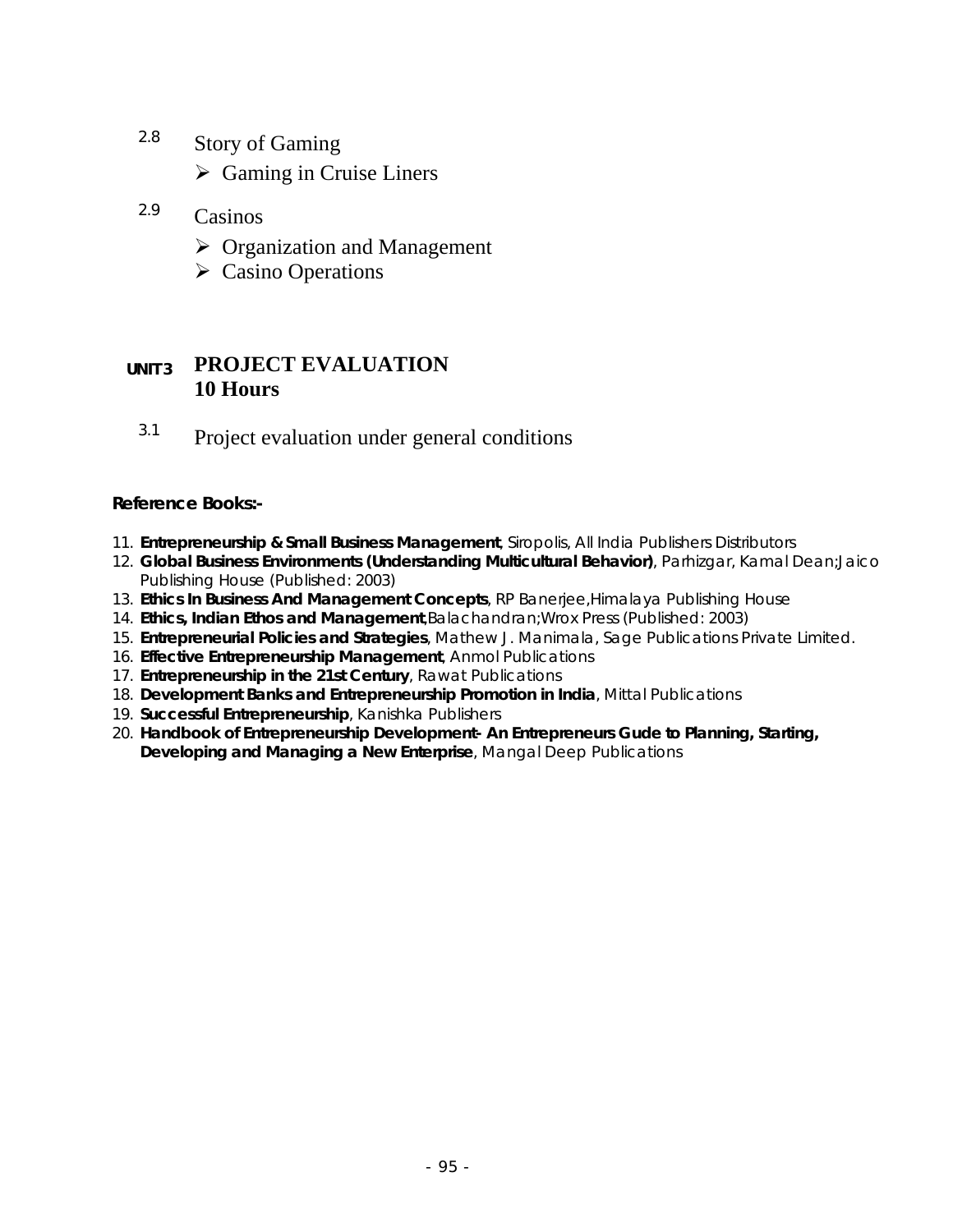# **INFORMATION TECHONOLOGY APPLICATIONS**

#### **Objectives:-**

To acquire computers knowledge pertaining to hospitality industry should be able to utilize the IT Applications & understand data analysis regarding policy decisions of the hospitality management.

#### **PRACTICAL**

#### **UNIT 1 MS EXCEL 20 Hours 10 Hours 10 Hours**

- Introduction to Electronic Spread Sheet
- Introduction to Microsoft Excel Creating and Formatting a Worksheet
- Inserting Data into Worksheet
- Entering Formulas and Functions
- **Types of Charts**
- Creating Charts
- Moving and Sizing Charts
- Copying a Chart
- Using Auto Fill
- Splitting Windows and Freezing Panes
- Using Goal Seek

#### **UNIT 2 POWER POINT 2** POWER POINT

- Introduction to Presentation Program
- Introduction to Microsoft Power Point
- Creating a Presentation
- Features of Power Point
- Auto Content Wizard
- Viewing and Editing a Presentation
- Inserting, Moving, Hiding and Deleting Slides
- Inserting Pictures and Clip Art.
- Opening, Saving and Printing a Presentation
- Creating and Enhancing a Table
- Slide Layouts
- Modifying the Slide and Title master
- Adding Transition and Build Effects
- Introduction to Presentation Program
- Introduction to Microsoft Power Point

#### **UNIT 3** INTERNET AND E-MAIL APPLICATIONS **10** Hours 10 Hours

- What is Internet History and Uses of Internet Connecting to Internet Dial Up Access and Direct Access - Domains and Addresses
- Using the World Wide Web
- Internet Browser and Browsing the Web
- Services on Internet
- E-mail Services